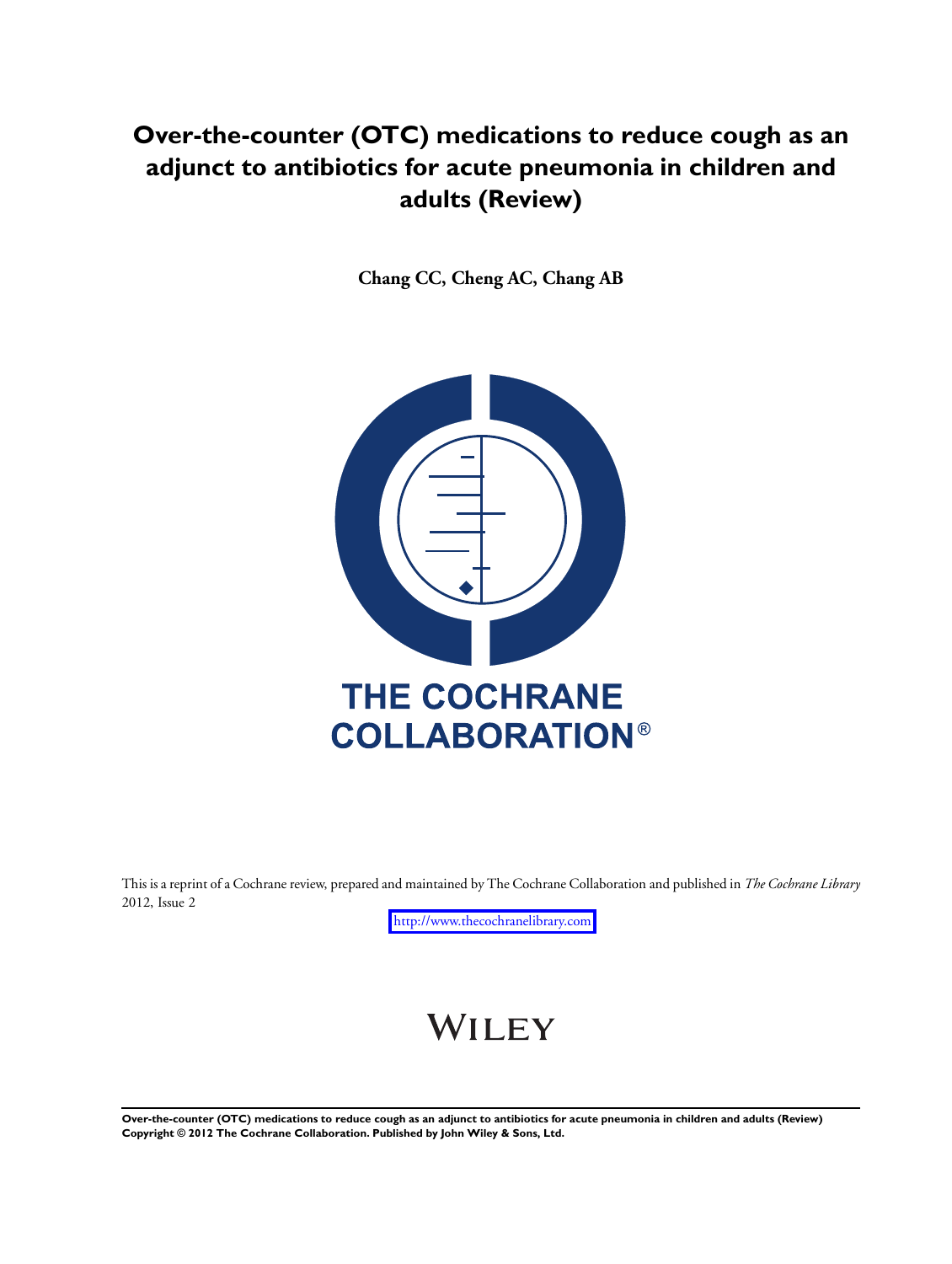## **TABLE OF CONTENTS**

| 3                                                                                                   |
|-----------------------------------------------------------------------------------------------------|
|                                                                                                     |
|                                                                                                     |
|                                                                                                     |
| 8                                                                                                   |
| 9                                                                                                   |
| 10                                                                                                  |
| 12                                                                                                  |
| 13                                                                                                  |
| 13                                                                                                  |
| 13                                                                                                  |
| 15                                                                                                  |
| 24                                                                                                  |
| Analysis 1.1. Comparison 1 Children - global assessment, Outcome 1 Not cured or not improved.<br>25 |
| Analysis 1.2. Comparison 1 Children - global assessment, Outcome 2 Not improved.<br>25              |
| Analysis 1.3. Comparison 1 Children - global assessment, Outcome 3 Not cured.<br>26                 |
| Analysis 2.1. Comparison 2 Children - cough score, Outcome 1 Mean cough score at day 3.<br>26       |
| Analysis 2.2. Comparison 2 Children - cough score, Outcome 2 Mean score at day 10.<br>27            |
| Analysis 3.1. Comparison 3 Adults - global assessment, Outcome 1 Not cured or not improved.<br>27   |
| Analysis 3.2. Comparison 3 Adults - global assessment, Outcome 2 Not improved.<br>28                |
| Analysis 3.3. Comparison 3 Adults - global assessment, Outcome 3 Not cured.<br>28                   |
| Analysis 4.1. Comparison 4 Combined children and adults, Outcome 1 Not cured or not improved.<br>29 |
| Analysis 4.2. Comparison 4 Combined children and adults, Outcome 2 Not improved.<br>29              |
| Analysis 4.3. Comparison 4 Combined children and adults, Outcome 3 Not cured.<br>30                 |
| 30                                                                                                  |
| 33                                                                                                  |
| 33                                                                                                  |
| 34                                                                                                  |
| 34                                                                                                  |
| 34                                                                                                  |
| 34<br><b>INDEX TERMS</b>                                                                            |

**Over-the-counter (OTC) medications to reduce cough as an adjunct to antibiotics for acute pneumonia in children and adults (Review) i Copyright © 2012 The Cochrane Collaboration. Published by John Wiley & Sons, Ltd.**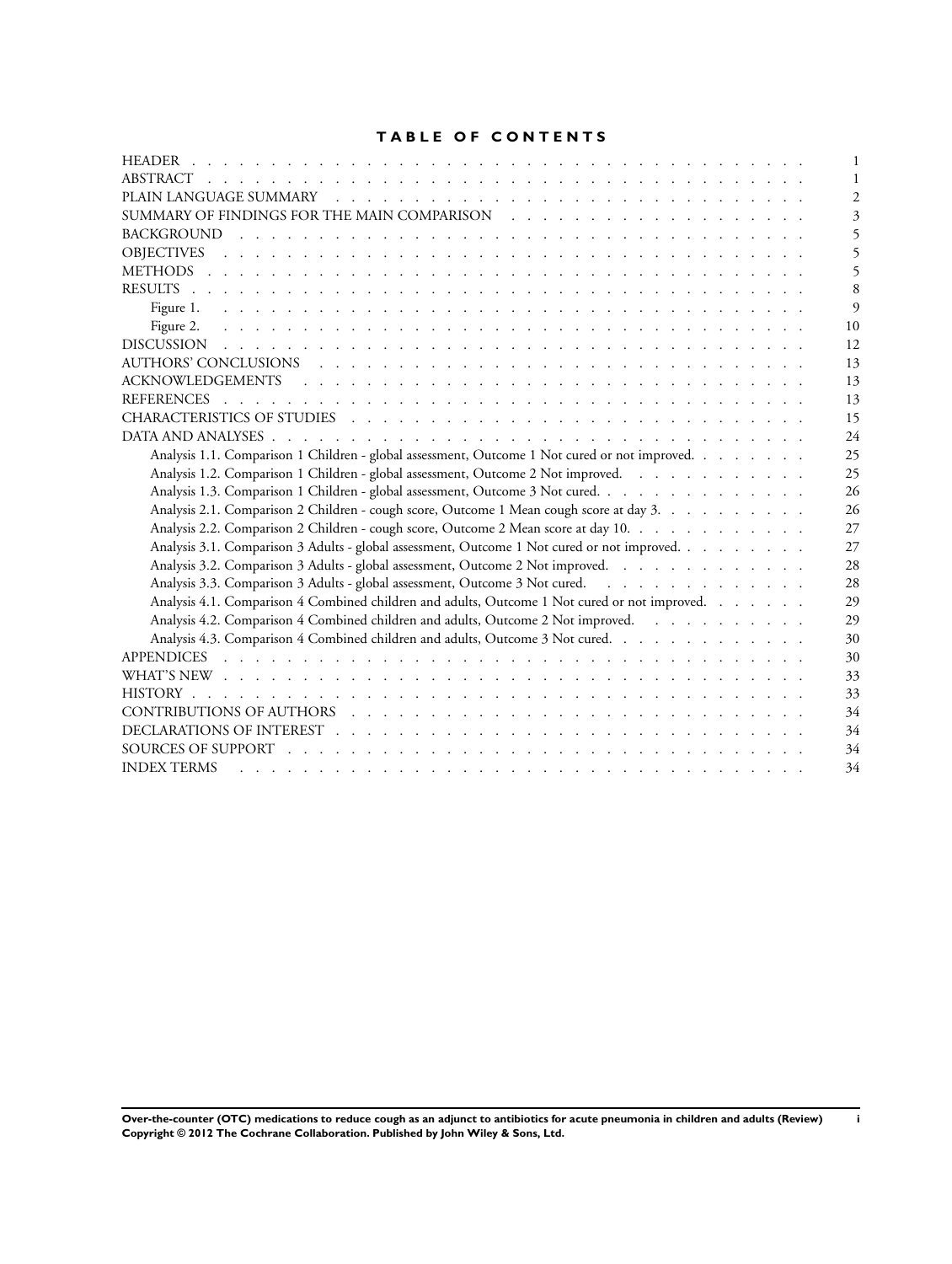**[Intervention Review]**

## **Over-the-counter (OTC) medications to reduce cough as an adjunct to antibiotics for acute pneumonia in children and adults**

Christina C Chang<sup>1</sup>, Allen C Cheng<sup>2</sup>, Anne B Chang<sup>3</sup>

<sup>1</sup>Infectious Diseases Unit, The Alfred Hospital, Monash University, Prahran, Australia. <sup>2</sup>Department of Epidemiology and Preventive Medicine, Monash University, 2nd Floor, Burnet Centre, Alfred Hospital, Melbourne, Australia. <sup>3</sup>Menzies School of Health Research, Charles Darwin University, Casuarina, Australia

Contact address: Christina C Chang, Infectious Diseases Unit, The Alfred Hospital, Monash University, Commercial Road, Prahran, Victoria, 3181, Australia. [ccchang339@hotmail.com.](mailto:ccchang339@hotmail.com) [christina.chang@med.monash.edu.au](mailto:christina.chang@med.monash.edu.au).

**Editorial group:** Cochrane Acute Respiratory Infections Group.

**Publication status and date:** New search for studies and content updated (no change to conclusions), published in Issue 2, 2012. **Review content assessed as up-to-date:** 8 August 2011.

**Citation:** Chang CC, Cheng AC, Chang AB. Over-the-counter (OTC) medications to reduce cough as an adjunct to antibiotics for acute pneumonia in children and adults. *Cochrane Database of Systematic Reviews* 2012, Issue 2. Art. No.: CD006088. DOI: 10.1002/14651858.CD006088.pub3.

Copyright © 2012 The Cochrane Collaboration. Published by John Wiley & Sons, Ltd.

## **A B S T R A C T**

#### **Background**

Cough is often distressing for patients with pneumonia. Accordingly they often use over-the-counter (OTC) cough medications (mucolytics or cough suppressants). These might provide relief in reducing cough severity, but suppression of the cough mechanism might impede airway clearance and cause harm.

#### **Objectives**

To evaluate the efficacy of OTC cough medications as an adjunct to antibiotics in children and adults with pneumonia.

#### **Search methods**

We searched the Cochrane Central Register of Controlled Trials (CENTRAL) (*The Cochrane Library* 2011, Issue 3) which contains the Acute Respiratory Infections Group's Specialised Register, MEDLINE (January 1966 to July week 4, 2011), OLDMEDLINE (1950 to 1965), EMBASE (1980 to August 2011), CINAHL (2009 to August 2011), LILACS (2009 to August 2011) and Web of Science (2009 to August 2011).

#### **Selection criteria**

Randomised controlled trials (RCTs) in children and adults comparing any type of OTC cough medication with placebo, or control medication, with cough as an outcome and where the cough is secondary to acute pneumonia.

#### **Data collection and analysis**

We independently selected trials for inclusion. We extracted data from these studies, assessed them for methodological quality without disagreement and analyzed using standard methods.

**Over-the-counter (OTC) medications to reduce cough as an adjunct to antibiotics for acute pneumonia in children and adults (Review) 1 Copyright © 2012 The Cochrane Collaboration. Published by John Wiley & Sons, Ltd.**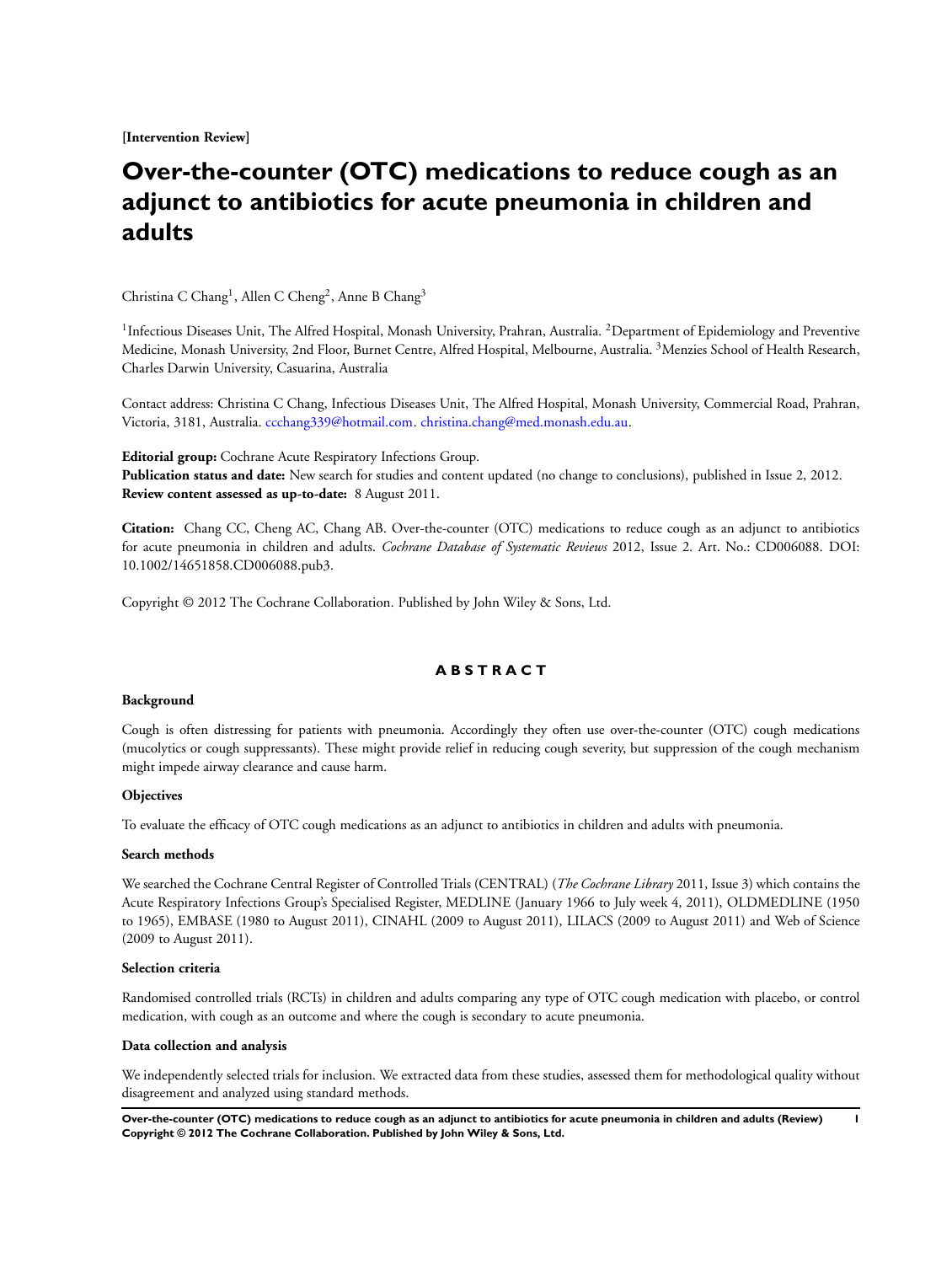#### **Main results**

Four studies with a total of 224 participants were included; one was performed exclusively in children and three in adolescents or adults. One using an antitussive had no extractable pneumonia-specific data. Three different mucolytics (bromhexine, ambroxol, neltenexine) were used in the remaining studies, of which only two had extractable data. They demonstrated no significant difference for the primary outcome of 'not cured or not improved' for mucolytics. A secondary outcome of 'not cured' was reduced (odds ratio (OR) for children 0.36, 95% confidence interval (CI) 0.16 to 0.77; number needed to treat to benefit (NNTB) at day 10 = 5 (95% CI 3 to 16) and OR 0.32 for adults (95% CI 0.13 to 0.75); NNTB at day  $10 = 5$  (95% CI 3 to 19). In a post hoc analysis combining data for children and adults, again there was no difference in the primary outcome of 'not cured or not improved' (OR 0.85, 95% CI 0.40 to 1.80) although mucolytics reduced the secondary outcome 'not cured' (OR 0.34, 95% CI 0.19 to 0.60; NNTB 4, 95% CI 3 to 8).

#### **Authors' conclusions**

There is insufficient evidence to decide whether OTC medications for cough associated with acute pneumonia are beneficial. Mucolytics may be beneficial but there is insufficient evidence to recommend them as an adjunctive treatment for acute pneumonia. This leaves only theoretical recommendations that OTC medications containing codeine and antihistamines should not be used in young children.

#### **P L A I N L A N G U A G E S U M M A R Y**

#### **Over-the-counter medications to help reduce cough for children and adults on antibiotics for acute pneumonia**

There are many causes of acute cough, one of which is pneumonia. Cough is burdensome and impairs quality of life. To ameliorate cough, over-the-counter (OTC) medications are commonly used by patients and recommended by healthcare staff as adjuncts in the treatment of pneumonia. There are many classes of OTCs for cough, such as mucolytics (medications that can reduce the thickness of mucus) and antitussives (medications that suppresses cough).

In this review we found four studies with a total of 224 participants that were suitable for inclusion; one was performed exclusively in children and three in adolescents or adults. However, data could only be obtained from two studies; both studies used mucolytics (ambroxol and bromhexine) in conjunction with antibiotics. Combining these two studies, the rate of cure or improvement in cough of people who received mucolytics was similar to those who did not. However, in the secondary analysis, children who received a mucolytic were more likely to be cured of cough (number needed to treat to benefit (NNTB) at day 10 was 5 (95% CI 3 to 16) for children and 4 (95% CI 3 to 8) for adults). There were no reported increased adverse events in the treatment group.

The range of possible adverse events in OTCs for cough is wide and includes minimal adverse events (such as use of honey) to serious adverse events such as altered heart rate patterns, drowsiness and death in young children. The studies included in this review did not report any detectable increase in adverse events.

The review has substantial limitations due to the unavailability of data from studies. Also there are no studies that have used other common OTCs used for cough, such as antihistamines and antitussives.

Thus, there is insufficient evidence to draw any conclusions about whether OTC medications taken as an adjunctive treatment for cough associated with acute pneumonia are beneficial or not. Mucolytics may be beneficial but the lack of consistent evidence precludes recommending the routine use of mucolytics as an adjunct in the treatment of troublesome cough associated with pneumonia in children or adults.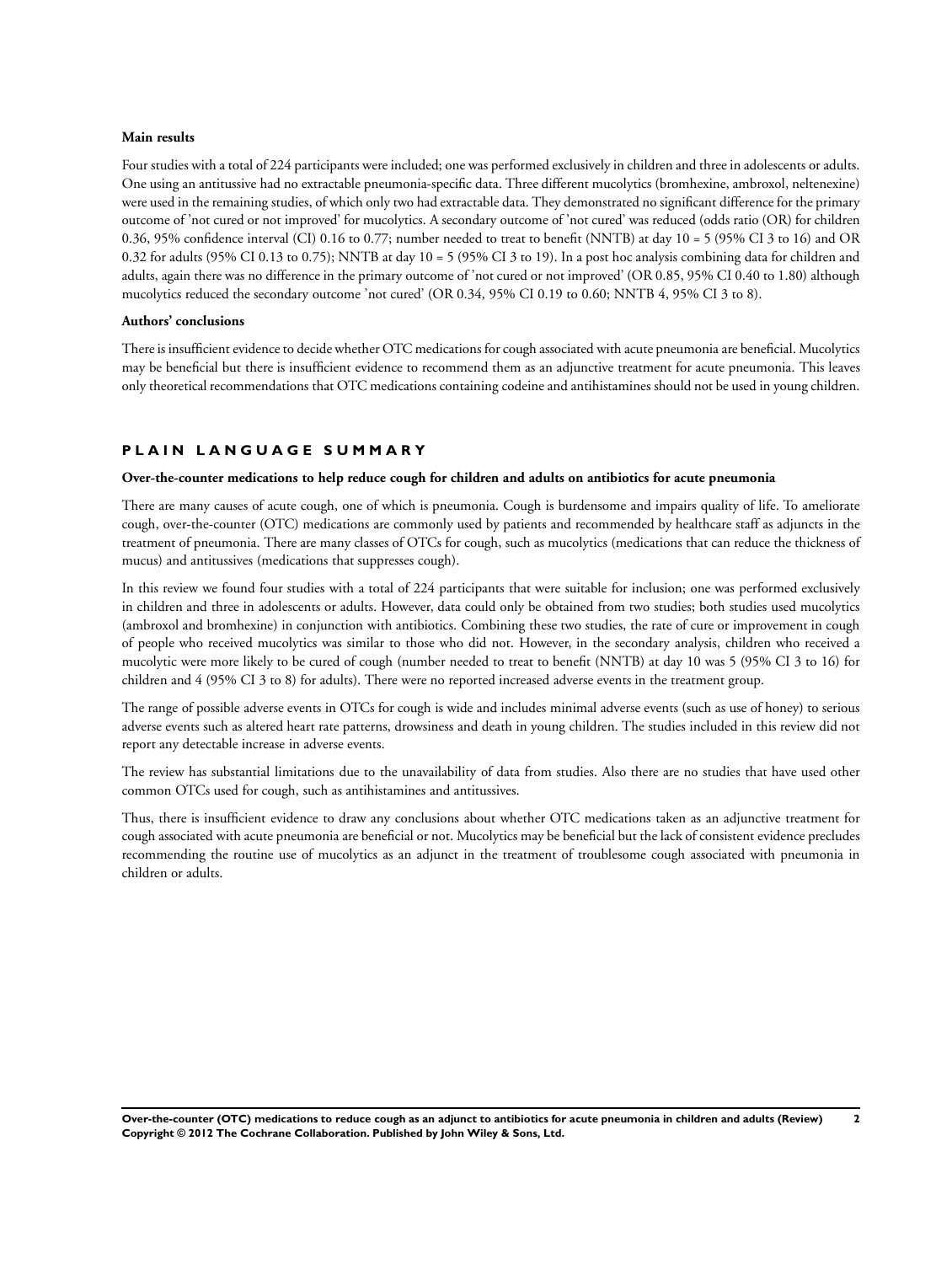## SUMMARY OF FINDINGS FOR THE MAIN COMPARISON *[\[Explanation\]](http://www.thecochranelibrary.com/view/0/SummaryFindings.html)*

Mucolytics as an adjunct to antibiotics to reduce cough in acute pneumonia in children and adults

**Patient or population:** children and adults with acute pneumonia **Settings:** any

**Intervention:** mucolytics (and antibiotics) 1 **Comparison:** antibiotics only

| <b>Outcomes</b>                                                                                           | Illustrative comparative risks* (95% CI)                  |                                                                                                                    | <b>Relative effect</b><br>(95% CI) | No of participants<br>(studies) | <b>Quality of the evidence</b><br>(GRADE)               | <b>Comments</b>                                                                                                          |
|-----------------------------------------------------------------------------------------------------------|-----------------------------------------------------------|--------------------------------------------------------------------------------------------------------------------|------------------------------------|---------------------------------|---------------------------------------------------------|--------------------------------------------------------------------------------------------------------------------------|
|                                                                                                           | <b>Assumed risk</b>                                       | <b>Corresponding risk</b>                                                                                          |                                    |                                 |                                                         |                                                                                                                          |
|                                                                                                           | <b>Antibiotics only</b>                                   | Mucolytics (and antibi-<br>otics)                                                                                  |                                    |                                 |                                                         |                                                                                                                          |
| <b>Cough score</b><br>Scale from: 0 (absent) to<br>3 (very severe)<br>(follow-up: 3 days)                 | The mean cough score in<br>the control groups was<br>1.45 | The mean cough score<br>in the intervention groups<br>was<br>0.25 lower<br>$(0.33 \text{ to } 0.17 \text{ lower})$ |                                    | 120<br>(1)                      | $\oplus \oplus \odot \odot$<br>$low^{2,3,4}$            | Data for children only                                                                                                   |
| Number of people who 16 per 100<br>had not improved or had<br>not been cured<br>(follow-up: 7 to 10 days) |                                                           | 14 per 100<br>(7 to 26)                                                                                            | OR 0.85<br>$(0.4 \text{ to } 1.8)$ | 221<br>(2)                      | $\oplus \oplus \bigcirc \bigcirc$<br>low <sup>2,5</sup> | Fewer people represents<br>a benefit                                                                                     |
| <b>Adverse events</b><br>(follow-up: 10 days)                                                             | See comment                                               | See comment                                                                                                        | Not estimable                      | 120<br>(1)                      | See comment                                             | 1 study in children pro-<br>vided data specific to par-<br>ticipants with pneumonia<br>- there were no adverse<br>events |
| <b>Complications</b><br>(e.g.<br>medication change)                                                       | See comment                                               | See comment                                                                                                        | Not estimable                      | 0<br>(0)                        | See comment                                             | Complications were not<br>measured in the trials                                                                         |

<span id="page-4-0"></span>Over-the-counter (OTC) medications to reduce cough as an adjunct to antibiotics for acute pneumonia in children and adults (Review)<br>Copyright © 2012 The Cochrane Collaboration. Published by John Wiley & Sons, Ltd. **Copyright © 2012 The Cochrane Collaboration. Published by John Wiley & Sons, Ltd.3 Over-the-counter (OTC) medications to reduce cough as an adjunct to antibiotics for acute pneumonia in children and adults (Review)**

 $\omega$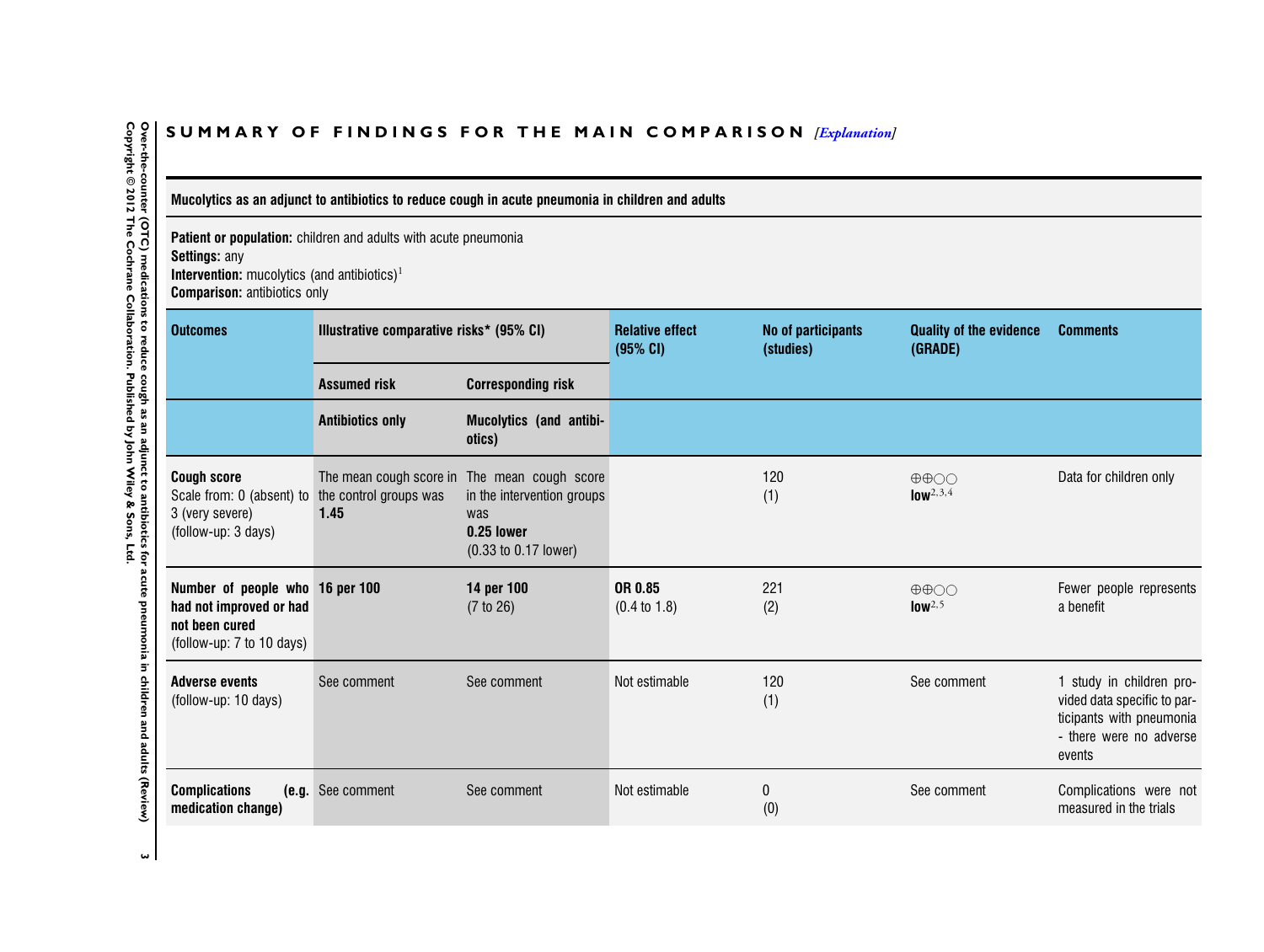\*The basis for the **assumed risk** (e.g. the median control group risk across studies) is provided in footnotes. The **corresponding risk** (and its 95% confidence interval) is based on the assumed risk in the comparison group and the **relative effect** of the intervention (and its 95% CI). CI: confidence interval; OR: odds ratio.

GRADE Working Group grades of evidence

**High quality:** Further research is very unlikely to change our confidence in the estimate of effect.

**Moderate quality:** Further research is likely to have an important impact on our confidence in the estimate of effect and may change the estimate.

Low quality: Further research is very likely to have an important impact on our confidence in the estimate of effect and is likely to change the estimate.

**Very low quality:** We are very uncertain about the estimate.

 $1$  In addition to antibiotics, people with pneumonia often use over-the-counter (OTC) cough medications when at home or request OTC cough medications when in hospital to suppress an annoying cough. There is <sup>a</sup> question as to whether suppressing cough may prolong pneumonia. Over-the-counter cough medications can include antitussives, expectorants, antihistamine-decongestants, antihistamines and mucolytics (such as bromhexine, ambroxol and neltenexine).

 $2$  Allocation concealment unclear.

 $3$  Scale not validated.

 $4$  Sparse data.

 $^5$  Sparse data; confidence interval does not rule out the potential for 'more people' not improved or cured with mucolytics.

 $\blacktriangle$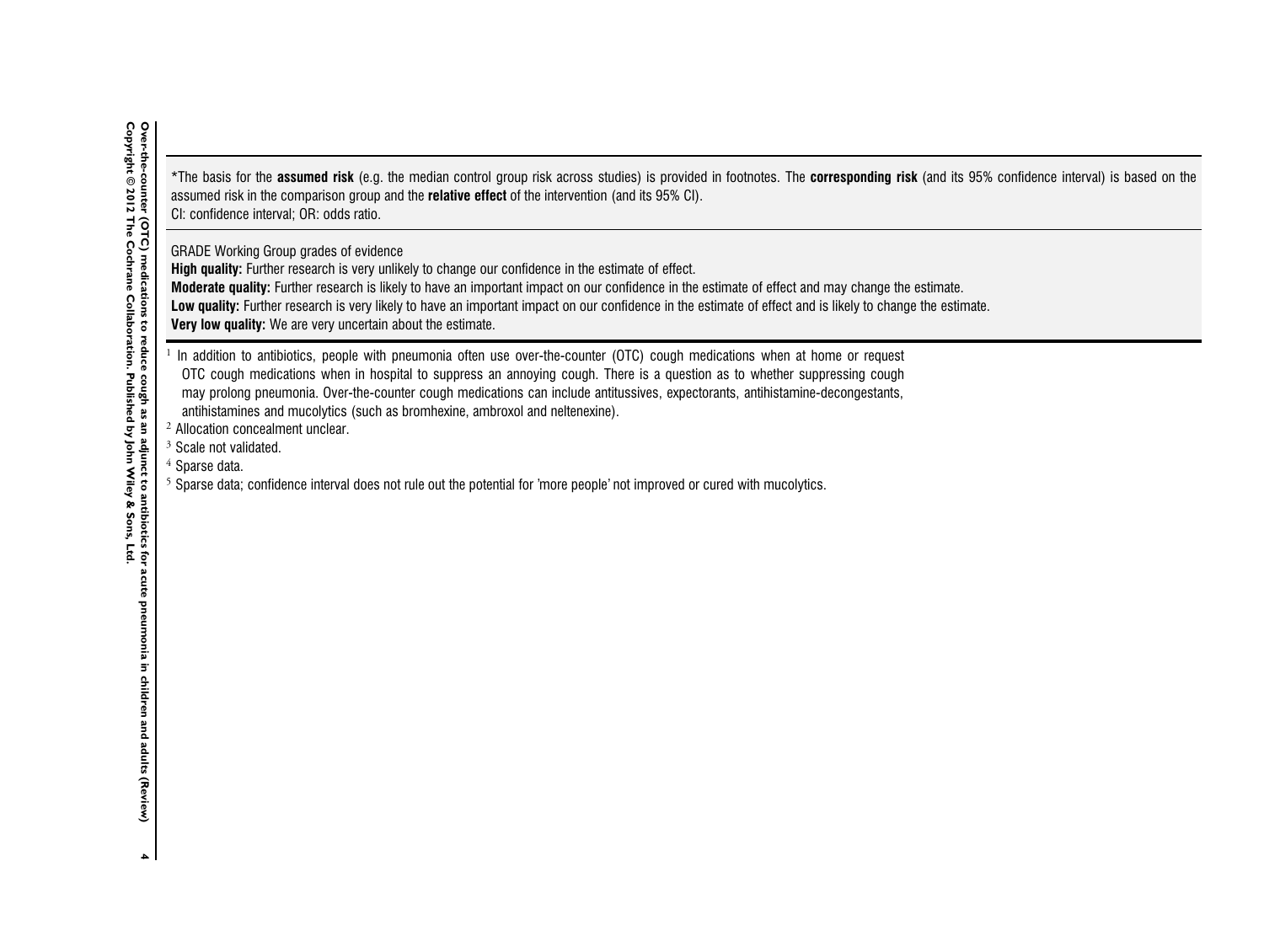## <span id="page-6-0"></span>**B A C K G R O U N D**

#### **Description of the condition**

Cough is the most common symptom presenting to general practitioners ([Britt 2002;](#page-14-0) [Cherry 2003\)](#page-14-0). Acute cough (duration less than two weeks) ([Chang 2006\)](#page-14-0) has multiple causes, including pneumonia. Whatever the cause, attempting to reduce the impact of the symptom of cough is reflected in the billions spent on overthe-counter (OTC) cough medications. Cough impairs quality of life ([French 2002](#page-14-0)) and causes significant anxiety to the parents of children ([Cornford 1993](#page-14-0)). Accordingly, patients with pneumonia sometimes self medicate with OTC cough medications in ambulatory settings, or ask for them in hospital.

#### **Description of the intervention**

A Cochrane review showed that antihistamine alone has little clinical benefit in adults or children for the common cold, although in combination they might be of (non-significant) benefit [\(De Sutter](#page-14-0) [2003](#page-14-0)). In the management of acute cough, in the ambulatory setting, combination rather than single OTC drugs showed a benefit [\(Smith 2009\)](#page-14-0). Of the few data available in young children, antihistamines, neither singly nor in combination, were effective for relieving acute cough [\(De Sutter 2003;](#page-14-0) [Smith 2009\)](#page-14-0). Moreover, they are associated with potentially significant adverse events including altered consciousness, arrhythmia and death ([Gunn 2001](#page-14-0); [Kelly](#page-14-0) [2004](#page-14-0)). None of these reviews included patients with pneumonia [\(De Sutter 2003;](#page-14-0) [Smith 2009](#page-14-0)). There are also Cochrane reviews on chronic non-specific cough, however this is unrelated to this review which focuses on acute cough associated with pneumonia.

#### **How the intervention might work**

Cough is usually divided into acute or chronic according to its duration and age group. It is defined as chronic if over eight weeks duration in adults, and over three to four weeks in children [\(Chang](#page-14-0) [2005](#page-14-0)). This reflects the different conditions causing chronic cough in different age groups. In contrast, in this review we examined the efficacy of OTC medication for acute cough in acute pneumonia, where the pathophysiological processes (albeit poorly understood) are likely to be the same in children and adults. Methods for determining cough outcomes are similar in adults and children, although these methods remain poorly standardised. Objective measurements of cough include cough frequency and cough sensitivity outcomes, whilst subjective measurements of cough may broadly encompass quality of life and outcomes based on diaries etc. [\(Birring 2006](#page-14-0); [Chang 2003](#page-14-0)).

#### **Why it is important to do this review**

Although OTC cough medications might provide some relief by reducing the severity of the cough, they might also be harmful in prolonging pneumonia (by suppressing the cough reflex, which might cause retention of airway debris). Thus, a systematic review of their benefits or harms is useful to help guide clinical practice.

## **O B J E C T I V E S**

To evaluate the efficacy of OTC medications for cough as an adjunct to antibiotics in children and adults with pneumonia.

#### **M E T H O D S**

#### **Criteria for considering studies for this review**

#### **Types of studies**

Randomised controlled trials (RCTs) comparing any type of OTC cough medication with a placebo (or control group) with cough as an outcome and where cough is secondary to acute pneumonia. We excluded quasi-randomised trials.

#### **Types of participants**

We considered studies of both children and adults with cough of less than four weeks in duration that was related to pneumonia. We specifically excluded studies of cough of more than four weeks in duration and cough related to another underlying cardio-respiratory condition (for example, suppurative lung disease, chronic obstructive airway disease, asthma). However, we considered studies which included cough of mixed aetiologies if data were available for the subgroup of patients with pneumonia.

#### **Types of interventions**

RCT comparisons of any type of OTC cough medication as an adjunct therapy to antibiotics. We did not include trials comparing only two or more medications without a placebo comparison group. We included trials that included the use of other medications or interventions if all participants had equal access to such medications (including antibiotics) or interventions.

#### **Types of outcome measures**

We attempted to obtain data on at least one of the following outcome measures.

**Over-the-counter (OTC) medications to reduce cough as an adjunct to antibiotics for acute pneumonia in children and adults (Review) 5 Copyright © 2012 The Cochrane Collaboration. Published by John Wiley & Sons, Ltd.**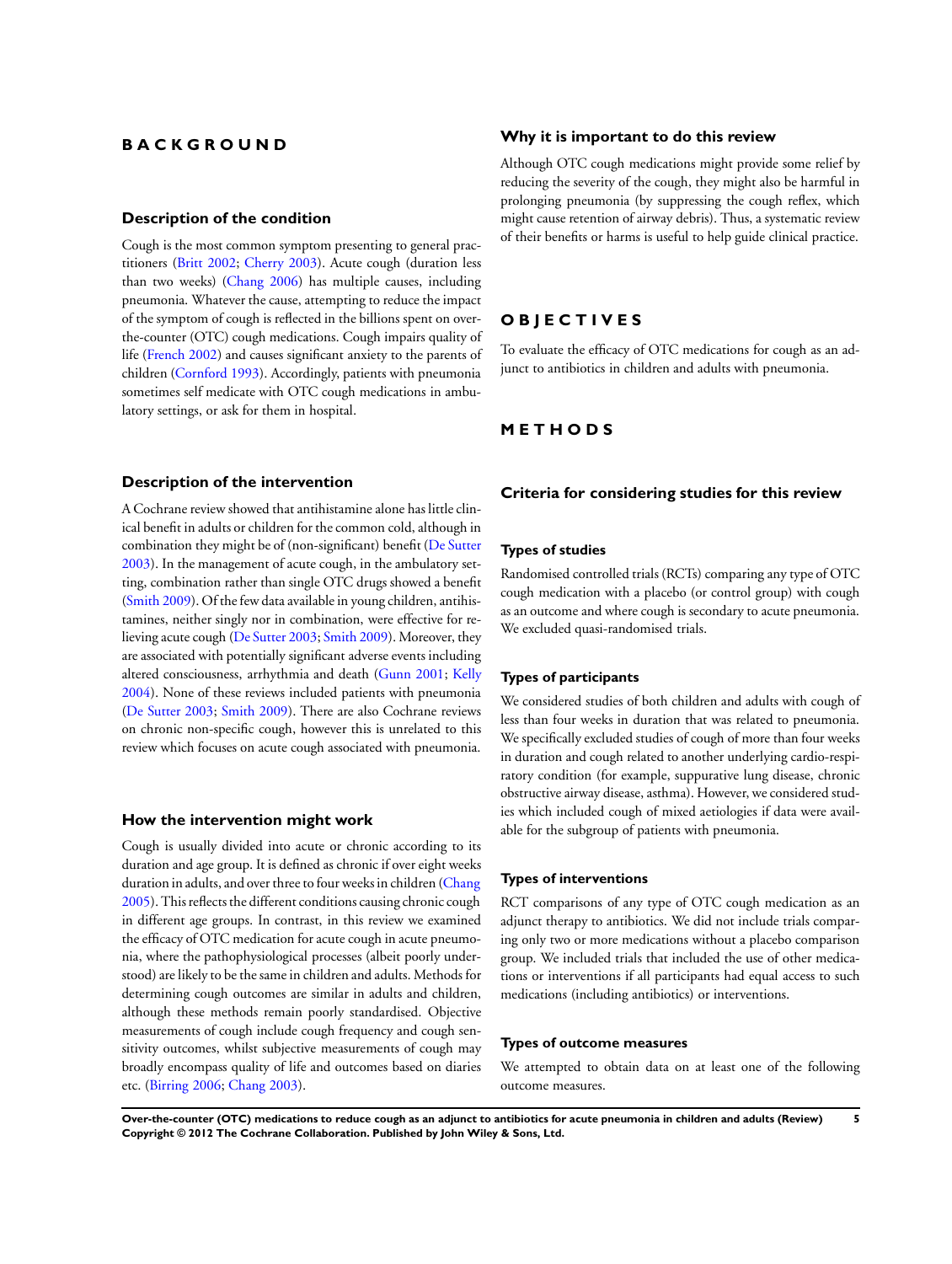#### **Primary outcomes**

1. Proportions of participants who were not cured or not substantially improved at follow-up (failure to improve was measured according to the hierarchy listed below in [Secondary](#page-6-0) [outcomes](#page-6-0)).

#### **Secondary outcomes**

1. Proportions of participants who were not cured at followup.

2. Change in quantitative differences in cough (cough frequency, cough scores, other quantitative outcomes based on cough diary).

3. Proportions experiencing adverse effects of the intervention (for example, sleepiness, nausea, etc.).

4. Proportions experiencing complications (for example, requirement for medication change, etc.).

We adopted and recorded individual trial definitions.

As it was likely that studies may have differed in their definitions of cure and improvement, we adopted a hierarchical approach that employed the reported outcome measures. For example, if both an objective measure and a subjective measure of cough frequency were reported, we were to adopt the objective measure in assessing the efficacy of treatment. Our hierarchy of outcome measures was as follows.

1. Objective measurements of cough indices (cough frequency, cough receptor sensitivity).

2. Symptomatic (quality of life, Likert scale, visual analogue scale, level of interference of cough, outcomes-based cough diary): assessed by the patient (adult or child).

3. Symptomatic (quality of life, Likert scale, visual analogue scale, level of interference of cough, outcomes-based cough diary): assessed by the parents or carers.

4. Symptomatic (Likert scale, visual analogue scale, level of interference of cough, outcomes-based cough diary): assessed by clinicians.

5. Fever, respiratory rate, oxygen requirement.

6. Non-clinical outcomes (chest radiology, white cell count, C-reactive protein, erythrocyte sedimentation rate, lung function test (spirometry)).

7. Eradication of micro-organism(s) causing the pneumonia.

#### **Search methods for identification of studies**

#### **Electronic searches**

For this update we searched the Cochrane Central Register of Controlled Trials (CENTRAL) 2011, Issue 3, part of *The Cochrane Library,* [www.thecochranelibrary.com](http://www.thecochranelibrary.com) (accessed 8 August 2011), which contains the Acute Respiratory Infections Group's Specialised Register, MEDLINE (January 1966 to July week 4, 2011), OLDMEDLINE (1950 to 1965), EMBASE (1980 to August 2011), CINAHL (2009 to August 2011), LILACS (2009 to August 2011) and Web of Science (2009 to August 2011).

We used the following search strategy to search MEDLINE and CENTRAL. We adapted the search strategy for EMBASE (see [Appendix 2](#page-32-0)), CINAHL (see [Appendix 3](#page-33-0)), LILACS (see [Appendix](#page-34-0) [4\)](#page-34-0) and Web of Science (see [Appendix 5](#page-34-0)).

**MEDLINE (OVID)**

1 Cough/ (10608)

2 cough\*.tw. (28391) 3 1 or 2 (31582)

4 exp Pneumonia/ (65782)

5 (pneumon\* or bronchopneumon\*).tw. (113126)

6 4 or 5 (138604)

7 3 and 6 (4162)

8 exp Antitussive Agents/ (18518)

9 antitussiv\*.tw,nm. (2689)

10 exp Expectorants/ (11882)

11 expectorant\*.tw,nm. (2292)

12 exp Cholinergic Antagonists/ (70293)

13 (cholinergic adj2 (blocking or antagonist\*)).tw,nm. (4262)

14 (anticholinergic\* or anti-cholinergic\*).tw,nm. (8857)

15 exp Histamine H1 Antagonists/ (30616)

16 histamine h1 antagonist\*.tw,nm. (14125)

17 (antihistamin\* or anti-histamin\*).tw,nm. (10001)

18 mucolytic\*.tw,nm. (1072)

19 exp Drug Combinations/ (53453)

20 drug combination\*.tw. (6928)

21 exp Nonprescription Drugs/ (4455)

22 ((non prescribed or non-prescribed or nonprescribed or non prescription\* or non-prescription\* or nonprescription\*) adj3 (drug\* or medicin\* or pharmaceut\* or medicat\*)).tw. (842) 23 (over-the-counter\* or over the counter or otc).tw. (6246) 24 (cough\* adj3 (mixture\* or suppress\* or medicin\* or remed\* or relief\* or formula\* or syrup\*)).tw. (801) 25 or/8-24 (203333) 26 7 and 25 (120)

There were no language or publication restrictions.

#### **Searching other resources**

We also searched lists of references in relevant publications.

#### **Data collection and analysis**

#### **Selection of studies**

Two review authors (CCC, ABC) independently reviewed the literature searches to identify potentially relevant trials for full review from the title, abstract or descriptors. We conducted searches of bibliographies and texts to identify additional studies. The same

**Over-the-counter (OTC) medications to reduce cough as an adjunct to antibiotics for acute pneumonia in children and adults (Review) 6 Copyright © 2012 The Cochrane Collaboration. Published by John Wiley & Sons, Ltd.**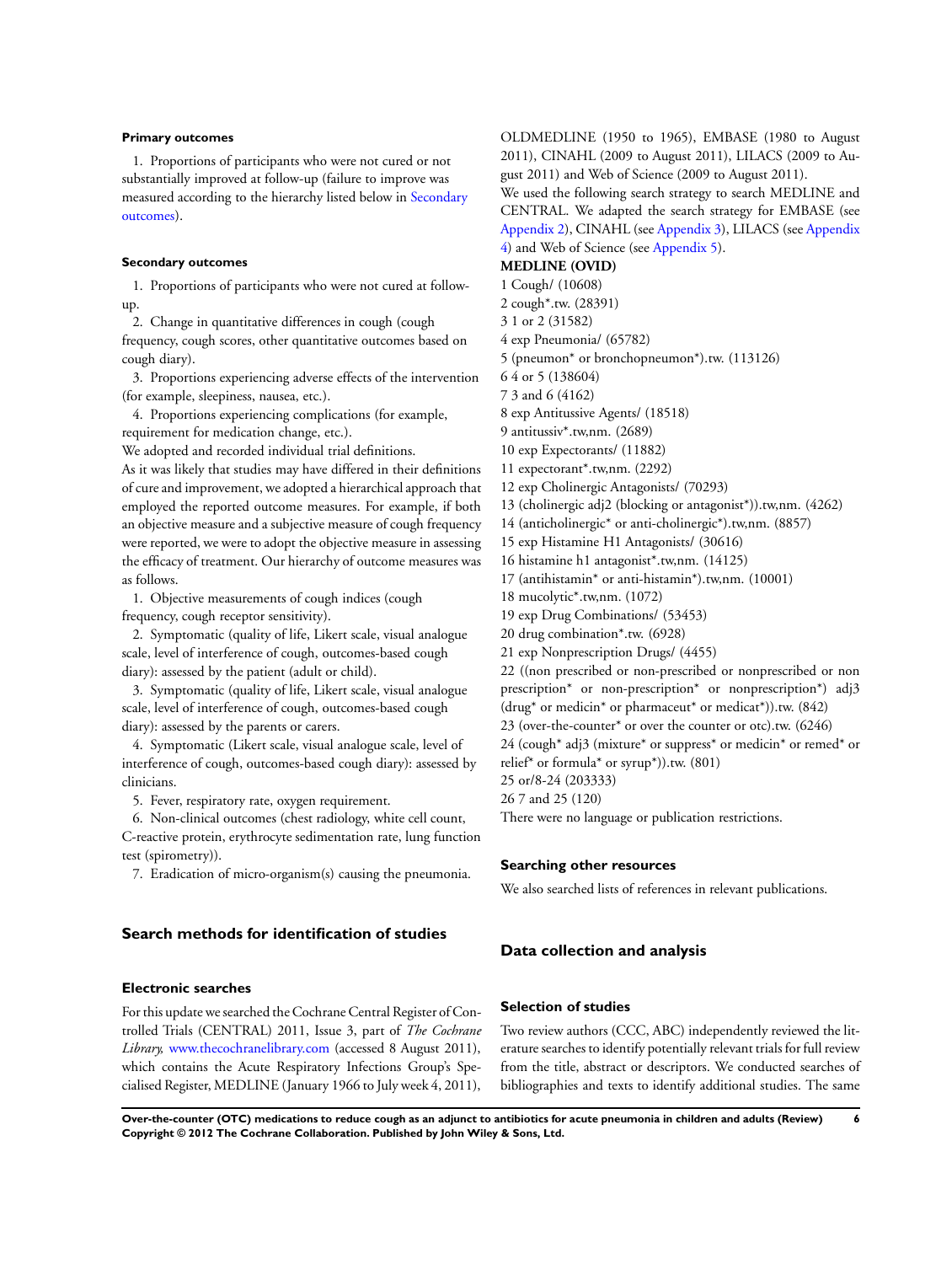two review authors independently selected trials for inclusion from the full text, using specific criteria. There was no disagreement. A third review author (ACC) was the nominated adjudicator in case of any disagreements.

#### **Data extraction and management**

We reviewed trials that satisfied the inclusion criteria and extracted the following information: study setting; year of study; source of funding; patient recruitment details (including number of eligible patients); inclusion and exclusion criteria; other symptoms; randomization and allocation concealment method; numbers of participants randomized; blinding (masking) of participants, care providers and outcome assessors; dose and type of intervention; duration of therapy; co-interventions; numbers of patients not followed up; reasons for withdrawals from study protocol (clinical, side effects, refusal and other); details on side effects of therapy and whether intention-to-treat (ITT) analyses were possible. We extracted data on the outcomes described previously. It was planned that further information would be requested from the trial authors, where required.

#### **Assessment of risk of bias in included studies**

Two review authors (CCC, ABC) independently performed a potential bias assessment on studies included in the previous review. We described seven components of potential biases under [Assessment of reporting biases](#page-6-0) in our updated review

#### **Measures of treatment effect**

We undertook an initial qualitative comparison of all the individually analyzed studies to determine if pooling of results (meta-analysis) was reasonable. This took into account differences in study populations, inclusion and exclusion criteria, interventions, outcome assessment and estimated effect size. We included the results from studies that met the inclusion criteria and reported any of the outcomes of interest in the subsequent meta-analyses.

We calculated individual and pooled statistics for continuous outcomes measured on the same metrics as mean differences (MD) and standard mean differences, as indicated, with 95% confidence intervals (CIs). We combined data for continuous outcomes measured on different metrics, with a standardised mean difference (SMD). We calculated individual and pooled statistics as odds ratio (OR) with 95% CIs for dichotomous variables.

#### **Unit of analysis issues**

Had there been any cross-over studies, we would have calculated mean treatment differences from raw data, extracted or imputed and entered as fixed-effect generic inverse variance (GIV) outcomes, to provide summary weighted differences and 95% CIs. Only data from the first arm would have been included in a metaanalysis where data were combined with parallel studies [\(Elbourne](#page-14-0) [2002](#page-14-0)).

#### **Dealing with missing data**

We planned to contact trial authors for missing data when the studies were less than 15 years old.

#### **Assessment of heterogeneity**

We described any heterogeneity between the study results and tested to see if it reached statistical significance, using the  $I^2$  statistic [\(Higgins 2003](#page-14-0)). Heterogeneity is considered significant when the P value of the Chi<sup>2</sup> test is < 0.10 [\(Higgins 2011\)](#page-14-0). We would have included the 95% CI estimate using a random-effects model had there been concerns about statistical heterogeneity.

#### **Assessment of reporting biases**

In this updated review, in line with the new Cochrane process, we use the 'Risk of bias' tool to asses methodological quality according to: random sequence generation (selection bias), allocation concealment (selection bias), blinding of participants and personnel (performance bias), blinding of outcome assessment (detection bias), incomplete outcome data (attrition bias), selective reporting (reporting bias) and other possible bias. In our previous reviews we assessed bias in accordance with a different scale but we were asked to remove this in the current update.

While there are other possible biases (such as publication bias detected by funnel plot) as outlined in the *Cochrane Handbook for Systematic Reviews of Interventions* ([Higgins 2011](#page-14-0)), these were not included.

#### **Data synthesis**

We calculated odds ratios (ORs) using a modified ITT analysis for dichotomous outcome variables of each individual study. This analysis assumed that participants not available for outcome assessment had not improved (and probably represented a conservative estimate of effect). We calculated the summary weighted ORs and 95% CI (fixed-effect model) using the computer program [RevMan 2011](#page-14-0). We calculated the number needed to treat to benefit (NNTB) from the pooled OR and its 95% CI, applied to a specified baseline risk using an online calculator ([Cates 2003](#page-14-0)). We assumed the cough indices to be normally distributed continuous variables so that the mean difference in outcomes could be estimated (mean difference). We would have estimated the standardised mean difference if studies had reported outcomes using different measurement scales.

#### **Subgroup analysis and investigation of heterogeneity**

We planned an a priori subgroup analysis for:

**Over-the-counter (OTC) medications to reduce cough as an adjunct to antibiotics for acute pneumonia in children and adults (Review) 7 Copyright © 2012 The Cochrane Collaboration. Published by John Wiley & Sons, Ltd.**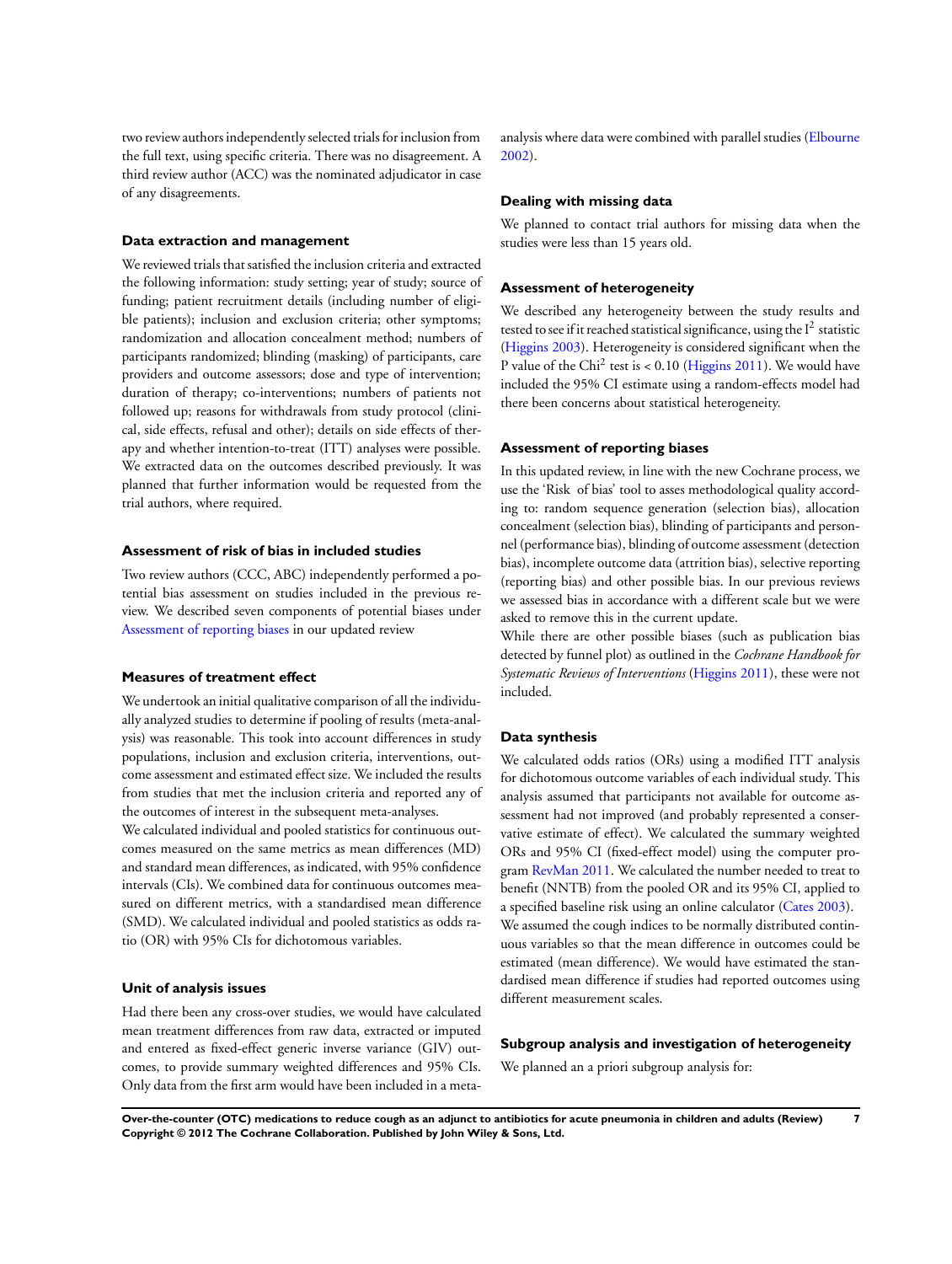1. children (14 years and younger) versus adolescents and adults (older than 14 years);

- 2. hospitalised versus ambulatory settings;
- 3. classes of OTC cough medications:
	- i) antitussives (codeine and derivatives);
	- ii) expectorants;
	- iii) mucolytics;
	- iv) antihistamine-decongestant combinations;
	- v) antihistamines alone;
	- vi) other drug combinations;
	- vii) males versus females in adults.

#### **Sensitivity analysis**

It was planned that sensitivity analyses be carried out to assess the impact of potentially important factors on the overall outcomes:

- 1. study quality;
- 2. study size;
- 3. variation in the inclusion criteria;
- 4. differences in the medications used in the intervention and comparison groups;
	- 5. differences in outcome measures;
	- 6. analysis using random-effects model;
	- 7. analysis by 'treatment received';
	- 8. analysis by 'ITT';
	- 9. analysis by study design, parallel and cross-over studies.

## **R E S U L T S**

#### **Description of studies**

See:[Characteristics of included studies;](#page-17-0)[Characteristics of excluded](#page-23-0) [studies.](#page-23-0)

#### **Results of the search**

In the first version of this review ([Chang 2007](#page-14-0)), the search identified 238 potentially relevant titles. After reviewing the abstracts, we obtained 21 full-text papers; we excluded 17 (details are provided in the [Characteristics of excluded studies](#page-23-0) table), most on the basis of being non-randomised, with no placebo. A review article ([Ida 1997\)](#page-14-0) described three studies of dimemorfan (a dextromethorphan analogue), which were not found by the search. One of these was described as a placebo-controlled trial (the other two were not), but we could not obtain it, and nor were sufficient details provided in the review article [\(Ida 1997](#page-14-0)). Another paper described three studies, of which one appeared to include patients with acute lower respiratory tract infection (specified as acute bronchitis or bronchoalveolitis but which may have included patients with pneumonia) [\(Mancini 1996](#page-14-0)). We attempted to contact the trial authors but were not able to extract data on the subgroup of patients with pneumonia, and thus we excluded the trial from further analysis.

In the 2009 update [\(Chang 2010](#page-14-0)), we identified two studies on erdosteine (a mucolytic agent) but these were excluded as they are available only on medical prescription in countries with tight regulatory control of medications such as USA, Australia and the UK ([Balli 2007](#page-14-0); [Titti 2000\)](#page-14-0). In this 2011 update, we identified 32 potential studies but none fulfilled the inclusion criteria.

#### **Included studies**

Four studies were included, as described in the [Characteristics of](#page-17-0) [included studies](#page-17-0) table; all were available in English. However, data specific for pneumonia were only available in two papers ([Principi](#page-14-0) [1986](#page-14-0); [Roa 1995](#page-14-0)). Authors of three papers did not respond to our correspondence requesting for further pneumonia-specific data.

Of the included studies, one study was exclusively in children [\(Principi 1986\)](#page-14-0), two were exclusively in adults ([Aquilina 2001;](#page-14-0) [Azzopardi 1964](#page-14-0)) and one included adolescents and adults ([Roa](#page-14-0) [1995](#page-14-0)). One study utilised an antitussive (Dimyril) ([Azzopardi](#page-14-0) [1964](#page-14-0)) and three of the studies examined the efficacy of different formulations of mucolytics (bromhexine [\(Roa 1995\)](#page-14-0), neltenexine ([Aquilina 2001\)](#page-14-0) and ambroxol ([Principi 1986\)](#page-14-0)). In two of these studies, the concomitant antibiotics used were reported [\(Principi 1986](#page-14-0); [Roa 1995\)](#page-14-0). Two studies were multi-centre studies ([Principi 1986](#page-14-0); [Roa 1995](#page-14-0)) of which the funding was unspecified. Two studies were single-centre studies ([Aquilina 2001;](#page-14-0) [Azzopardi 1964](#page-14-0)). One study was a controlled non-placebo study [\(Roa 1995\)](#page-14-0) and the rest utilised a randomized placebo-controlled design [\(Aquilina 2001;](#page-14-0) [Azzopardi 1964](#page-14-0); [Principi 1986\)](#page-14-0). All but one study [\(Azzopardi 1964](#page-14-0)) used a parallel design. The inclusion and exclusion criteria (that is, including the definition of pneumonia) varied between the studies; only one study was exclusively in patients with pneumonia [\(Principi 1986](#page-14-0)). In Roa [\(Roa 1995\)](#page-14-0), bacterial pneumonia was defined as the presence of recent productive phlegm, fever or leucocytosis ( $> 10,000$  mm<sup>3</sup>) and pulmonary infiltrates on radiographic examination. In Principi ([Principi 1986](#page-14-0)) inclusion required either a positive blood culture for a well-defined bacterium or a chest X-ray (CXR) showing lobar or sub lobar involvement together with raised inflammatory markers, erythrocyte sedimentation rate  $> 30$  mm/h and reactive C protein  $> 25$  $\mu$ g/mL. The two smaller papers ([Aquilina 2001;](#page-14-0) [Azzopardi 1964](#page-14-0)) which contributed rather fewer numbers to the analysis did not clearly define pneumonia.

The outcomes of the studies also varied and none utilised a validated scale for cough. The larger trials, Roa and Principi, were performed and published 12 and 21 years ago, respectively, and so were not methodologically as robust as one would expect of current-day trials [\(Principi 1986](#page-14-0); [Roa 1995](#page-14-0)). The [Roa 1995](#page-14-0) trial evaluated clinical response, bacteriological response and each clinical symptom by a visual analogue scale. Both clinical and bacteriological responses had clearly defined definitions; they defined cure

**Over-the-counter (OTC) medications to reduce cough as an adjunct to antibiotics for acute pneumonia in children and adults (Review) 8 Copyright © 2012 The Cochrane Collaboration. Published by John Wiley & Sons, Ltd.**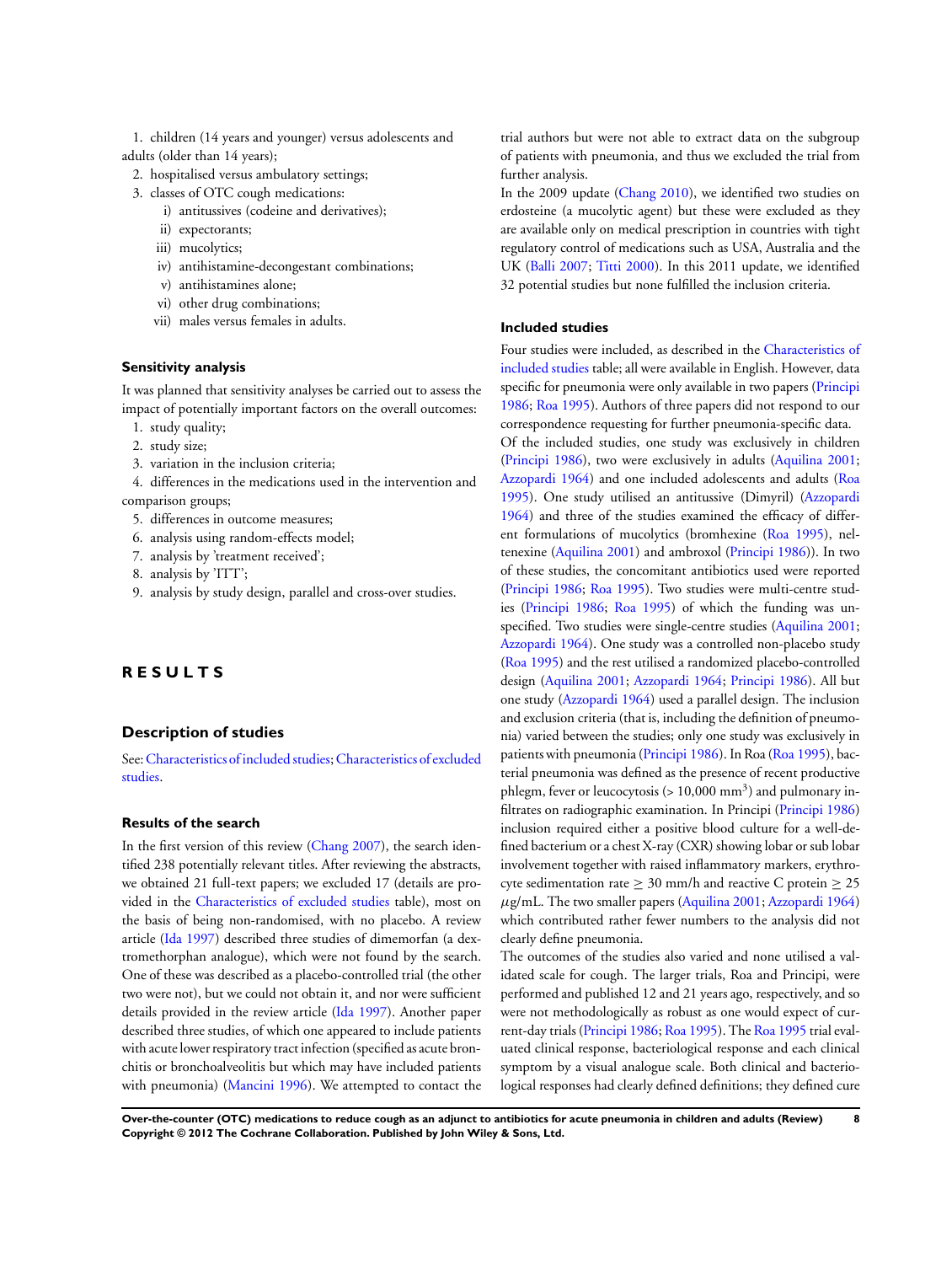as complete disappearance of pre-treatment signs and symptoms, improvement as an improvement on the visual analogue scale but less than cure. [Principi 1986](#page-14-0) evaluated clinical and radiological signs and used absolute numbers and severity scores to evaluate clinical symptoms and signs, including cough. The [Aquilina 2001](#page-14-0) trial used severity scores on pre-specified examination days and at the end of therapy, the investigator expressed an overall assessment of the therapeutic efficacy. The [Azzopardi 1964](#page-14-0) trial was more obviously subjective in its evaluation.

**Excluded studies**

As described above, we excluded 17 trials (details are provided in the [Characteristics of excluded studies](#page-23-0) table), most on the basis of being non-randomised, with no placebo.

#### **Risk of bias in included studies**

In previous reviews, the agreement between the review authors for the scores was good: weighted Kappa score for the quality assessment scale was 0.63. In the updated 2011 version we completed a 'Risk of bias' table (see Figure 1; [Figure 2](#page-11-0)).

## **Figure 1. 'Risk of bias' graph: review authors' judgements about each risk of bias item presented as percentages across all included studies.**



**Over-the-counter (OTC) medications to reduce cough as an adjunct to antibiotics for acute pneumonia in children and adults (Review) 9 Copyright © 2012 The Cochrane Collaboration. Published by John Wiley & Sons, Ltd.**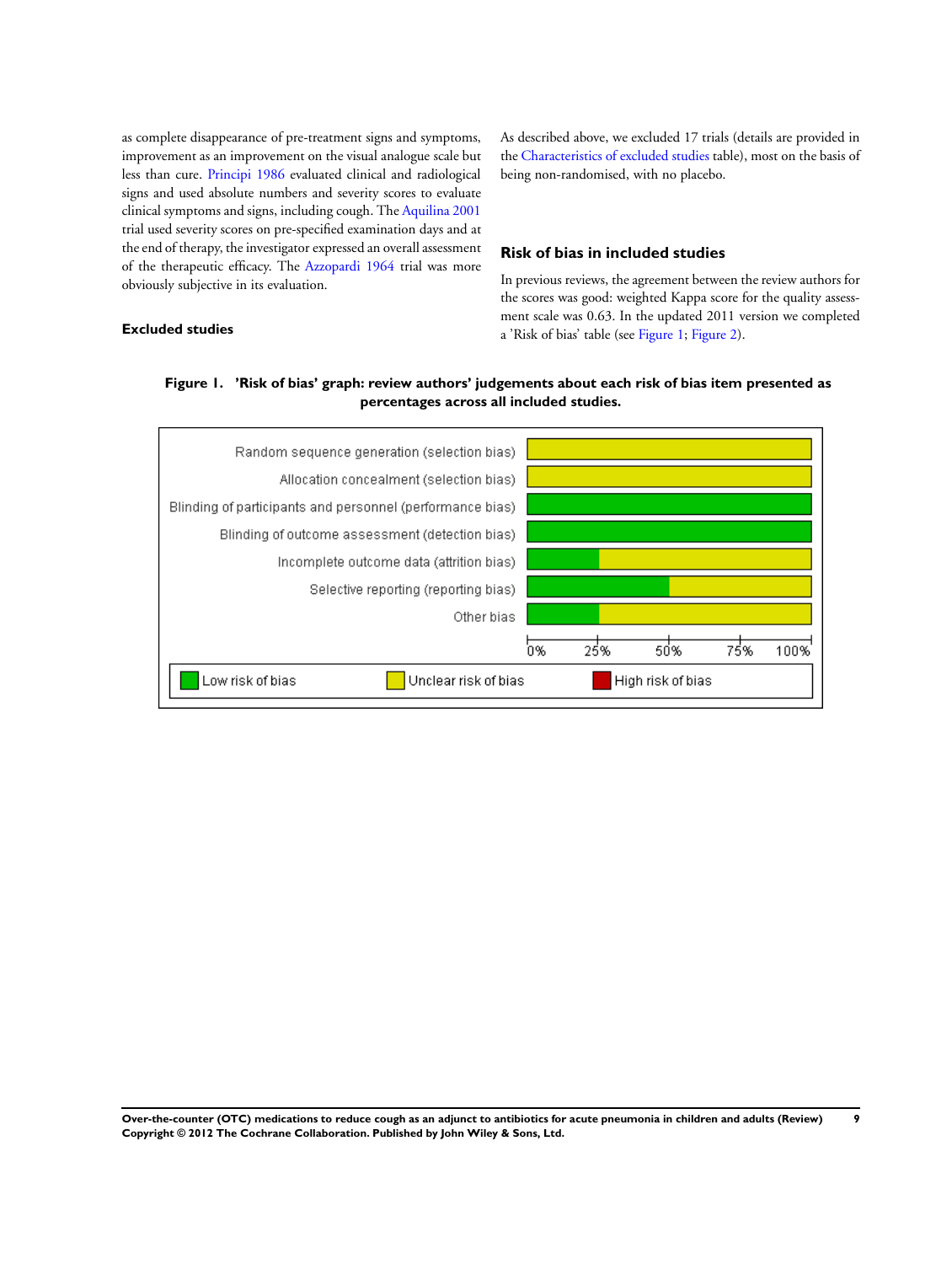|                | Random sequence generation (selection bias) | Allocation concealment (selection bias) | Blinding of participants and personnel (performance bias) | Blinding of outcome assessment (detection bias) | Incomplete outcome data (attrition bias) | Selective reporting (reporting bias) | Other bias |
|----------------|---------------------------------------------|-----------------------------------------|-----------------------------------------------------------|-------------------------------------------------|------------------------------------------|--------------------------------------|------------|
| Aquilina 2001  | ?                                           | ?                                       | ÷                                                         | Ŧ                                               | Ĩ,                                       | ?                                    | Ĩ,         |
| Azzopardi 1964 | ?                                           | Ĩ,                                      | ÷                                                         | ÷                                               | ?                                        | ?                                    | Ĩ,         |
| Principi 1986  | ?                                           | Ĩ,                                      | ÷                                                         | ¥                                               | ÷                                        | ÷                                    | ?          |
| Roa 1995       | ?                                           | Ĩ,                                      | ÷                                                         | ÷                                               | 7                                        | ÷                                    | ÷          |

<span id="page-11-0"></span>**Figure 2. 'Risk of bias' summary: review authors' judgements about each risk of bias item for each included study.**

**Over-the-counter (OTC) medications to reduce cough as an adjunct to antibiotics for acute pneumonia in children and adults (Review) 10 Copyright © 2012 The Cochrane Collaboration. Published by John Wiley & Sons, Ltd.**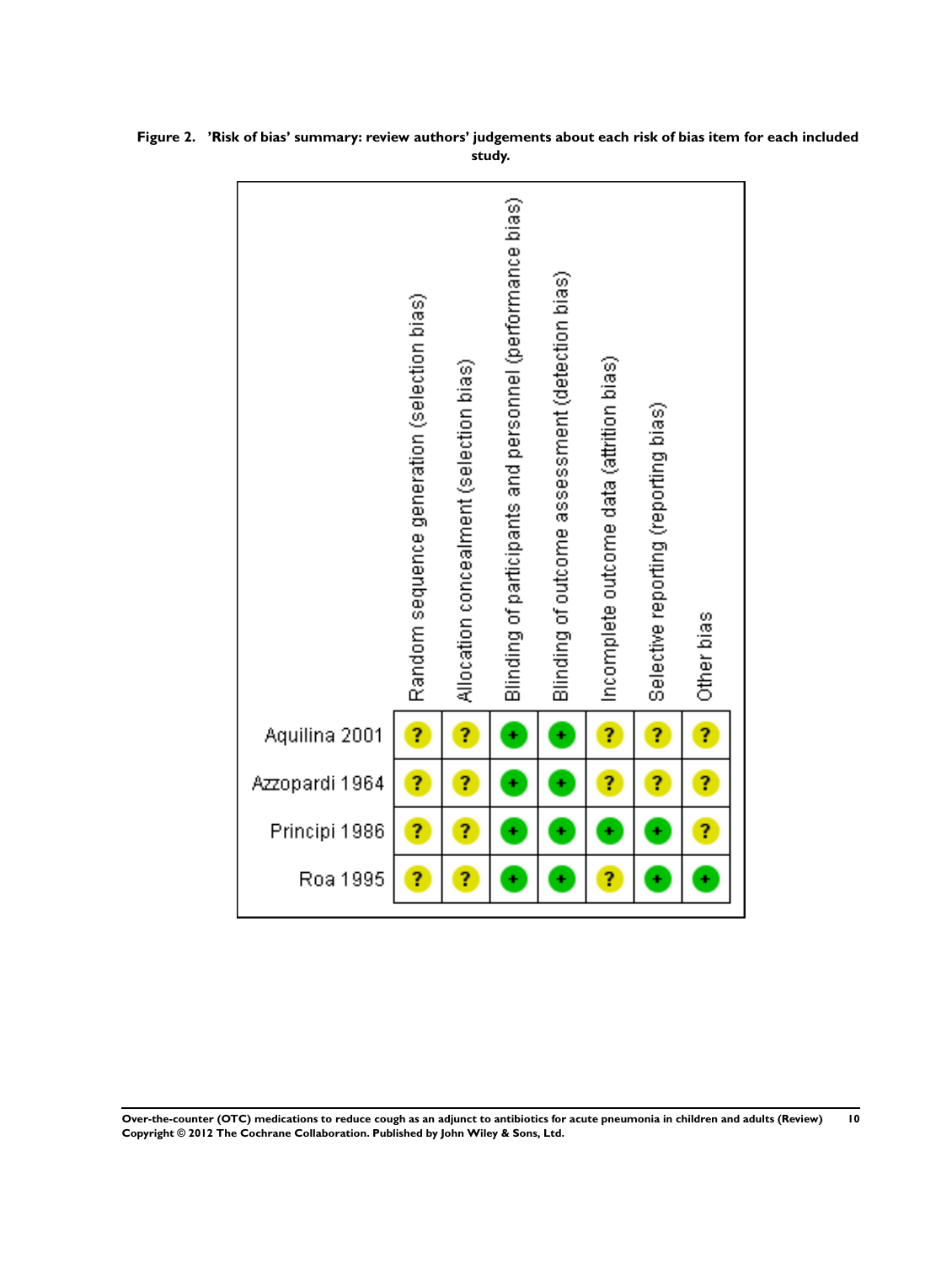#### **Allocation**

See'[Characteristics of included studies](#page-17-0)' table.

#### **Blinding**

See'[Characteristics of included studies](#page-17-0)' table.

#### **Incomplete outcome data**

See'[Characteristics of included studies](#page-17-0)' table.

#### **Selective reporting**

Limited reporting in studies. See ['Characteristics of included](#page-17-0) [studies'](#page-17-0) table.

#### **Other potential sources of bias**

Nil known.

#### **Effects of interventions**

#### See: **[Summary of findings for the main comparison](#page-4-0)**

In one study ([Azzopardi 1964](#page-14-0)) the number of participants with pneumonia was not specified. In the other three included studies [\(Aquilina 2001](#page-14-0); [Principi 1986](#page-14-0); [Roa 1995\)](#page-14-0) the total number of randomized participants was 555, of which 224 had pneumonia. The total number who completed the trials was 518, of which 219 had pneumonia. Given the lack of data, meta-analysis could not be performed on any outcome when children and adults were considered separately and, thus, sensitivity analysis was irrelevant. Single study results and the data and analysis section are described below.

#### **Paediatric**

#### **Mucolytics**

Principi reported that cough disappeared more rapidly in children treated with ambroxol than in the placebo group ([Principi 1986](#page-14-0)). However, in the data and analysis section for the primary outcome of 'not cured or not improved' (defined on chest X-ray), there was no significant difference between groups (odds ratio (OR) 0.40, 95% confidence interval (CI) 0.10 to 1.62) [\(Analysis 1.1](#page-26-0)). There was also no difference between groups for the secondary outcome of 'no improvement' (OR 0.40, 95% CI 0.10 to 1.62) ([Analysis](#page-26-0) [1.2](#page-26-0)). However, for the secondary outcome of clinically 'not cured' there was a significant difference between groups (defined on chest X-ray), as presented in the data and analysis section, favouring the ambroxol group. The OR was 0.36 (95% CI 0.16 to 0.77) [\(Analysis 1.3](#page-26-0)) and the number needed to treat to benefit (NNTB) was 5 (95% CI 3 to 16).

For the outcome of cough scores Principi reported a significant difference between groups, favouring the ambroxol group from day three onwards ([Principi 1986](#page-14-0)). The data and analysis section for mean cough scores on days 3 and 10 is shown in [Analysis 2.1](#page-27-0) and [Analysis 2.2](#page-28-0). For day 3, the mean difference was -0.25 (95% CI -0.33 to -0.17). For day 10, the mean difference was -0.15 (95% CI -0.17 to -0.13).

The trial authors reported no significant adverse events in either group ([Principi 1986\)](#page-14-0).

#### **Other OTC cough medications**

There were no studies on any other type of OTC medication for cough associated with pneumonia in children.

#### **Adults**

#### **Antitussives**

The Azzopardi study on 34 adults (total number assumed based on study design, see the [Characteristics of included studies](#page-17-0) table) included adults with pneumonia (number unknown) in addition to other lower respiratory tract infection aetiologies ([Azzopardi](#page-14-0) [1964](#page-14-0)). Data on those with pneumonia alone were not available and are not described here.

#### **Mucolytics**

The Roa study reported that for the total group (that is, adults with pneumonia and bronchitis) the differences between cough frequency on days three, five and seven and baseline were significantly larger in the bromhexine group compared to the control group ([Roa 1995\)](#page-14-0). There was also a difference between groups (favouring bromhexine) for cough discomfort and ease of expectoration on days three and five, but not on day seven, as well as sputum volume on day three, but not on days five or seven. There was no difference between the groups for difficulty in breathing or chest pain on any day. At final evaluation significantly more participants were 'cured' (46%) in the bromhexine group compared to the control group (34%) [\(Roa 1995](#page-14-0)).

Data specifically described for pneumonia were available only for global 'clinical response' and this is presented in the data and analysis section (Analysis 3). For the primary outcome of clinically 'not cured or not improved' there was no significant difference between groups (OR 1.21, 95% CI 0.48 to 3.04) [\(Analysis 3.1](#page-28-0)).

**Over-the-counter (OTC) medications to reduce cough as an adjunct to antibiotics for acute pneumonia in children and adults (Review) 11 Copyright © 2012 The Cochrane Collaboration. Published by John Wiley & Sons, Ltd.**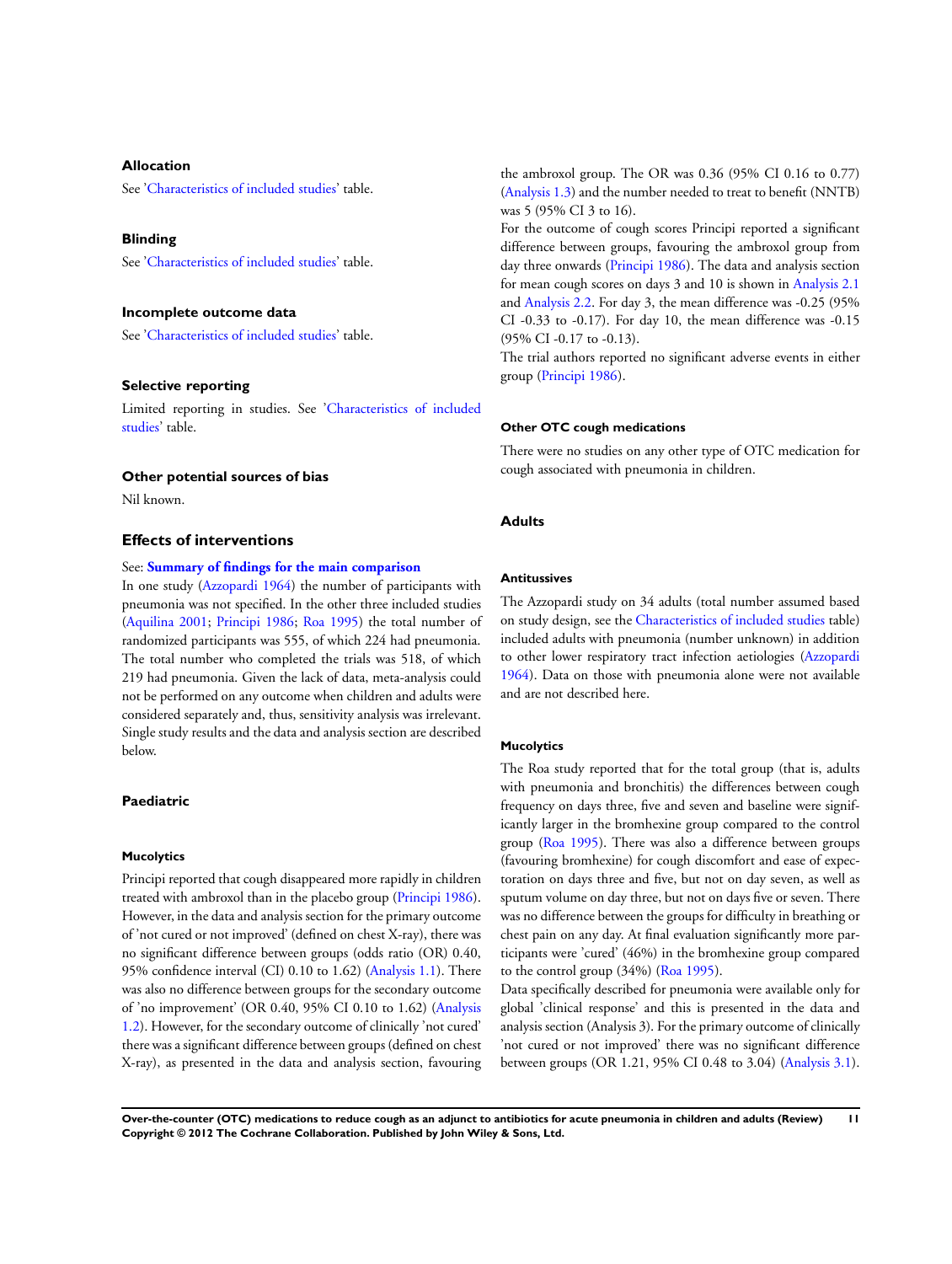There was also no significant difference between groups for the secondary outcome 'not improved' (OR 1.21, 95% CI 0.48 to 3.04) ([Analysis 3.2](#page-28-0)). However, like the results for children treated with a mucolytic, there was a significant difference between groups for the secondary outcome 'not cured' (OR 0.32, 95% CI 0.13 to 0.75), NNTB 5 (95% CI 3 to 19), favouring those on bromhexine [\(Analysis 3.3\)](#page-29-0). The authors reported a total of 11 adverse events, six in the active treatment group and five in the control group [\(Roa 1995](#page-14-0)).

In the study using neltenexine (a mucolytic), we could not obtain data specific for those with pneumonia  $(n = 3)$  ([Aquilina 2001](#page-14-0)). The trial authors reported no significant adverse events in any of the groups ([Aquilina 2001](#page-14-0)).

#### **Other OTC cough medications**

There were no studies on any other type of OTC medication for cough.

#### **Combined data for children and adults**

#### **Mucolytics**

In post hoc analysis, we combined data on children and adults. There was no significant statistical heterogeneity in any of the outcomes [\(Analysis 4.1](#page-30-0) to [Analysis 4.3\)](#page-30-0). In the combined data, meta-analysis showed no significant difference between groups for the primary outcome of 'not cured or not improved' (OR 0.85, 95% CI 0.40 to 1.80) ([Analysis 4.1](#page-30-0)). There was also no significant difference between groups for the secondary outcome 'not improved' (OR 0.80, 95% CI 0.38 to 1.67) ([Analysis 4.2](#page-30-0)). However, [Analysis 4.3](#page-30-0) showed a significant difference between groups for the outcome 'not cured' (OR 0.34, 95% CI 0.19 to 0.60), NNTB 4 (95% CI 3 to 8), favouring those on a mucolytic.

#### **Sensitivity analyses**

The only appropriate sensitivity analysis that could be performed was that for Analysis 4 (combined children and adults). Statistical heterogeneity was absent but given the clinical heterogeneity we used a random-effects model to re-examine the results. This revealed that there was still no significant difference between groups for [Analysis 4.1](#page-30-0) ('not cured or not improved') but the OR was altered with a wider confidence interval (OR 0.79, 95% CI to 0.27 to 2.29). For [Analysis 4.2](#page-30-0) ('not improved'), the non-significant difference was also unaltered but the OR changed to 0.72 (95% CI 0.21 to 2.24). For [Analysis 4.3](#page-30-0) ('not cured'), the significant difference between groups was also preserved and there was no difference in the OR or 95% CI (OR 0.34, 95% CI 0.19 to 0.60), NNTB 4 (95% CI 3 to 8), favouring those on a mucolytic.

#### **D I S C U S S I O N**

Only a few studies have examined over-the-counter (OTC) medications for cough related to pneumonia.

#### **Summary of main results**

Although four studies were included in this review, only data from two studies could be used ([Principi 1986;](#page-14-0) [Roa 1995](#page-14-0)). Both of these studies examined the efficacy of a mucolytic as an adjunct to the management of pneumonia and used cough as the principle outcome. In the primary outcome of 'not cured or not improved', there was no difference between groups when we considered children and adults separately, or when we combined data in a post hoc analysis. However, in one of the secondary outcomes ('not cured') the use of a mucolytic increased the cure rate similarly in both children and adults (number needed to treat to benefit (NNTB) = 5). Therefore, we cannot be confident of its efficacy. Nevertheless, based on [Analysis 2.1](#page-27-0), if a mucolytic is tried then the time to response (that is, the "expected timeframe to which a significant improvement is seen" [\(Chang 2006](#page-14-0))), is three days. However, these data come from only a single study.

#### **Overall completeness and applicability of evidence**

OTC medications for cough consist of a variety of drugs used as sole agents or in combination. These drugs include antitussives (such as codeine derivatives), antihistamines and non-pharmaceutical medications (for example, menthol) [\(Eccles 2002](#page-14-0)). However, it is also possible that non-pharmaceutical additives used (such as sugar, alcohol) may have a therapeutic effect, such that the placebo effect of medications for cough has been reported to be as high as 85% ([Eccles 2002](#page-14-0)). Thus, it is not surprising that although the total sample size for the combined studies was not small  $(N =$ 224), there was no effect seen for the primary outcome. Given that there was a significant difference between groups, further evaluation on mucolytics using more robust outcomes (as outlined in the 'Implications for research') is certainly warranted. Although adverse events were uncommon in the clinical trials iden-

tified in this study, there are case reports of severe adverse events, including severe morbidity and even death ([Kelly 2004\)](#page-14-0).

### **Quality of the evidence**

The quality of the evidence is low as shown in the [Summary of](#page-4-0) [findings for the main comparison](#page-4-0).

#### **Potential biases in the review process**

**Over-the-counter (OTC) medications to reduce cough as an adjunct to antibiotics for acute pneumonia in children and adults (Review) 12 Copyright © 2012 The Cochrane Collaboration. Published by John Wiley & Sons, Ltd.**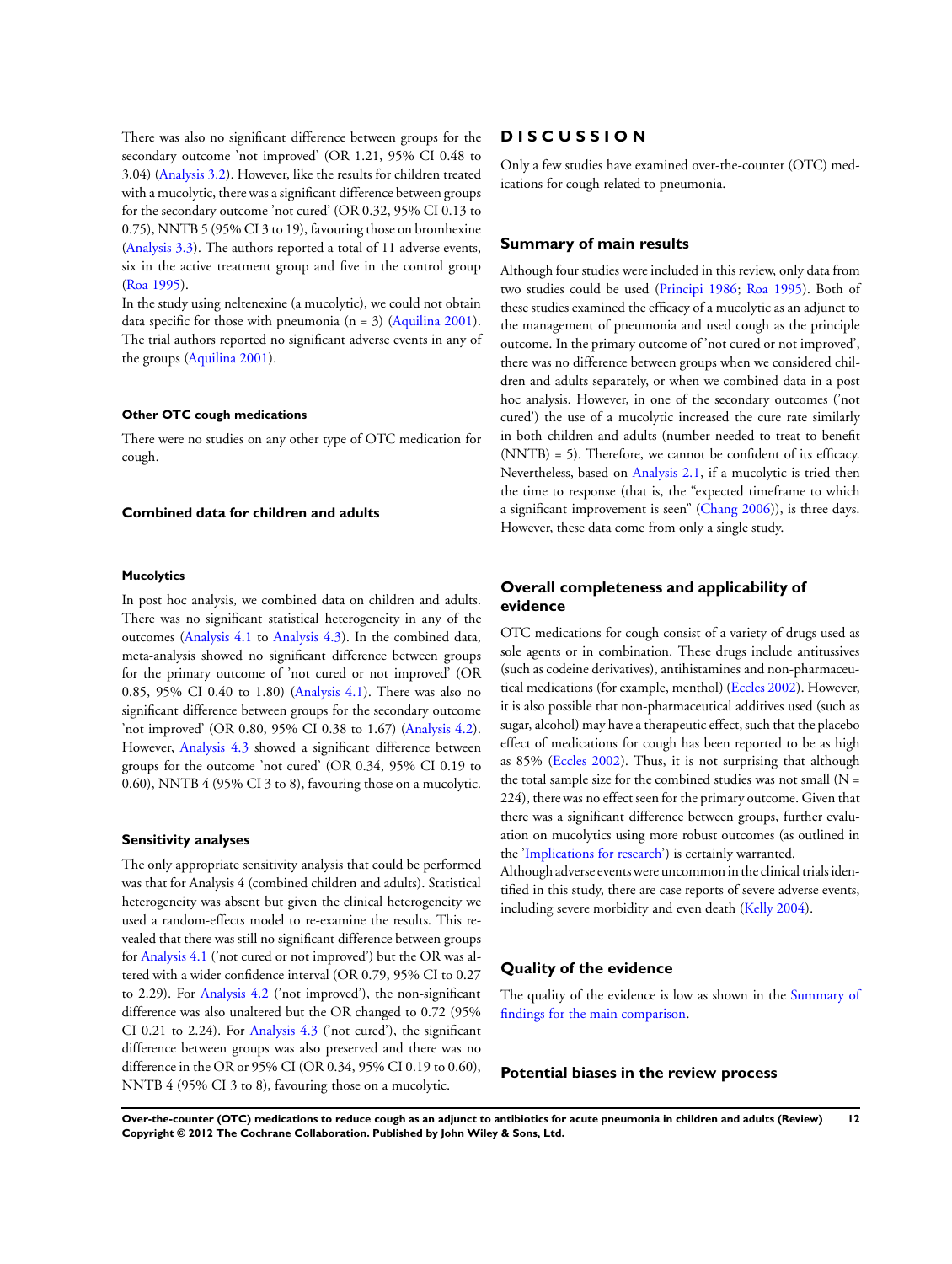<span id="page-14-0"></span>This systematic review is limited to four studies (with only two with extractable data) and in these studies only a single type of OTC medication for cough was examined. Thus, there is a clear lack of studies in this area. Also, the inclusion criteria and outcomes varied among trials.

## **Agreements and disagreements with other studies or reviews**

A systematic review on adjunctive therapies for community-acquired pneumonia (CAP) reported "We found no clinical trials assessing the effectiveness of over-the-counter preparations for cough as an adjunct to antimicrobial treatment in patients with CAP" (Siempos 2008).

## **A U T H O R S ' C O N C L U S I O N S**

#### **Implications for practice**

With the lack of evidence, the routine use of over-the-counter (OTC) cough medications in treating children or adults with troublesome cough associated with pneumonia cannot be recommended. Of those tested, mucolytics are the only type of OTC medication that has been shown to be possibly efficacious. The 'time to response' (subjective cough severity) is three days when used in adjunct to an appropriate antibiotic. In current practice it is recommended that young children are not given OTC cough

medications containing codeine derivatives and antihistamines because of the known adverse events of these medications.

#### **Implications for research**

Randomised controlled trials (RCTs) of OTC medications to determine their effectiveness in treating cough associated with pneumonia are clearly needed. Current guidelines advocate that studies of antitussives should take place in patients with a clearly defined clinical entity, such as pneumonia. Trials should be parallel studies and double-blinded, given the known problems in studying cough, specifically the large placebo and time period effects. Clinical, radiological and bacteriological responses should be objectively evaluated. Based on the above data, a short trial of seven days would suffice. Outcome measures for the clinical studies on cough should be clearly defined using validated subjective data and supported by objective data, if possible.

## **A C K N O W L E D G E M E N T S**

We thank Liz Dooley, Managing Editor, and the Cochrane Acute Respiratory Infections (ARI) Group for their advice and support in preparing the protocol and review. We thank Sarah Thorning for the 2011 searches. We also thank Concetto Tartaglia, Thomas Kraemer, Helen Petsky and Margaret McElrea for translation of non-English articles. Finally, we wish to thank the following people for commenting on the draft review: Chanpen Choprapawon, John Widdicombe, Brandon Carr, Nelcy Rodriguez and Abigail Fraser.

## **R E F E R E N C E S**

#### **References to studies included in this review**

#### **Aquilina 2001** *{published data only}*

Aquilina R, Bergero F, Noceti P, De Michelis C. Double blind study with neltenexine vs placebo in patients affected by acute and chronic lung diseases. *Minerva Pneumologica* 2001;**40**(2):77–82. [: EMBASE 2001363447]

#### **Azzopardi 1964** *{published data only}*

Azzopardi JF, Vanscolina AB. Clinical trial of a new antitussive ('DIMYRIL'). *British Journal of Clinical Practice* 1964;**18**:213–4.

#### **Principi 1986** *{published data only}*

Principi N, Zavattini G, Daniotti S. Possibility of interaction among antibiotics and mucolytics in children. *International Journal of Clinical Pharmacology Research* 1986;**6**:369–72.

#### **Roa 1995** *{published data only}*

Roa CC Jr, Dantes RB. Clinical effectiveness of a combination of bromhexine and amoxicillin in lower respiratory tract infection. A randomized controlled

trial. *Progress in Drug Research. Fortschritte der Arzneimittelforschung* 1995;**45**(3):267–72. [MEDLINE: PUBMED 7741782]

#### **References to studies excluded from this review**

#### **Aliprandi 2004** *{published data only}*

Aliprandi P, Castelli C, Bernorio S, Dell'Abate E, Carrara M. Levocloperastine in the treatment of chronic nonproductive cough: comparative efficacy versus standard antitussive agents. *Drugs under Experimental and Clinical Research* 2004;**30**:133–41.

#### **Balli 2007** *{published data only}*

Balli F, Bergamini B, Calistru P, Ciofu EP, Domenici R, Doros G, et al.Clinical effects of erdosteine in the treatment of acute respiratory tract diseases in children. *International Journal of Clinical Pharmacology and Therapeutics* 2007;**45**: 16–22.

**Over-the-counter (OTC) medications to reduce cough as an adjunct to antibiotics for acute pneumonia in children and adults (Review) 13 Copyright © 2012 The Cochrane Collaboration. Published by John Wiley & Sons, Ltd.**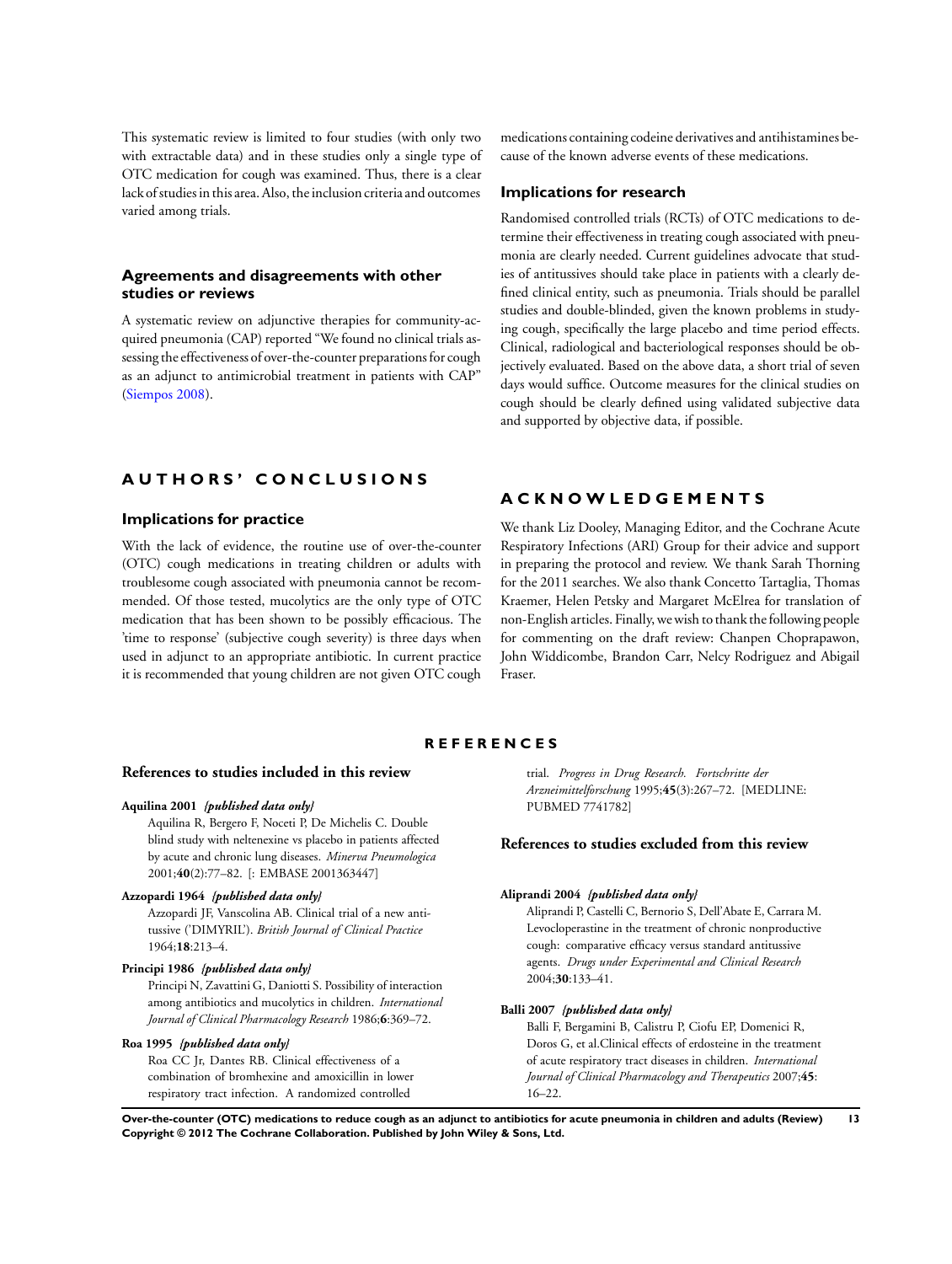#### **Barberi 1993** *{published data only}*

Barberi I, Macchia A, Spata N, Scaricabarozzi I, Nava ML. Double-blind evaluation of nimesulide vs lysine-aspirin in the treatment of paediatric acute respiratory tract infections. *Drugs* 1993;**46**(Suppl 1):219–21.

#### **Bartolucci 1981** *{published data only}*

Bartolucci L, Canini F, Fioroni E, Pinchi G, Carosi M. Clinical evaluation of the therapeutic effectiveness of a new drug with anti-inflammatory-balsamic action, guacetisal, in respiratory tract diseases. *Minerva Medica* 1981;**72**(7): 325–32.

#### **Caporalini 2001** *{published data only}*

Caporalini R, Giosue GL. Neltenexine in lung diseases: an open, randomised, controlled study versus N-acetylcysteine comparison. *Minerva Pneumologica* 2001;**40**:57–62.

#### **Dotti 1970** *{published data only}*

Dotti A. Clinical trial of the antitussive action of an association of codeine plus phenyltoloxamine. *Giornale Italiano Delle Malattie del Torace* 1970;**24**(3):147–57.

#### **Finiguerra 1981** *{published data only}*

Finiguerra M, De Martini S, Negri L, Simonelli A. Clinical and functional effects of domiodol and sobrerol in hypersecretory bronchopneumonias. *Minerva Medica* 1981; **72**(21):1353–60.

#### **Forssell 1966** *{published data only}*

Forssell P, Salmi I. On objective registration of the effects of cough medication [Zur objektiven Registrierung des Effektes von Hustenmitteln]. *Archiv für Kinderheilkunde* 1966;**175**:33–41.

#### **Hargrave 1975** *{published data only}*

Hargrave SA, Palmer KN, Makin EJ. Effect of bromhexine on the incidence of postoperative bronchopneumonia after upper abdominal surgery. *British Journal of Diseases of the Chest* 1975;**69**:195–8.

#### **Ida 1997** *{published data only}*

Ida H. The nonnarcotic antitussive drug dimemorfan: a review. *Clinical Therapeutics* 1997;**19**(2):215–31.

#### **Jayaram 2000** *{published data only}*

Jayaram S, Desai A. Efficacy and safety of ascoril expectorant and other cough formula in the treatment of cough management in paediatric and adult patients - a randomised double-blind comparative trial. *Journal of the Indian Medical Association* 2000;**98**(2):68–70.

#### **Mancini 1996** *{published data only}*

Mancini C. Erdosteine, the second generation mucolytic: international up-dating of clinical studies (adults and paediatrics). *Archivio di Medicina Interna* 1996;**48**:53–7.

#### **Pelucco 1981** *{published data only}*

Pelucco D, Bernabo Di Negro G, Ravazzoni C. The use of B.I. 1070/P (guacetisal) in inflammatory bronchopneumopathies in the acute phase. *Minerva Medica* 1981;**72**(7):423–7.

#### **Titti 2000** *{published data only}*

Titti G, Lizzio A, Termini C, Negri P, Fazzio S, Mancini C. A controlled multicenter pediatric study in the treatment

of acute respiratory tract diseases with the aid of a new specific compound, erdosteine (IPSE, Italian Pediatric Study Erdosteine). *International Journal of Clinical Pharmacology and Therapeutics* 2000;**38**:402–7.

#### **Turrisi 1984** *{published data only}*

Turrisi E, Mea A, Bruno G, Vitagliano A. Controlled study of delayed-action fenspiride in a pneumologic milieu [Studio controllato del fenspiride ritardo in ambito pnrumologico]. *Clinica Terapeutica* 1984;**111**(4):339–46.

#### **Wang 2005** *{published data only}*

Wang XF, Liu F, Dong D. Evaluation of clinical efficacy of treatment of children with pneumonia by combined internal-external therapy of TCM. *Zhongguo Zhong Xi Yi Jie He Za Zhi Zhongguo Zhongxiyi Jiehe Zazhi (Chinese Journal of Integrated Traditional & Western Medicine)* 2005;**25**(6): 537–9.

#### **Wieser 1973** *{published data only}*

Wieser O, Maieron B. Report on a multi-center study of a new prenoxdiazine antitussive agent. *Zeitschrift fur Allgemeinmedizin* 1973;**49**(16):805–9.

#### **Zhang 2005** *{published data only}*

Zhang CJ, Wang SP, Chen HH, Chen Q, Guo HY, Zhang JR. Clinical study of wind-warm and pulmonary heat syndrome treated with integrated traditional Chinese and Western medicine. *Zhong Xi Yi Jie He Xue Bao (Journal of Chinese Integrative Medicine)* 2005;**3**:108–10.

#### **Zurcher 1966** *{published data only}*

Zurcher HP. Clinical trial of Sinecod-Hommel in a double blind study [Klinische Testung im Doppelblindversuch mit Sinecod–Hommel]. *Schweizerische Rundschau für Medizin Praxis* 1966;**55**:1402–8.

#### **Additional references**

#### **Birring 2006**

Birring SS, Matos S, Patel RB, Prudon B, Evans DH, Pavord ID. Cough frequency, cough sensitivity and health status in patients with chronic cough. *Respiratory Medicine* 2006; **100**(6):1105–9.

#### **Britt 2002**

Britt H, Miller GC, Knox S, Charles J, Valenti L, Henderson J, et al.Bettering the Evaluation and Care of Health - A Study of General Practice Activity. Australian Institute of Health and Welfare 2002, issue AIHW Cat. No. GEP–10.

#### **Cates 2003**

Cates C. Visual Rx. Online NNT Calculator (http:// www.nntonline.net/). Cates C, 2003.

#### **Chang 2003**

Chang AB, Phelan PD, Robertson CF, Roberts RDG, Sawyer SM. Relationship between measurements of cough severity. *Archives of Disease in Childhood* 2003;**88**:57–60.

## **Chang 2005**

Chang AB. Cough: are children really different to adults?. *Cough* 2005;**1**:7.

**Over-the-counter (OTC) medications to reduce cough as an adjunct to antibiotics for acute pneumonia in children and adults (Review) 14 Copyright © 2012 The Cochrane Collaboration. Published by John Wiley & Sons, Ltd.**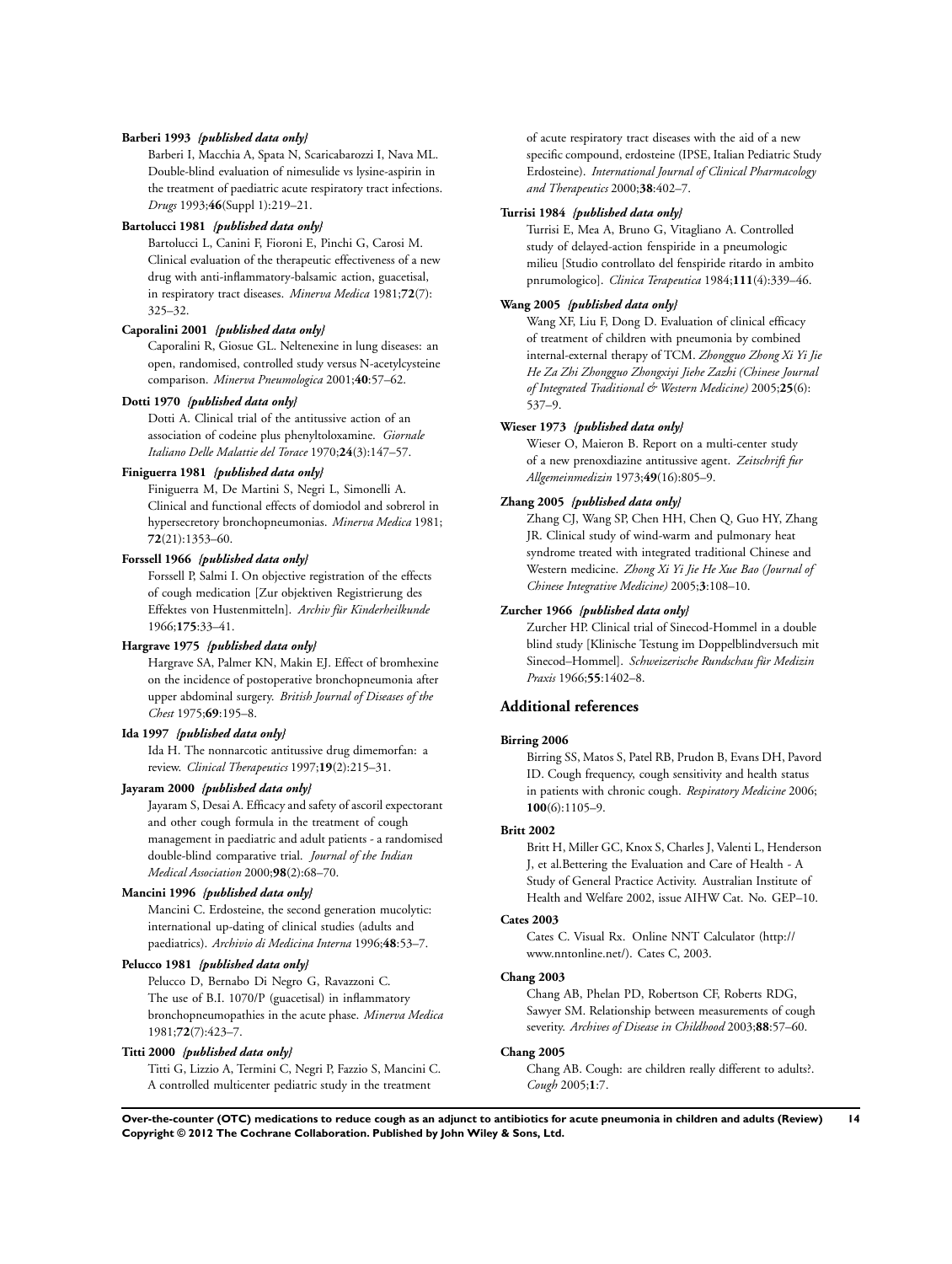#### **Chang 2006**

Chang AB, Landau LI, van Asperen PP, Glasgow NJ, Robertson CF, Marchant JM, et al.The Thoracic Society of Australia and New Zealand. Position statement. Cough in children: definitions and clinical evaluation. *Medical Journal of Australia* 2006;**184**:398–403.

#### **Cherry 2003**

Cherry DK, Burt CW, Woodwell DA. National Ambulatory Medical Care Survey: 2001 summary. *Advance Data* 2003; **337**:1–44.

#### **Cornford 1993**

Cornford CS, Morgan M, Ridsdale L. Why do mothers consult when their children cough?. *Family Practice* 1993; **10**(2):193–6.

#### **De Sutter 2003**

De Sutter AIM, Lemiengre M, Campbell H, Mackinnon HF. Antihistamines for the common cold. *Cochrane Database of Systematic Reviews* 2003, Issue 3. [DOI: 10.1002/14651858.CD001267]

#### **Eccles 2002**

Eccles R. The powerful placebo in cough studies?. *Pulmonary Pharmacology & Therapeutics* 2002;**15**(3):303–8.

#### **Elbourne 2002**

Elbourne DR, Altman DG, Higgins JPT, Curtin F, Worthington HV, Vail A. Meta-analyses involving crossover trials: methodological issues. *International Journal of Epidemiology* 2002;**31**(1):140–9.

#### **French 2002**

French CT, Irwin RS, Fletcher KE, Adams TM. Evaluation of a cough-specific quality-of-life questionnaire. *Chest* 2002;**121**(4):1123–31.

#### **Gunn 2001**

Gunn VL, Taha SH, Liebelt EL, Serwint JR. Toxicity of over-the-counter cough and cold medications. *Pediatrics* 2001;**108**(3):E52.

## **Higgins 2003**

Higgins JPT, Thompson SG, Deeks JJ, Altman DG. Measuring inconsistency in meta-analyses. *BMJ* 2003;**327**: 557–60.

#### **Higgins 2011**

Higgins JPT, Green S, editors. Cochrane Handbook for Systematic Reviews of Interventions 5.1.0 [updated March 2011]. *The Cochrane Collaboration, 2011. Available from www.cochrane-handbook.org*. Chichester, UK: John Wiley & Sons, Ltd, 2011.

#### **Kelly 2004**

Kelly LF. Pediatric cough and cold preparations. *Pediatrics in Review* 2004;**25**(4):115–23.

#### **RevMan 2011**

The Nordic Cochrane Centre. The Cochrane Collaboration. Review Manager (RevMan). 5.1. Copenhagen: The Nordic Cochrane Centre. The Cochrane Collaboration, 2011.

#### **Siempos 2008**

Siempos II, Vardakas KZ, Kopterides P, Falagas ME. Adjunctive therapies for community-acquired pneumonia: a systematic review. *Journal of Antimicrobial Chemotherapy* 2008;**62**(4):661–8.

#### **Smith 2009**

Smith SM, Schroeder K, Fahey T. Over-the-counter medications for acute cough in children and adults in ambulatory settings. *Cochrane Database of Systematic Reviews* 2009, Issue 10. [DOI: 10.1002/ 14651858.CD001831.pub3]

#### **References to other published versions of this review**

#### **Chang 2007**

Chang CC, Cheng AC, Chang AB. Over-the-counter (OTC) medications to reduce cough as an adjunct to antibiotics for acute pneumonia in children and adults. *Cochrane Database of Systematic Reviews* 2007, Issue 4. [DOI: 10.1002/14651858.CD006088.pub2]

#### **Chang 2010**

Chang CC, Cheng AC, Chang AB. Over-the-counter (OTC) medications to reduce cough as an adjunct to antibiotics for acute pneumonia in children and adults. *Cochrane Database of Systematic Reviews* 2010, Issue 1. [DOI: 10.1002/14651858.CD006088.pub2]

∗ *Indicates the major publication for the study*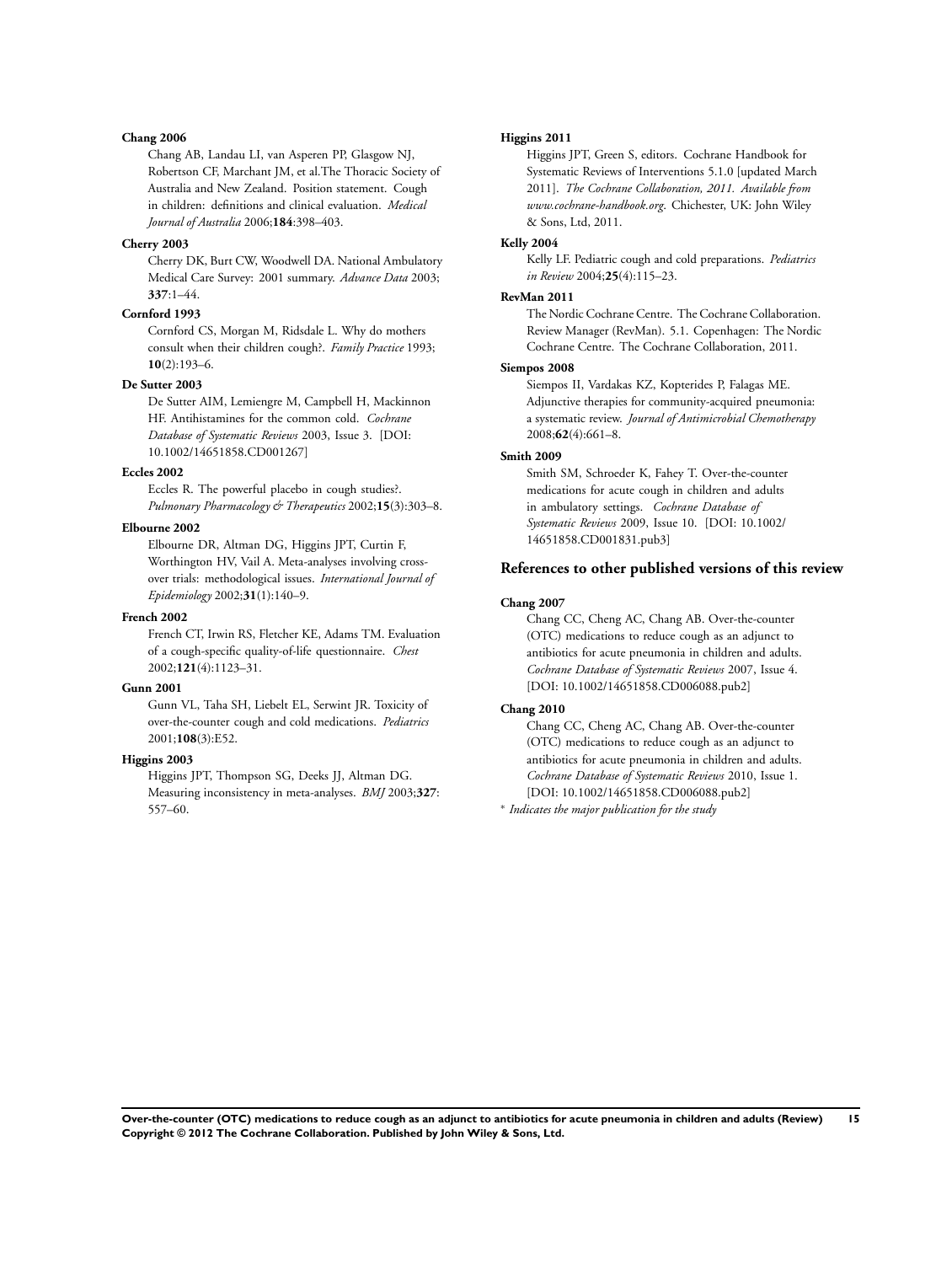## <span id="page-17-0"></span>**CHARACTERISTICS OF STUDIES**

## **Characteristics of included studies** *[ordered by study ID]*

## **Aquilina 2001**

| Methods       | Single-centre, double-blind, parallel, placebo-controlled RCT. Method of recruitment<br>was not specified<br>Concomitant antitussives, mucolytics and beta-2 agonist disallowed. Clinical evaluation<br>performed on baseline, days 3, 7 and final. Participants assessed for signs and symptoms<br>relevant to diagnosis of acute or chronic lung disease including sputum volume and<br>characteristics, dyspnoea, cough, pulmonary auscultation, difficulty in expectorating<br>Compliance not mentioned. Inclusion and exclusion criteria described in next column<br>Description of withdrawals or drop-outs not mentioned |
|---------------|---------------------------------------------------------------------------------------------------------------------------------------------------------------------------------------------------------------------------------------------------------------------------------------------------------------------------------------------------------------------------------------------------------------------------------------------------------------------------------------------------------------------------------------------------------------------------------------------------------------------------------|
| Participants  | 14 participants allocated to neltenexine, 14 to placebo. Three within group had pneu-<br>monia but data specific to pneumonia were unavailable. Mean age of total group was<br>57.5 years (SD 3.04)<br>Inclusion criteria: adults (aged > 18 years) with acute and chronic lung disease<br>Exclusion criteria: pulmonary tuberculosis, lung cancer, allergy to neltenexine, severe<br>bronchospasm (requiring beta-2 agonist, corticosteroids or aminophylline), or pregnant<br>or lactating women                                                                                                                              |
| Interventions | Neltenexine (a mucolytic), 37.4 mg tds or placebo (1 tablet tds) for 10 to 12 days                                                                                                                                                                                                                                                                                                                                                                                                                                                                                                                                              |
| Outcomes      | Overall physicians' assessment of efficacy scored: excellent, good, moderate, not satisfac-<br>tory. Exact quantification unspecified<br>Sputum volume, sputum characteristics ( $1 =$ serous to $5 =$ very purulent), and $5$ -point<br>scores for dyspnoea, cough, pulmonary auscultation, difficulty in expectorating, from 0<br>(absent) to 4 very severe                                                                                                                                                                                                                                                                   |
| Notes         | Wrote to authors with no response<br>Data for pneumonia alone not available                                                                                                                                                                                                                                                                                                                                                                                                                                                                                                                                                     |

## *Risk of bias*

| <b>Bias</b>                                                                           | Authors' judgement | Support for judgement |
|---------------------------------------------------------------------------------------|--------------------|-----------------------|
| Random sequence generation (selection Unclear risk<br>bias)                           |                    | Not specified         |
| Allocation concealment (selection bias)                                               | Unclear risk       | Not specified         |
| Blinding of participants and personnel Low risk<br>(performance bias)<br>All outcomes |                    | Placebo used          |
| Blinding of outcome assessment (detection Low risk<br>bias)<br>All outcomes           |                    | Placebo used          |

**Over-the-counter (OTC) medications to reduce cough as an adjunct to antibiotics for acute pneumonia in children and adults (Review) 16 Copyright © 2012 The Cochrane Collaboration. Published by John Wiley & Sons, Ltd.**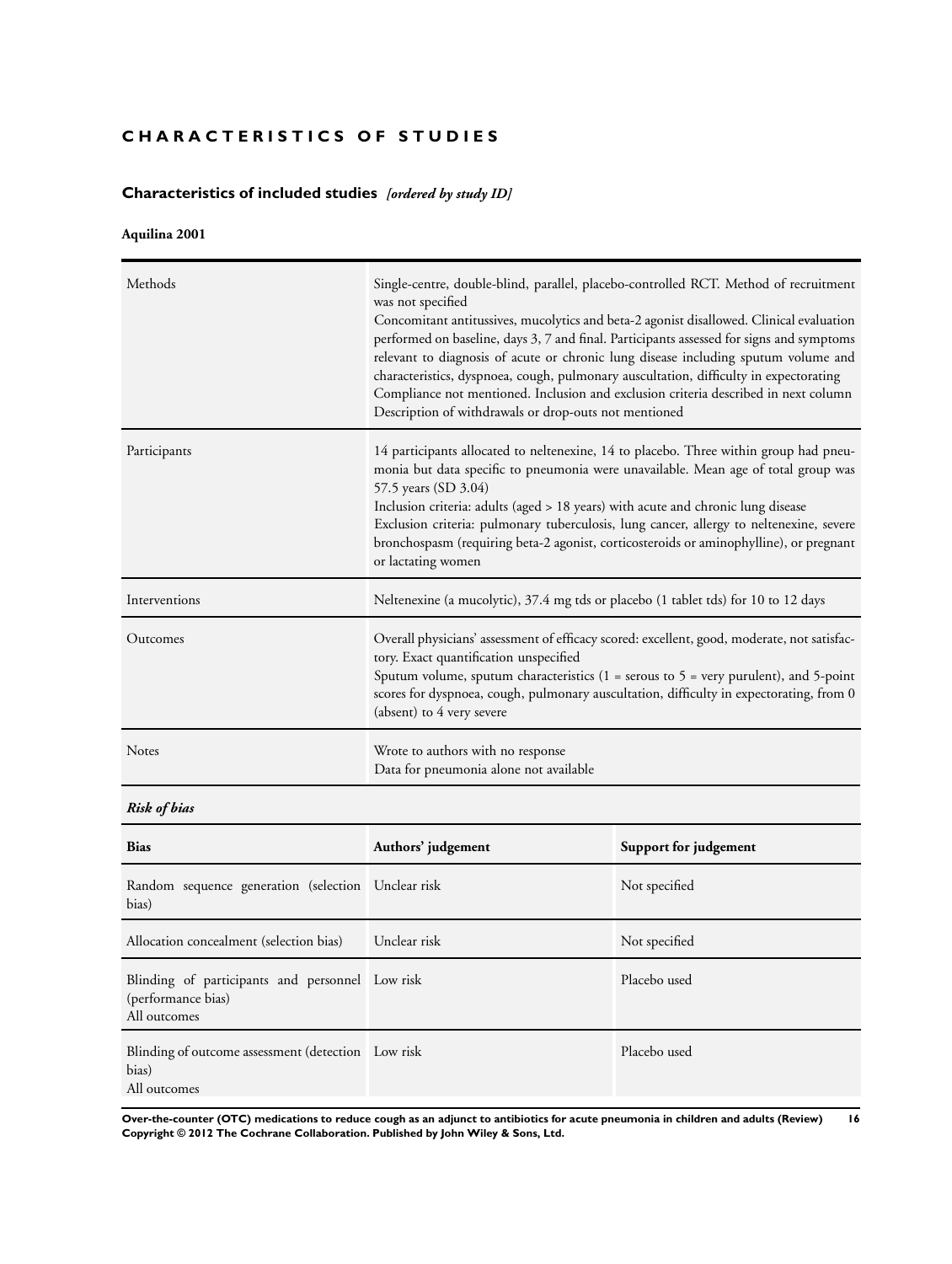| Incomplete outcome data (attrition bias)<br>All outcomes | Unclear risk | Drop-outs unclear                                                                                                                                 |
|----------------------------------------------------------|--------------|---------------------------------------------------------------------------------------------------------------------------------------------------|
| Selective reporting (reporting bias)                     | Unclear risk | Data for pneumonia alone could not be ex-<br>tracted                                                                                              |
| Other bias                                               | Unclear risk | Data for pneumonia alone could not be ex-<br>tracted. Single centre study, further infor-<br>mation sought from trial authors with no<br>response |

## **Azzopardi 1964**

| Methods             | Single-centre, double-blind, placebo-controlled RCT. Participants recruited from inpa-<br>tients in the geriatric unit of Barnet General Hospital, England. The method of random-<br>ization and allocation was not described. When the medication (active or placebo) was<br>considered ineffective, the pharmacist was asked to change to alternate treatment. Data<br>card and observation record prepared for each participant, other medications recorded<br>and authors indicated that these factors were taken into account when assessing response<br>to trial drugs (but did not specify how). Inclusion and exclusion criteria not described.<br>Description of withdrawals or drop-outs not mentioned |                       |  |
|---------------------|------------------------------------------------------------------------------------------------------------------------------------------------------------------------------------------------------------------------------------------------------------------------------------------------------------------------------------------------------------------------------------------------------------------------------------------------------------------------------------------------------------------------------------------------------------------------------------------------------------------------------------------------------------------------------------------------------------------|-----------------------|--|
| Participants        | Total randomized unknown. Total described in group unclear as some participants could<br>have been counted twice given potential cross-over methodology. If assumed cross-over<br>was undertaken for all, total randomized would be 34. Age of participants not given.<br>Participants had variety of aetiological factors for cough (pneumonia, acute and chronic<br>bronchitis, bronchiectasis, carcinoma, cardiac failure, cor pulmonale, nervous cough,<br>coryza, influenza)<br>Inclusion and exclusion criteria not described                                                                                                                                                                              |                       |  |
| Interventions       | Dimyril (active ingredient = isoaminile citrate, a codeine derivative) or placebo in identi-<br>cal bottles. Dose used varied. Initially 3 to 4 times/day followed by 'as necessary' dosing<br>of up to 5 times a day (1 to 2 g)                                                                                                                                                                                                                                                                                                                                                                                                                                                                                 |                       |  |
| Outcomes            | Outcomes not clearly specified.<br>Paper stated: "The evidence of the patient, the several observers (day and night nurses,<br>physician, and medico-social worker), the number of doses per 24 hours, and (when<br>recorded) the actual cough frequencies were considered in deciding whether or not the<br>nuisance and frequency of cough had been reduced"                                                                                                                                                                                                                                                                                                                                                   |                       |  |
| <b>Notes</b>        |                                                                                                                                                                                                                                                                                                                                                                                                                                                                                                                                                                                                                                                                                                                  |                       |  |
| <b>Risk of bias</b> |                                                                                                                                                                                                                                                                                                                                                                                                                                                                                                                                                                                                                                                                                                                  |                       |  |
| <b>Bias</b>         | Authors' judgement                                                                                                                                                                                                                                                                                                                                                                                                                                                                                                                                                                                                                                                                                               | Support for judgement |  |
|                     |                                                                                                                                                                                                                                                                                                                                                                                                                                                                                                                                                                                                                                                                                                                  |                       |  |

**Over-the-counter (OTC) medications to reduce cough as an adjunct to antibiotics for acute pneumonia in children and adults (Review) 17 Copyright © 2012 The Cochrane Collaboration. Published by John Wiley & Sons, Ltd.**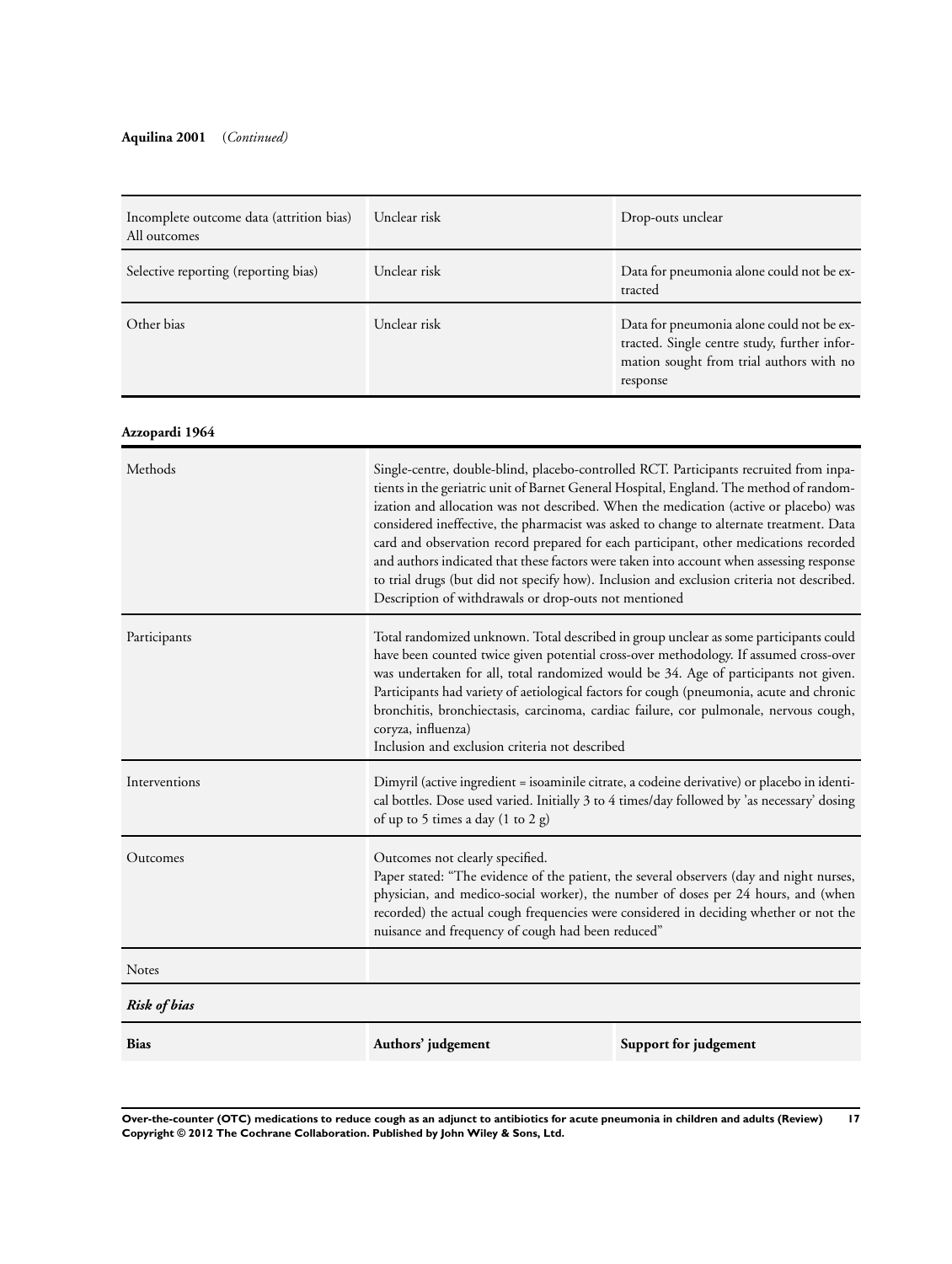## **Azzopardi 1964** (*Continued)*

| Random sequence generation (selection Unclear risk<br>bias)                           |              | Method not specified                                              |
|---------------------------------------------------------------------------------------|--------------|-------------------------------------------------------------------|
| Allocation concealment (selection bias)                                               | Unclear risk | Method not specified                                              |
| Blinding of participants and personnel Low risk<br>(performance bias)<br>All outcomes |              | Placebo used and pharmacists not con-<br>nected to trial involved |
| Blinding of outcome assessment (detection Low risk<br>bias)<br>All outcomes           |              | Placebo used and pharmacists not con-<br>nected to trial involved |
| Incomplete outcome data (attrition bias) Unclear risk<br>All outcomes                 |              | Outcome of drop-outs and withdrawals<br>unclear                   |
| Selective reporting (reporting bias)                                                  | Unclear risk | Outcomes not clearly specified                                    |
| Other bias                                                                            | Unclear risk | Insufficient data to be certain                                   |

## **Principi 1986**

| Methods      | Multi-centre, double-blind, parallel, placebo-controlled RCT. Children recruited from<br>3 hospitals in Italy<br>Potential participants admitted into hospital for symptoms of pneumonia screened for<br>inclusion criteria (next row). Double-blinded study and all participants were treated as<br>inpatients and re-evaluated daily for heart rate, respiratory rate and maximal rectal body<br>temperature. Cough, dyspnoea and chest pathological scores also recorded daily. Chest<br>X-ray on admission and end of treatment. Compliance not mentioned but presumed<br>excellent given inpatient study<br>All children given antibiotics (see column on intervention). Other co-treatment (e.g.<br>anti-pyretic agents) not mentioned. Inclusion and exclusion criteria described in next<br>column<br>Description of withdrawals or drop-outs not mentioned. As children were inpatients,<br>assumed most followed up. Chest X-ray follow-up rate 115/120 = 95.8% |
|--------------|---------------------------------------------------------------------------------------------------------------------------------------------------------------------------------------------------------------------------------------------------------------------------------------------------------------------------------------------------------------------------------------------------------------------------------------------------------------------------------------------------------------------------------------------------------------------------------------------------------------------------------------------------------------------------------------------------------------------------------------------------------------------------------------------------------------------------------------------------------------------------------------------------------------------------------------------------------------------------|
| Participants | Total of 120 children randomized - 60 in each arm. Outcome measure available for 115<br>children (57 active arm, 58 controls), 95.8%<br>Antibiotic with ambroxol group: mean age not given, 11 aged < 1 year, 9 aged 1 to 2<br>years, 19 aged 2 to 5 years, 21 aged 5 to 12 years. Gender - M: 28; F: 32. Mean body<br>weight 17.1 kg (SD 1.08)<br>Antibiotic with placebo: mean age not given, 12 children aged < 1 year, 11 aged 1 to 2<br>years, 20 aged 2 to 5 years, 17 aged 5 to 12 years. Gender - M: 38; F: 22. Mean body<br>weight 16.2 kg (SD 1.06)<br>Inclusion criteria: children admitted into hospital for pneumonia. Have had blood cul-<br>ture performed before commencement of antibiotics and positive for well-defined bac-<br>terium or a chest X-ray showing lobar and sub lobar involvement, with erythrocyte sed-<br>imentation rate $\geq 30$ mm/h and C-reactive protein $\geq 25 \ \mu g/mL$                                                   |

**Over-the-counter (OTC) medications to reduce cough as an adjunct to antibiotics for acute pneumonia in children and adults (Review) 18 Copyright © 2012 The Cochrane Collaboration. Published by John Wiley & Sons, Ltd.**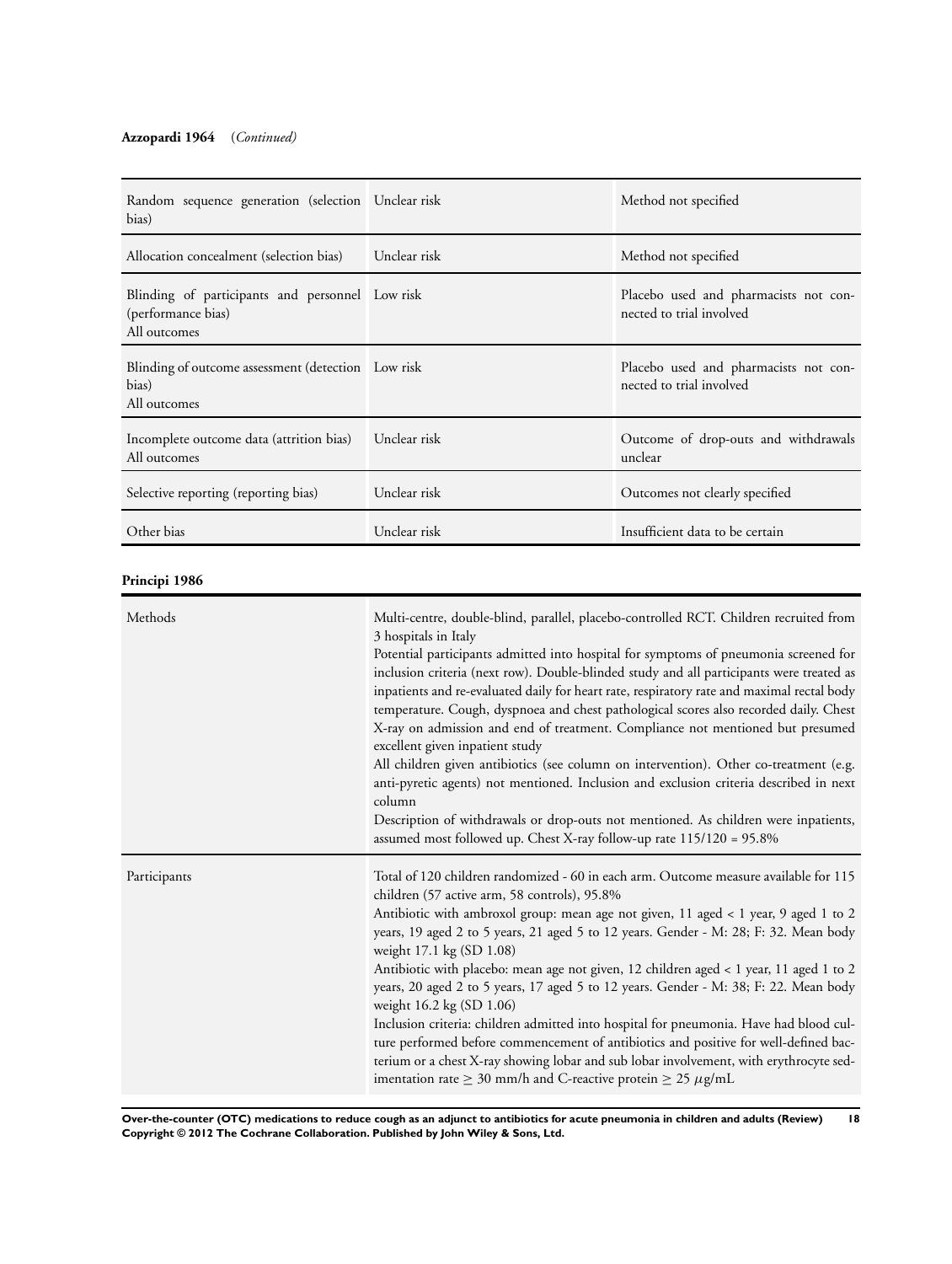## **Principi 1986** (*Continued)*

|                                                    | Exclusion criteria: taken antibiotics, mucolytics or mucoregulatory drugs in the preceding<br>week                                                                                                                                                                                                                                                                                                                                                                                       |                       |  |  |
|----------------------------------------------------|------------------------------------------------------------------------------------------------------------------------------------------------------------------------------------------------------------------------------------------------------------------------------------------------------------------------------------------------------------------------------------------------------------------------------------------------------------------------------------------|-----------------------|--|--|
| Interventions                                      | Trial medications consisted of ambroxol (1.5 to 2 mg/kg/day in 2 divided doses) or<br>placebo for 10 days. All children also given antibiotics, chosen on basis of microbiological<br>data or in accordance with literature on most probable aetiology for each age, for 7 to 10<br>days. Children aged < 5 years given oral amoxil or intramuscular ampicillin (50 mg/kg<br>in 3 to 4 divided doses). Older children had oral erythromycin ethylsuccinate (50 mg/<br>kg/day in 4 doses) |                       |  |  |
| Outcomes                                           | Cough, dyspnoea and chest pathological signs scored, ranging from 0 (absent) to 3 (very<br>severe). Chest X-ray findings at the end of treatment was compared to pre-treatment<br>chest X-ray and expressed as normalised, improved or unchanged                                                                                                                                                                                                                                         |                       |  |  |
| <b>Notes</b>                                       |                                                                                                                                                                                                                                                                                                                                                                                                                                                                                          |                       |  |  |
| <b>Risk of bias</b>                                |                                                                                                                                                                                                                                                                                                                                                                                                                                                                                          |                       |  |  |
| <b>Bias</b>                                        | Authors' judgement                                                                                                                                                                                                                                                                                                                                                                                                                                                                       | Support for judgement |  |  |
| Random sequence generation (selection Unclear risk |                                                                                                                                                                                                                                                                                                                                                                                                                                                                                          | Method not specified  |  |  |

| Random sequence generation (selection Unclear risk<br>bias)                           |              | Method not specified                  |
|---------------------------------------------------------------------------------------|--------------|---------------------------------------|
| Allocation concealment (selection bias)                                               | Unclear risk | Not mentioned                         |
| Blinding of participants and personnel Low risk<br>(performance bias)<br>All outcomes |              | Placebo used                          |
| Blinding of outcome assessment (detection Low risk<br>bias)<br>All outcomes           |              | Placebo used                          |
| Incomplete outcome data (attrition bias)<br>All outcomes                              | Low risk     | Drop-outs and withdrawals described   |
| Selective reporting (reporting bias)                                                  | Low risk     | Follow-up of $> 90\%$ of participants |
| Other bias                                                                            | Unclear risk | Insufficient data to be certain       |

**Over-the-counter (OTC) medications to reduce cough as an adjunct to antibiotics for acute pneumonia in children and adults (Review) 19 Copyright © 2012 The Cochrane Collaboration. Published by John Wiley & Sons, Ltd.**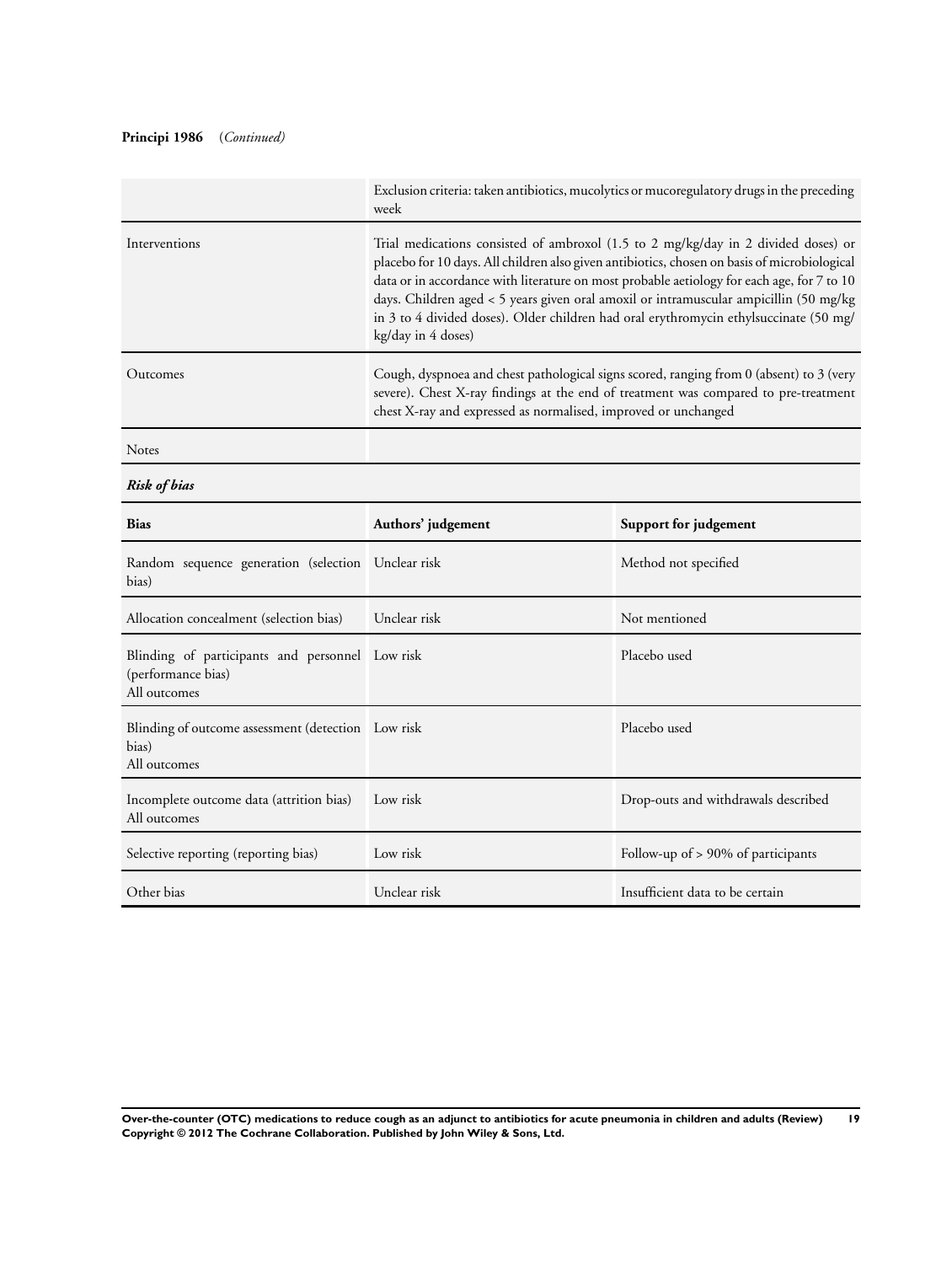| Methods       | Multi-centre, double-blind, parallel RCT comparing amoxicillin plus bromhexine ver-<br>sus amoxycillin alone. Participants recruited from 22 centres involving internalists or<br>pulmonologists in the Philippines<br>Potential participants evaluated for inclusion criteria by history, examination, CXR,<br>laboratory tests (blood counts, sputum). The method of randomization and allocation<br>was not described. Double-blinded study and all participants were treated as outpatients<br>and re-evaluated on days 3, 5, 7 and 10. Compliance monitored by pill counting<br>Participants allowed to receive medications for fever and constitutional symptoms but<br>not any other cough expectorants or antimicrobials. Inclusion and exclusion criteria<br>described in next column<br>Description of withdrawals or drop-outs mentioned for entire group. Maximum follow-<br>up rate $375/407 = 92\%$ but less for other aspects                                                                                                                                                                                                                                                                                                                                                                                                                                                                                                                                                                                              |
|---------------|-------------------------------------------------------------------------------------------------------------------------------------------------------------------------------------------------------------------------------------------------------------------------------------------------------------------------------------------------------------------------------------------------------------------------------------------------------------------------------------------------------------------------------------------------------------------------------------------------------------------------------------------------------------------------------------------------------------------------------------------------------------------------------------------------------------------------------------------------------------------------------------------------------------------------------------------------------------------------------------------------------------------------------------------------------------------------------------------------------------------------------------------------------------------------------------------------------------------------------------------------------------------------------------------------------------------------------------------------------------------------------------------------------------------------------------------------------------------------------------------------------------------------------------------|
| Participants  | Total of 407 subjects randomized - 201 in active Rx and 206 in control group. 392<br>completed study (192 active, 200 controls). Compliance of 80% in active group and<br>85% in control group<br>Amoxil with bromhexine group: mean age 32 (SD 13) years, gender - 117 M: 75 F; 51<br>with pneumonia, 141 with bronchitis<br>Amoxil alone: mean age 32 (SD 12), gender - 130 M: 70 F; 50 with pneumonia, 150<br>with bronchitis<br>Inclusion criteria: adolescents and adults aged 15 to 60 years with uncomplicated com-<br>munity-acquired lower respiratory tract infection (pneumonia or bronchitis), clinically<br>assessed to be bacterial in aetiology. Pneumonia defined as presence of cough < 2 weeks,<br>purulent phlegm, fever and/or leucocytosis ( $> 10,000$ mm <sup>3</sup> ) and pulmonary infiltrates<br>on CXR. Acute bronchitis defined as presence of cough < 2 weeks, purulent phlegm,<br>fever and/or leucocytosis ( $> 10,000$ mm <sup>3</sup> ). Sputum culture had to be sensitive to amoxil<br>or if organism resistant, subject included if clinical response at Day 3 occurred on amoxil<br>Exclusion criteria: frank respiratory failure, coexistent chronic disease (diabetes, renal<br>failure, liver or renal impairment, terminal illness such as cancer, active tuberculosis,<br>healed tuberculosis with bronchiectasis, chronic bronchitis or emphysema, heavy smokers<br>(undefined)), pregnant or lactating, hypersensitivity to study drugs, or recent (< 2 weeks)<br>treatment with antibiotics |
| Interventions | Active Rx = amoxil 240 mg and bromhexine 8 mg, both 4 times/day for 7 days<br>Control group: amoxil alone, 250 mg 4 times/day for 7 days                                                                                                                                                                                                                                                                                                                                                                                                                                                                                                                                                                                                                                                                                                                                                                                                                                                                                                                                                                                                                                                                                                                                                                                                                                                                                                                                                                                                  |
| Outcomes      | Days 3, 5, 7 and 10. Participants evaluated for clinical response, bacteriological response,<br>subjective symptom scores, adverse events, compliance, complete blood count<br>Clinical response:<br>Cured = complete disappearance of pre-treatment symptoms and signs<br>Improvement = pre-treatment symptoms and signs improved but not cured<br>Failure = pre-treatment symptoms and signs did not improve or worsened<br>Indeterminate = clinical response could not be determined<br>Clinical symptoms:<br>10 mm visual analogue scale of symptoms of cough frequency, cough discomfort, diffi-<br>culty breathing not related to cough, chest pain not related to cough, ease of expectora-<br>tion<br>Bacteriologic response:<br>Eradication = absence of pre-treatment pathogen or no more culturable material could<br>be expectorated                                                                                                                                                                                                                                                                                                                                                                                                                                                                                                                                                                                                                                                                                          |

**Over-the-counter (OTC) medications to reduce cough as an adjunct to antibiotics for acute pneumonia in children and adults (Review) 20 Copyright © 2012 The Cochrane Collaboration. Published by John Wiley & Sons, Ltd.**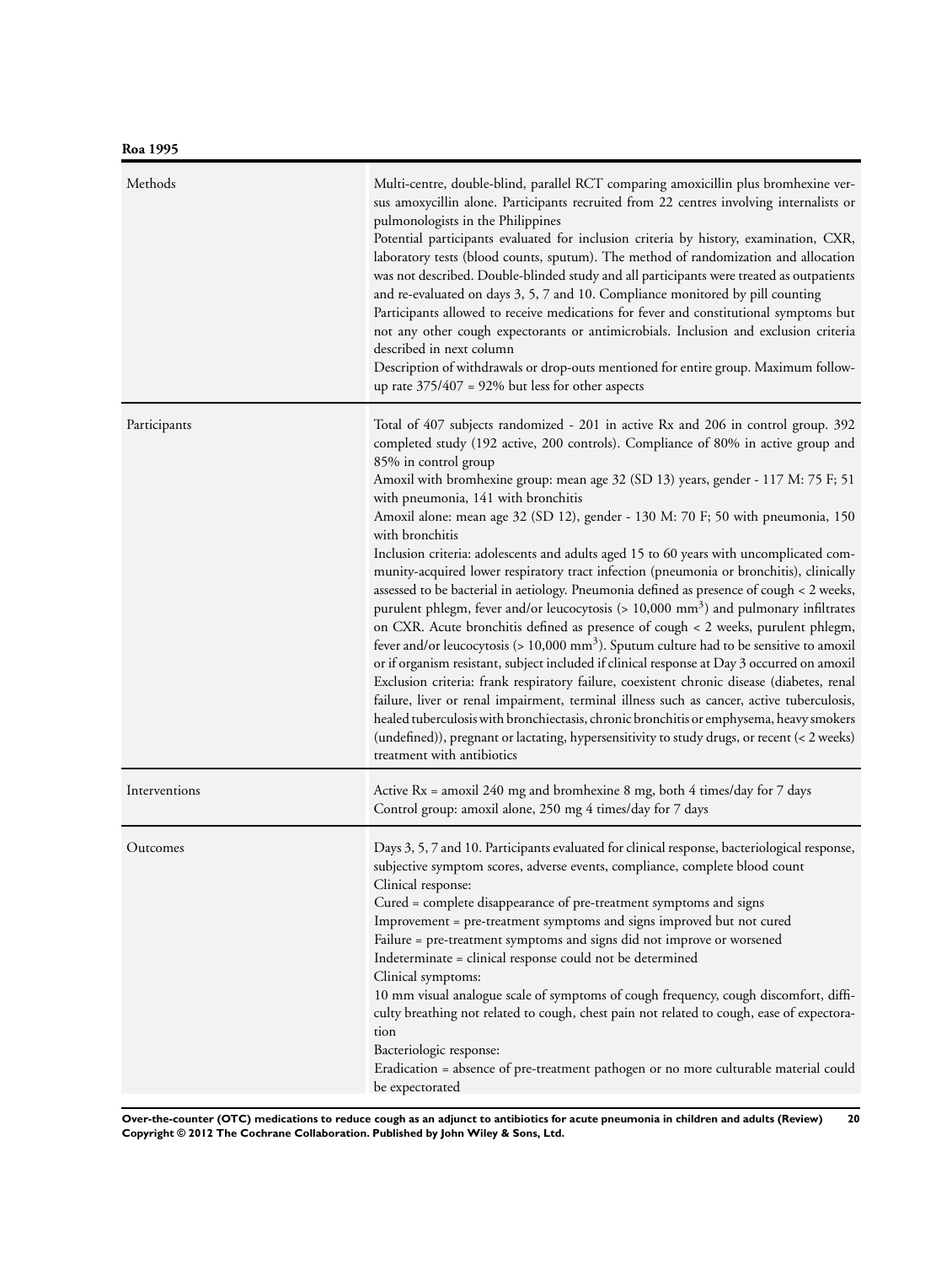## **Roa 1995** (*Continued)*

|              | Persistence = presence of pre-treatment pathogen<br>Super-infection = appearance of resistant pathogen after starting treatment<br>Indeterminate = bacteriologic response could not be reliably assessed |
|--------------|----------------------------------------------------------------------------------------------------------------------------------------------------------------------------------------------------------|
| <b>Notes</b> | Wrote to authors with no response<br>Data for pneumonia alone available only for global clinical response outcome                                                                                        |

## *Risk of bias*

| <b>Bias</b>                                                                           | Authors' judgement | Support for judgement                                                                          |
|---------------------------------------------------------------------------------------|--------------------|------------------------------------------------------------------------------------------------|
| Random sequence generation (selection Unclear risk<br>bias)                           |                    | Data not provided                                                                              |
| Allocation concealment (selection bias)                                               | Unclear risk       | Not mentioned                                                                                  |
| Blinding of participants and personnel Low risk<br>(performance bias)<br>All outcomes |                    | Placebo used                                                                                   |
| Blinding of outcome assessment (detection Low risk<br>bias)<br>All outcomes           |                    | Placebo used                                                                                   |
| Incomplete outcome data (attrition bias)<br>All outcomes                              | Unclear risk       | Follow-up in > 90% for some outcomes but<br>less in others                                     |
| Selective reporting (reporting bias)                                                  | Low risk           | Outcomes of withdrawals and drop-outs<br>mentioned                                             |
| Other bias                                                                            | Low risk           | Insufficient data to be certain but multi-<br>centre study from 22 centres, thus likely<br>low |

CXR: chest X-ray F: female M: male Rx: treatment RCT: randomized controlled trial SD: standard deviation tds: three times a day

**Over-the-counter (OTC) medications to reduce cough as an adjunct to antibiotics for acute pneumonia in children and adults (Review) 21 Copyright © 2012 The Cochrane Collaboration. Published by John Wiley & Sons, Ltd.**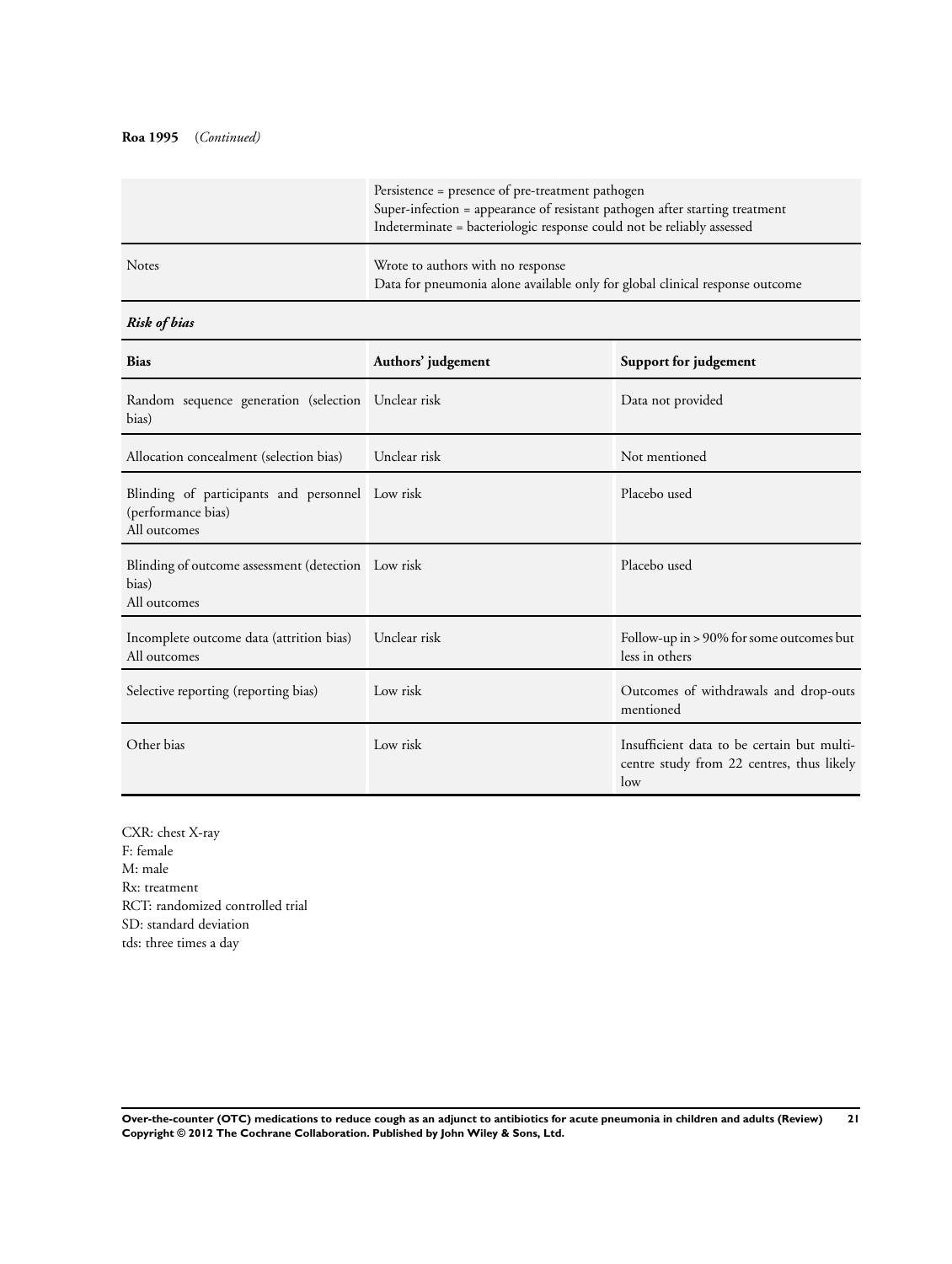## <span id="page-23-0"></span>**Characteristics of excluded studies** *[ordered by study ID]*

| Study            | Reason for exclusion                                                                                                                                                                                                                                                                                                                                                                                                                                                                                                                            |
|------------------|-------------------------------------------------------------------------------------------------------------------------------------------------------------------------------------------------------------------------------------------------------------------------------------------------------------------------------------------------------------------------------------------------------------------------------------------------------------------------------------------------------------------------------------------------|
| Aliprandi 2004   | Non-placebo trial. Study involves comparing levodropropizine, codeine and cloperastine to levocloperastine                                                                                                                                                                                                                                                                                                                                                                                                                                      |
| Balli 2007       | Erdosteine is not legally available as an over-the-counter medication in countries such as Australia, UK and USA.<br>Study compared amoxil plus erdosteine to amoxil-placebo in children with acute lower respiratory tract infections                                                                                                                                                                                                                                                                                                          |
| Barberi 1993     | Non-placebo study comparing nimesulide to lysine-aspirin in children                                                                                                                                                                                                                                                                                                                                                                                                                                                                            |
| Bartolucci 1981  | Non-controlled study in 40 adults using anti-phlogistic-balsamic compound (in Italian)                                                                                                                                                                                                                                                                                                                                                                                                                                                          |
| Caporalini 2001  | Non-placebo study comparing neltenexine against N-acetylcysteine                                                                                                                                                                                                                                                                                                                                                                                                                                                                                |
| Dotti 1970       | Randomised controlled study but subjects did not have pneumonia (in Italian)                                                                                                                                                                                                                                                                                                                                                                                                                                                                    |
| Finiguerra 1981  | A double-blind study in adults with acute and chronic bronchitis (not pneumonia)                                                                                                                                                                                                                                                                                                                                                                                                                                                                |
| Forssell 1966    | Non-placebo study comparing drops to syrup formulation of an antitussive in infants and young children (in<br>German)                                                                                                                                                                                                                                                                                                                                                                                                                           |
| Hargrave 1975    | Study examined role of bromhexine in prevention of postoperative pneumonia                                                                                                                                                                                                                                                                                                                                                                                                                                                                      |
| Ida 1997         | A review article describing 3 studies on dimemorfan, a dextromethorphan analogue. Of the 3 cited studies, one<br>was a placebo-controlled trial. Insufficient details were included in the text and further data were not available<br>from the author, who could not be contacted                                                                                                                                                                                                                                                              |
| Jayaram 2000     | Non-placebo study comparing 2 cough formulations                                                                                                                                                                                                                                                                                                                                                                                                                                                                                                |
| Mancini 1996     | The paper summarises 3 studies which were not referenced. The first of the 3 studies described a RCT in children<br>with "acute lower respiratory affections (e.g. acute bronchitis, bronchoalveolitis)". Unknown if children with<br>pneumonia included and results stated reduction in cough scores with no specific data given. We wrote to authors<br>and no response was received<br>The other 2 studies described were in adults with "superinfected chronic bronchitis" and "hypersecretory chronic<br>obstructive bronchopneumopathies" |
| Pelucco 1981     | Non-randomised, non-placebo study in 26 adults (in Italian)                                                                                                                                                                                                                                                                                                                                                                                                                                                                                     |
| Titti 2000       | Erdosteine is not legally available as an over-the-counter medication in countries such as Australia, UK and<br>USA. Multi-centre RCT compared ampicillin plus erdosteine to ampicillin-placebo in children with acute lower<br>respiratory tract infections                                                                                                                                                                                                                                                                                    |
| Turrisi 1984     | Non-randomised, non-placebo study using fenspiride in 20 adults (in Italian)                                                                                                                                                                                                                                                                                                                                                                                                                                                                    |
| <b>Wang 2005</b> | Study used Fuxiong plaster (i.e. not an OTC medication). Randomised controlled study in children with pneu-<br>monia                                                                                                                                                                                                                                                                                                                                                                                                                            |
| Wieser 1973      | Placebo but non-randomised study comparing placebo to prenodiazine in 84 adults (in German)                                                                                                                                                                                                                                                                                                                                                                                                                                                     |

**Over-the-counter (OTC) medications to reduce cough as an adjunct to antibiotics for acute pneumonia in children and adults (Review) 22 Copyright © 2012 The Cochrane Collaboration. Published by John Wiley & Sons, Ltd.**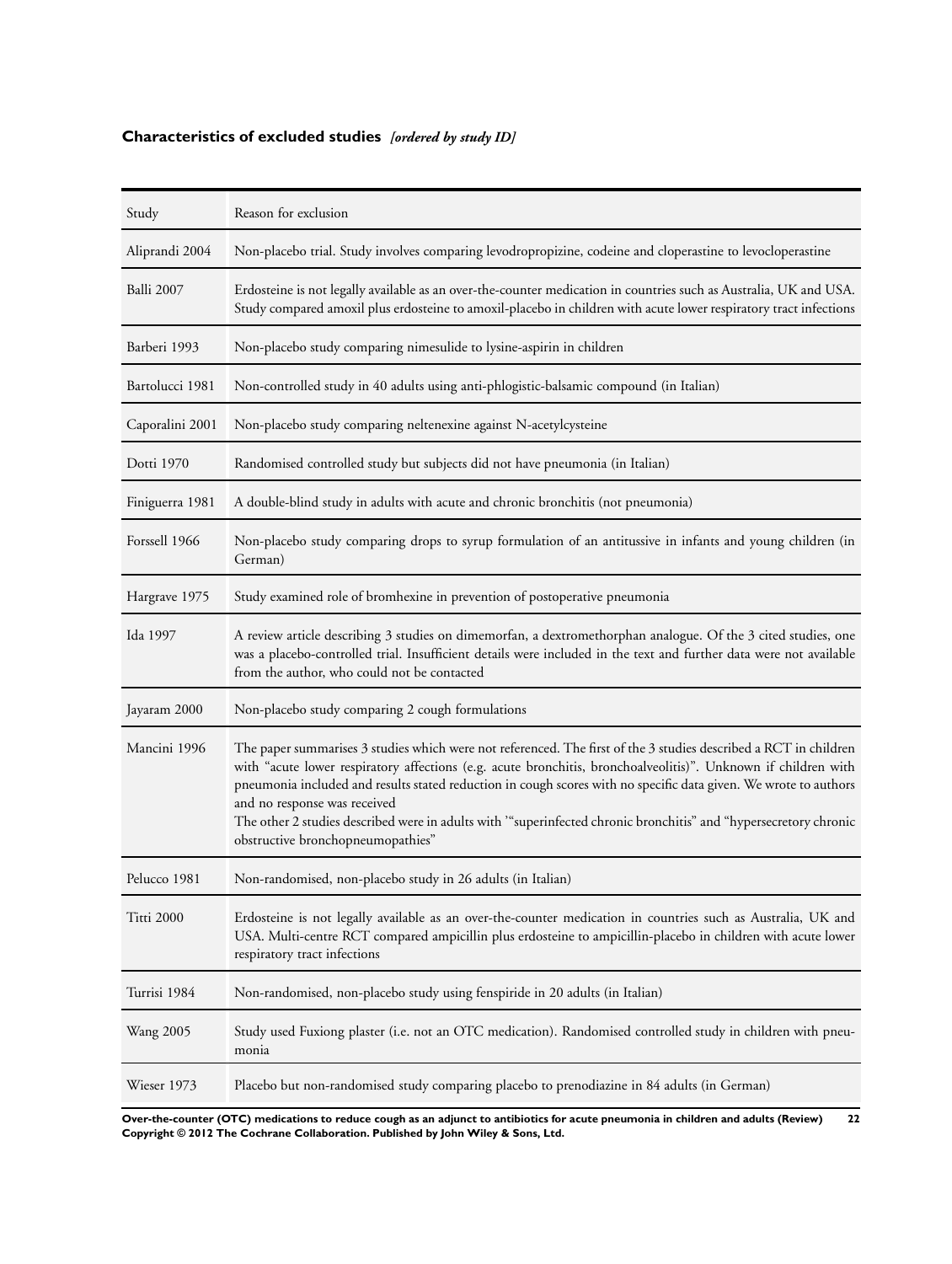(*Continued)*

| $\chi$ hang 2005 | Study used Toubiao Qingfei (an externally applied therapy, i.e. not an OTC medication). Randomised controlled<br>study in children with fever from pneumonia |
|------------------|--------------------------------------------------------------------------------------------------------------------------------------------------------------|
| Zurcher 1966     | Non-placebo, double-blind study comparing Sinecod-Hommel to a codeine-based antitussive in 95 adults (in<br>German)                                          |

OTC: over-the-counter

RCT: randomized controlled trial

**Over-the-counter (OTC) medications to reduce cough as an adjunct to antibiotics for acute pneumonia in children and adults (Review) 23 Copyright © 2012 The Cochrane Collaboration. Published by John Wiley & Sons, Ltd.**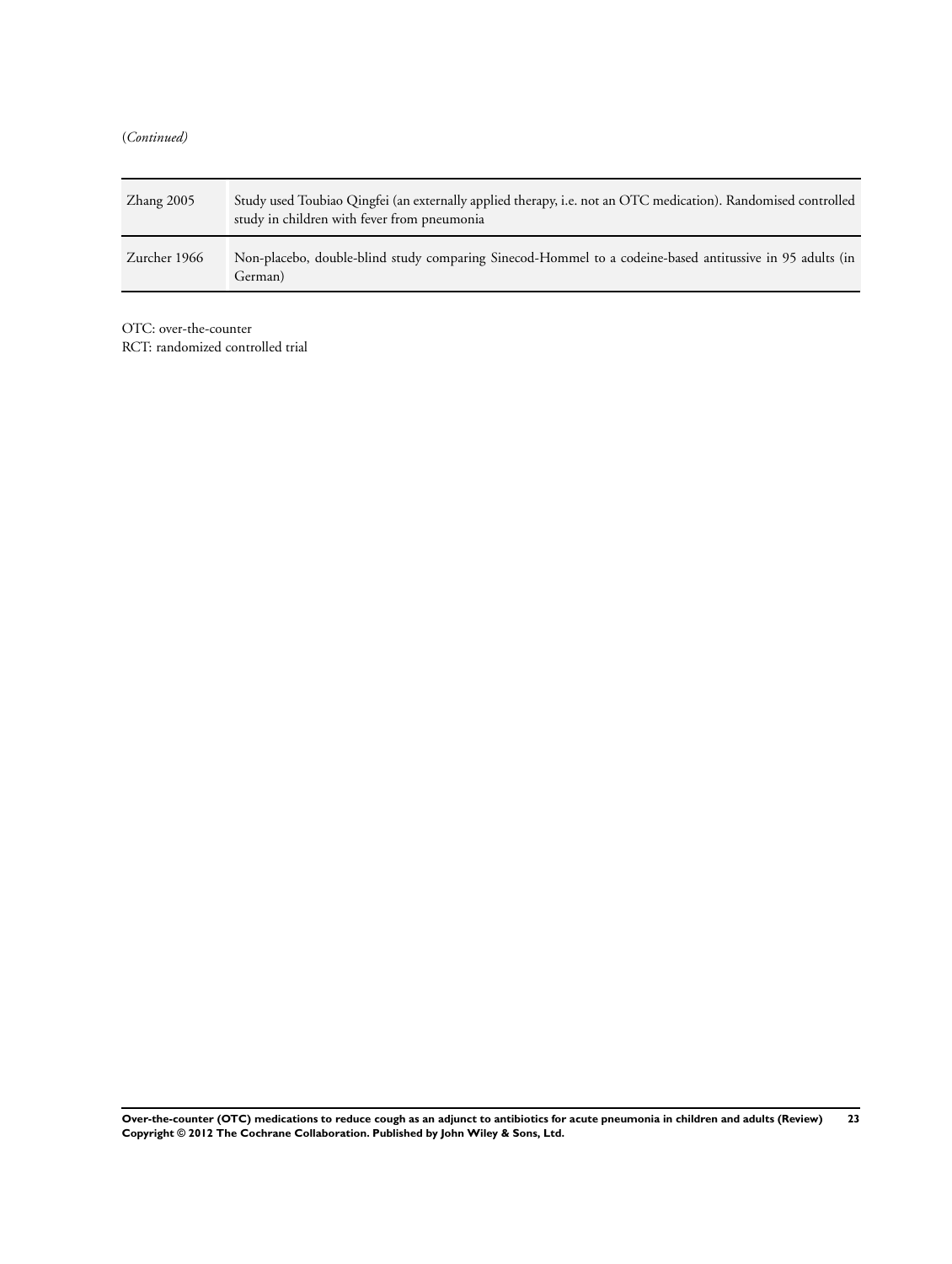## **D A T A A N D A N A L Y S E S**

## **Comparison 1. Children - global assessment**

| Outcome or subgroup title   | No. of<br>studies | No. of<br>participants | <b>Statistical method</b>       | <b>Effect</b> size  |
|-----------------------------|-------------------|------------------------|---------------------------------|---------------------|
| 1 Not cured or not improved |                   | 120                    | Odds Ratio (M-H, Fixed, 95% CI) | $0.40$ [0.10, 1.62] |
| 2 Not improved              |                   | 120                    | Odds Ratio (M-H, Fixed, 95% CI) | $0.40$ [0.10, 1.62] |
| 3 Not cured                 |                   | 120                    | Odds Ratio (M-H, Fixed, 95% CI) | $0.36$ [0.16, 0.77] |

## **Comparison 2. Children - cough score**

| Outcome or subgroup title   | No. of<br>No. of<br>studies participants |     | <b>Statistical method</b>           | <b>Effect</b> size       |
|-----------------------------|------------------------------------------|-----|-------------------------------------|--------------------------|
| 1 Mean cough score at day 3 |                                          | 120 | Mean Difference (IV, Fixed, 95% CI) | $-0.25$ $[-0.33, -0.17]$ |
| 2 Mean score at day 10      |                                          | 120 | Mean Difference (IV, Fixed, 95% CI) | $-0.15$ $[-0.17, -0.13]$ |

## **Comparison 3. Adults - global assessment**

| No. of<br>Outcome or subgroup title<br>studies |  | No. of<br>participants | <b>Statistical method</b>       | <b>Effect</b> size  |
|------------------------------------------------|--|------------------------|---------------------------------|---------------------|
| 1 Not cured or not improved                    |  | 101                    | Odds Ratio (M-H, Fixed, 95% CI) | $1.21$ [0.48, 3.04] |
| 2 Not improved                                 |  | 101                    | Odds Ratio (M-H, Fixed, 95% CI) | $1.21$ [0.48, 3.04] |
| 3 Not cured                                    |  | 101                    | Odds Ratio (M-H, Fixed, 95% CI) | $0.32$ [0.13, 0.75] |

## **Comparison 4. Combined children and adults**

| Outcome or subgroup title   | No. of<br>studies | No. of<br>participants | <b>Statistical method</b>       | <b>Effect</b> size  |
|-----------------------------|-------------------|------------------------|---------------------------------|---------------------|
| 1 Not cured or not improved |                   | 221                    | Odds Ratio (M-H, Fixed, 95% CI) | $0.85$ [0.40, 1.80] |
| 2 Not improved              |                   | 221                    | Odds Ratio (M-H, Fixed, 95% CI) | $0.80$ [0.38, 1.67] |
| 3 Not cured                 |                   | 221                    | Odds Ratio (M-H, Fixed, 95% CI) | $0.34$ [0.19, 0.60] |

**Over-the-counter (OTC) medications to reduce cough as an adjunct to antibiotics for acute pneumonia in children and adults (Review) 24 Copyright © 2012 The Cochrane Collaboration. Published by John Wiley & Sons, Ltd.**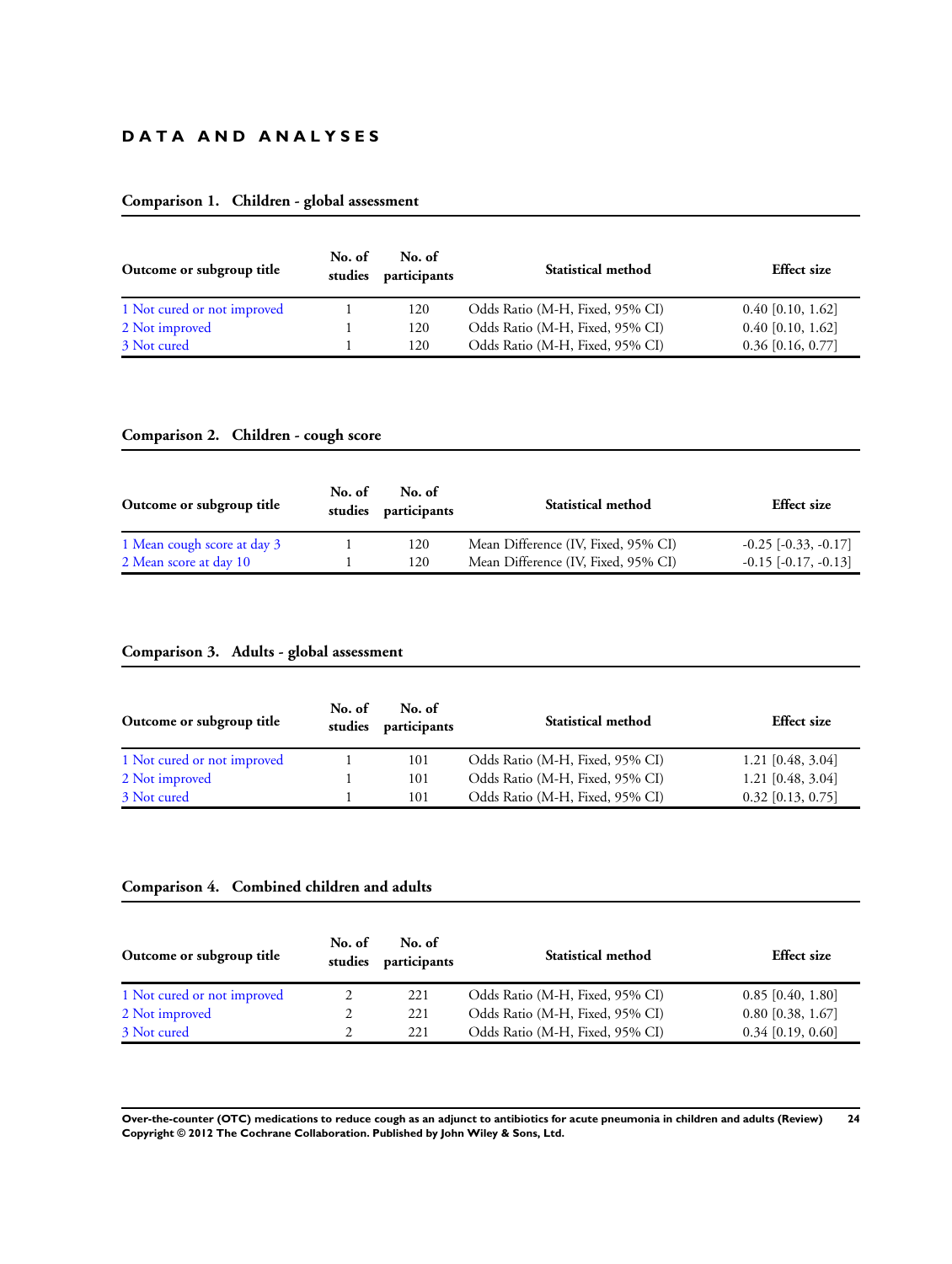#### **Analysis 1.1. Comparison 1 Children - global assessment, Outcome 1 Not cured or not improved.**

<span id="page-26-0"></span>Review: Over-the-counter (OTC) medications to reduce cough as an adjunct to antibiotics for acute pneumonia in children and adults

Comparison: 1 Children - global assessment

Outcome: 1 Not cured or not improved



#### **Analysis 1.2. Comparison 1 Children - global assessment, Outcome 2 Not improved.**

Review: Over-the-counter (OTC) medications to reduce cough as an adjunct to antibiotics for acute pneumonia in children and adults

Comparison: 1 Children - global assessment

Outcome: 2 Not improved

| Study or subgroup                              | Mucolytic (ambroxol)<br>n/N                         | Placebo<br>n/N |                   | Odds Ratio<br>M-H, Fixed, 95% CI       | Weight  | Odds Ratio<br>M-H, Fixed, 95% CI |
|------------------------------------------------|-----------------------------------------------------|----------------|-------------------|----------------------------------------|---------|----------------------------------|
| Principi 1986                                  | 3/60                                                | 7/60           |                   |                                        | 100.0%  | $0.40$ $[0.10, 1.62]$            |
| <b>Total (95% CI)</b>                          | 60                                                  | 60             |                   |                                        | 100.0 % | $0.40$ [ $0.10$ , $1.62$ ]       |
|                                                | Total events: 3 (Mucolytic (ambroxol)), 7 (Placebo) |                |                   |                                        |         |                                  |
| Heterogeneity: not applicable                  |                                                     |                |                   |                                        |         |                                  |
| Test for overall effect: $Z = 1.29$ (P = 0.20) |                                                     |                |                   |                                        |         |                                  |
| Test for subgroup differences: Not applicable  |                                                     |                |                   |                                        |         |                                  |
|                                                |                                                     |                |                   |                                        |         |                                  |
|                                                |                                                     |                | 0.2<br>0.1<br>0.5 | 5<br>$\overline{10}$<br>$\overline{2}$ |         |                                  |
|                                                |                                                     |                | Favours mucolytic | Favours placebo                        |         |                                  |
|                                                |                                                     |                |                   |                                        |         |                                  |
|                                                |                                                     |                |                   |                                        |         |                                  |
|                                                |                                                     |                |                   |                                        |         |                                  |
|                                                |                                                     |                |                   |                                        |         |                                  |

**Over-the-counter (OTC) medications to reduce cough as an adjunct to antibiotics for acute pneumonia in children and adults (Review) 25 Copyright © 2012 The Cochrane Collaboration. Published by John Wiley & Sons, Ltd.**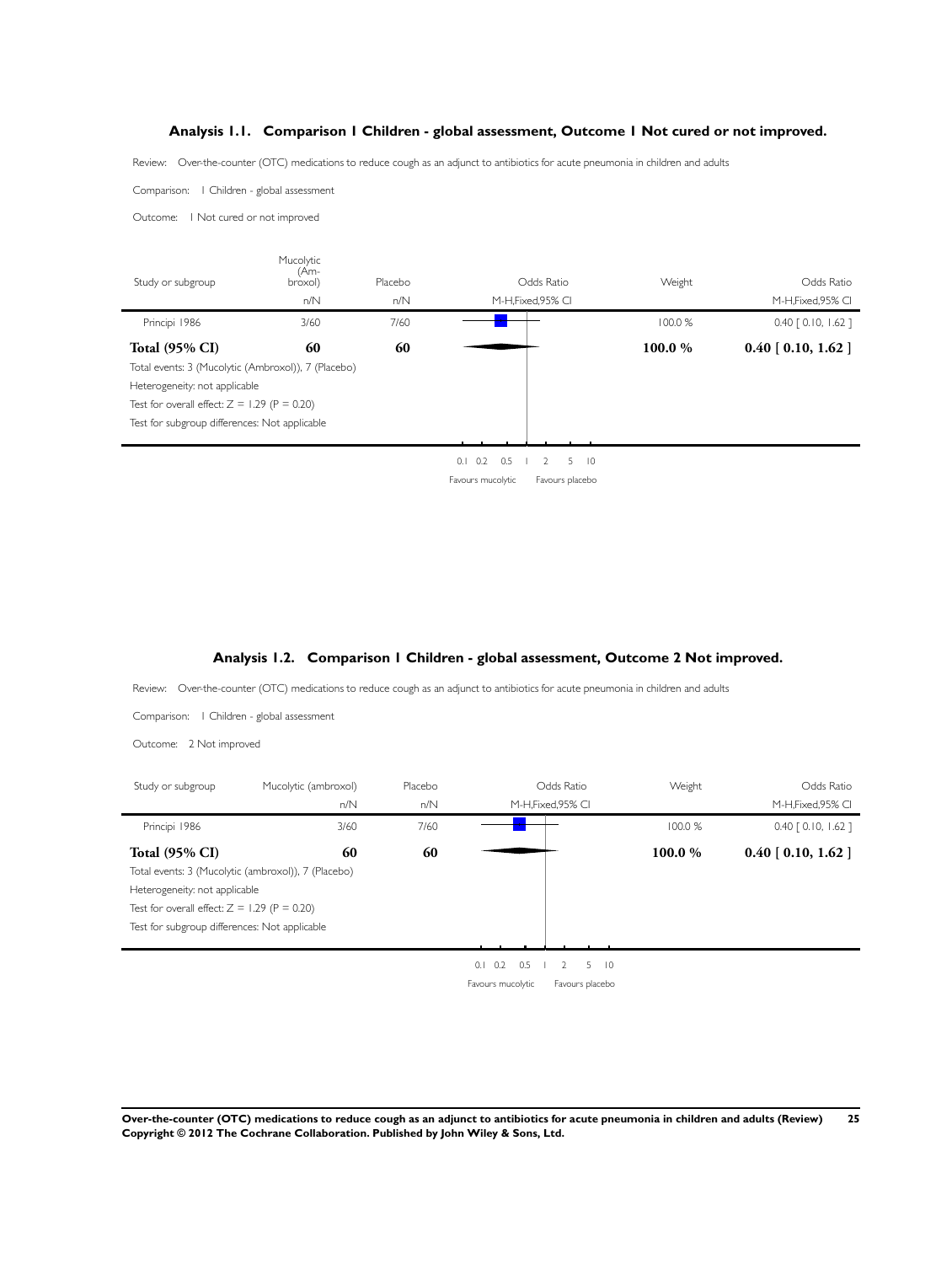## **Analysis 1.3. Comparison 1 Children - global assessment, Outcome 3 Not cured.**

<span id="page-27-0"></span>Review: Over-the-counter (OTC) medications to reduce cough as an adjunct to antibiotics for acute pneumonia in children and adults

Comparison: 1 Children - global assessment

Outcome: 3 Not cured

| Study or subgroup                                | Mucolytic (ambroxol)                                  | Placebo |                        | Odds Ratio                             | Weight  | Odds Ratio                 |
|--------------------------------------------------|-------------------------------------------------------|---------|------------------------|----------------------------------------|---------|----------------------------|
|                                                  | n/N                                                   | n/N     |                        | M-H, Fixed, 95% CI                     |         | M-H, Fixed, 95% CI         |
| Principi 1986                                    | 15/60                                                 | 29/60   |                        |                                        | 100.0 % | $0.36$ $[0.16, 0.77]$      |
| <b>Total (95% CI)</b>                            | 60                                                    | 60      |                        |                                        | 100.0 % | $0.36$ [ $0.16$ , $0.77$ ] |
|                                                  | Total events: 15 (Mucolytic (ambroxol)), 29 (Placebo) |         |                        |                                        |         |                            |
| Heterogeneity: not applicable                    |                                                       |         |                        |                                        |         |                            |
| Test for overall effect: $Z = 2.62$ (P = 0.0089) |                                                       |         |                        |                                        |         |                            |
| Test for subgroup differences: Not applicable    |                                                       |         |                        |                                        |         |                            |
|                                                  |                                                       |         |                        |                                        |         |                            |
|                                                  |                                                       |         | $0.1 \quad 0.2$<br>0.5 | 5<br>$\overline{10}$<br>$\overline{2}$ |         |                            |
|                                                  |                                                       |         | Favours mucolytic      | Favours placebo                        |         |                            |
|                                                  |                                                       |         |                        |                                        |         |                            |
|                                                  |                                                       |         |                        |                                        |         |                            |
|                                                  |                                                       |         |                        |                                        |         |                            |
|                                                  |                                                       |         |                        |                                        |         |                            |
|                                                  |                                                       |         |                        |                                        |         |                            |
|                                                  |                                                       |         |                        |                                        |         |                            |

#### **Analysis 2.1. Comparison 2 Children - cough score, Outcome 1 Mean cough score at day 3.**

Review: Over-the-counter (OTC) medications to reduce cough as an adjunct to antibiotics for acute pneumonia in children and adults

| Comparison: 2 Children - cough score                                                                                                                               |          |                       |            |                                 |                                |         |                                         |
|--------------------------------------------------------------------------------------------------------------------------------------------------------------------|----------|-----------------------|------------|---------------------------------|--------------------------------|---------|-----------------------------------------|
| I Mean cough score at day 3<br>Outcome:                                                                                                                            |          |                       |            |                                 |                                |         |                                         |
| Study or subgroup<br>Mucolytic (ambroxol)<br>$\hbox{N}$                                                                                                            | Mean(SD) | Placebo<br>$\hbox{N}$ | Mean(SD)   | Difference<br>IV, Fixed, 95% CI | Mean                           | Weight  | Mean<br>Difference<br>IV, Fixed, 95% CI |
| Principi 1986<br>60                                                                                                                                                | 1.2(0.2) | 60                    | 1.45(0.25) |                                 |                                | 100.0 % | $-0.25$ [ $-0.33$ , $-0.17$ ]           |
| <b>Total (95% CI)</b><br>60<br>Heterogeneity: not applicable<br>Test for overall effect: $Z = 6.05$ (P < 0.00001)<br>Test for subgroup differences: Not applicable |          | 60                    | $-0.5$     | $-0.25$<br>Favours mucolytic    | 0.25<br>0.5<br>Favours placebo |         | $100.0\%$ -0.25 [-0.33, -0.17]          |
|                                                                                                                                                                    |          |                       |            |                                 |                                |         |                                         |

**Over-the-counter (OTC) medications to reduce cough as an adjunct to antibiotics for acute pneumonia in children and adults (Review) 26 Copyright © 2012 The Cochrane Collaboration. Published by John Wiley & Sons, Ltd.**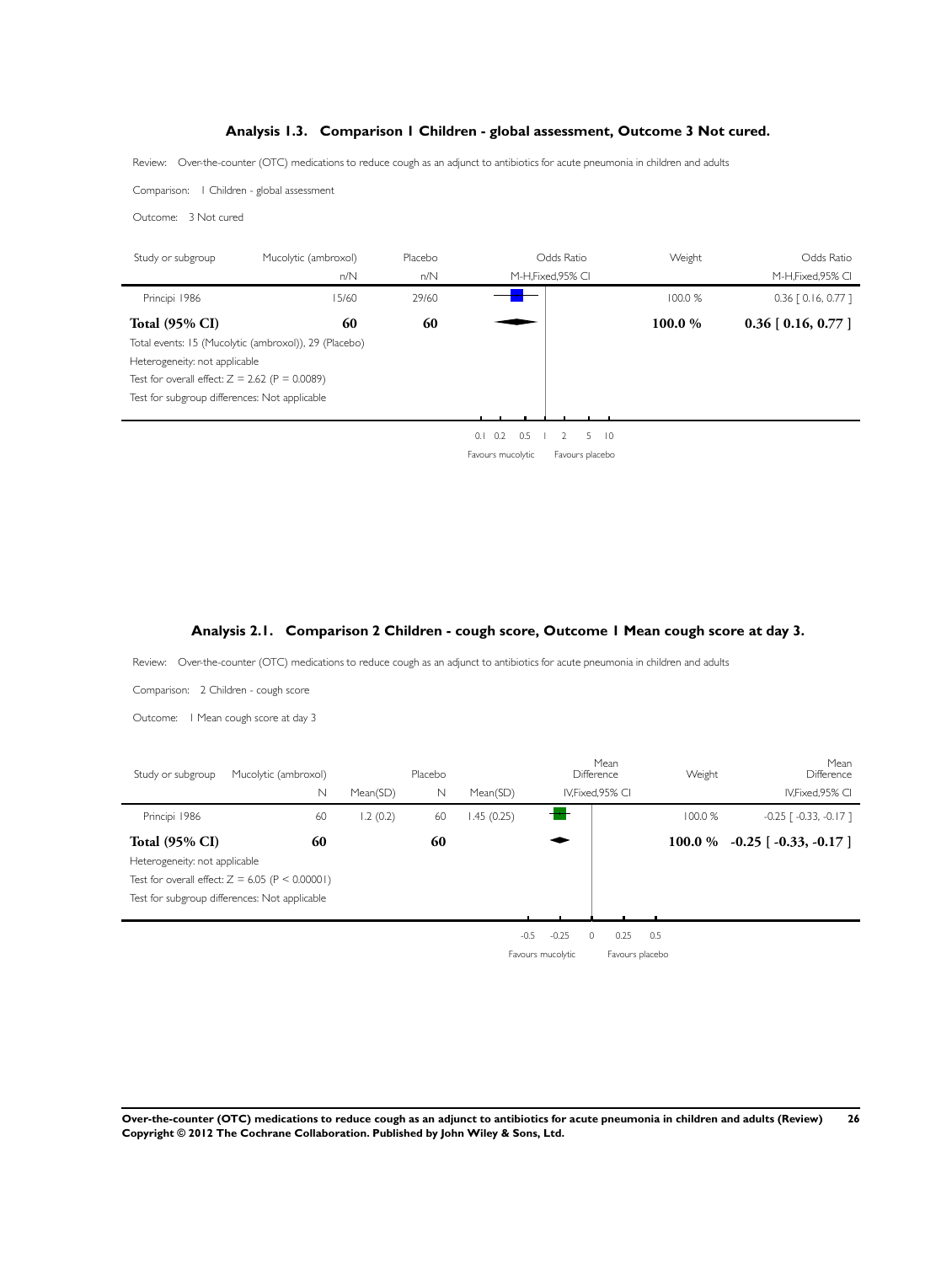## **Analysis 2.2. Comparison 2 Children - cough score, Outcome 2 Mean score at day 10.**

<span id="page-28-0"></span>Review: Over-the-counter (OTC) medications to reduce cough as an adjunct to antibiotics for acute pneumonia in children and adults

Comparison: 2 Children - cough score

Outcome: 2 Mean score at day 10

l.

| Study or subgroup                                      | Mucolytic (ambroxol)<br>N                                | Mean(SD)  | Placebo<br>N | Mean(SD)   |                              | Mean<br>Difference<br>IV, Fixed, 95% CI | Weight  | Mean<br>Difference<br>IV, Fixed, 95% CI |
|--------------------------------------------------------|----------------------------------------------------------|-----------|--------------|------------|------------------------------|-----------------------------------------|---------|-----------------------------------------|
| Principi 1986                                          | 60                                                       | 0.1(0.05) | 60           | 0.25(0.05) |                              |                                         | 100.0 % | $-0.15$ $\lceil -0.17, -0.13 \rceil$    |
| <b>Total (95% CI)</b><br>Heterogeneity: not applicable | 60<br>Test for overall effect: $Z = 16.43$ (P < 0.00001) |           | 60           |            | ٠                            |                                         |         | 100.0 % $-0.15$ [ $-0.17, -0.13$ ]      |
|                                                        | Test for subgroup differences: Not applicable            |           |              |            |                              |                                         |         |                                         |
|                                                        |                                                          |           |              | $-0.5$     | $-0.25$<br>Favours mucolytic | 0.25<br>Favours placebo                 | 0.5     |                                         |

## **Analysis 3.1. Comparison 3 Adults - global assessment, Outcome 1 Not cured or not improved.**

Review: Over-the-counter (OTC) medications to reduce cough as an adjunct to antibiotics for acute pneumonia in children and adults

| Comparison: 3 Adults - global assessment                                                                                         |                                                       |                |                        |                                        |         |                                   |
|----------------------------------------------------------------------------------------------------------------------------------|-------------------------------------------------------|----------------|------------------------|----------------------------------------|---------|-----------------------------------|
| Outcome:   Not cured or not improved                                                                                             |                                                       |                |                        |                                        |         |                                   |
| Study or subgroup                                                                                                                | Mucolytic - bromhexi<br>n/N                           | Placebo<br>n/N |                        | Odds Ratio<br>M-H, Fixed, 95% CI       | Weight  | Odds Ratio<br>M-H, Fixed, 95% CI  |
| Roa 1995                                                                                                                         | 13/51                                                 | 11/50          |                        |                                        | 100.0 % | $1.21$ $[0.48, 3.04]$             |
| <b>Total (95% CI)</b>                                                                                                            | 51                                                    | 50             |                        |                                        | 100.0%  | $1.21 \; [ \; 0.48, \; 3.04 \; ]$ |
| Heterogeneity: not applicable<br>Test for overall effect: $Z = 0.41$ (P = 0.68)<br>Test for subgroup differences: Not applicable | Total events: 13 (Mucolytic - bromhexi), 11 (Placebo) |                |                        |                                        |         |                                   |
|                                                                                                                                  |                                                       |                | $0.1 \quad 0.2$<br>0.5 | $\overline{2}$<br>5<br>$\overline{10}$ |         |                                   |
|                                                                                                                                  |                                                       |                | Favours mucolytic      | Favours placebo                        |         |                                   |
|                                                                                                                                  |                                                       |                |                        |                                        |         |                                   |

**Over-the-counter (OTC) medications to reduce cough as an adjunct to antibiotics for acute pneumonia in children and adults (Review) 27 Copyright © 2012 The Cochrane Collaboration. Published by John Wiley & Sons, Ltd.**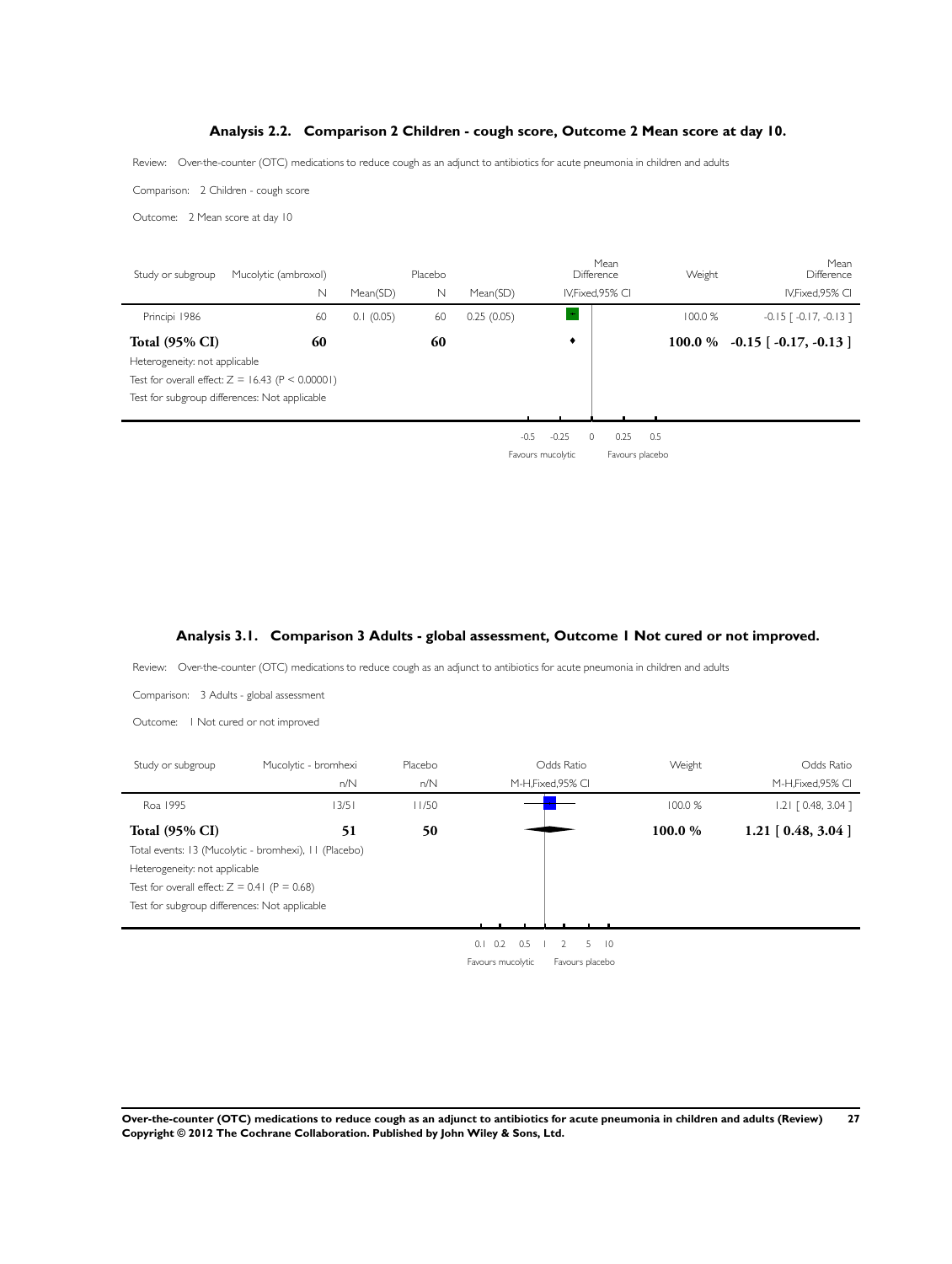## **Analysis 3.2. Comparison 3 Adults - global assessment, Outcome 2 Not improved.**

<span id="page-29-0"></span>Review: Over-the-counter (OTC) medications to reduce cough as an adjunct to antibiotics for acute pneumonia in children and adults

Comparison: 3 Adults - global assessment

Outcome: 2 Not improved

| Study or subgroup                              | Mucolytic - bromhexi                                  | Placebo |                        | Odds Ratio                | Weight  | Odds Ratio            |
|------------------------------------------------|-------------------------------------------------------|---------|------------------------|---------------------------|---------|-----------------------|
|                                                | n/N                                                   | n/N     |                        | M-H, Fixed, 95% CI        |         | M-H, Fixed, 95% CI    |
| Roa 1995                                       | 13/51                                                 | 11/50   |                        |                           | 100.0 % | $1.21$ $[0.48, 3.04]$ |
| <b>Total (95% CI)</b>                          | 51                                                    | 50      |                        |                           | 100.0 % | $1.21$ [ 0.48, 3.04 ] |
|                                                | Total events: 13 (Mucolytic - bromhexi), 11 (Placebo) |         |                        |                           |         |                       |
| Heterogeneity: not applicable                  |                                                       |         |                        |                           |         |                       |
| Test for overall effect: $Z = 0.41$ (P = 0.68) |                                                       |         |                        |                           |         |                       |
| Test for subgroup differences: Not applicable  |                                                       |         |                        |                           |         |                       |
|                                                |                                                       |         |                        |                           |         |                       |
|                                                |                                                       |         | $0.1 \quad 0.2$<br>0.5 | 5<br>$\overline{10}$<br>2 |         |                       |
|                                                |                                                       |         | Favours mucolytic      | Favours placebo           |         |                       |
|                                                |                                                       |         |                        |                           |         |                       |
|                                                |                                                       |         |                        |                           |         |                       |

## **Analysis 3.3. Comparison 3 Adults - global assessment, Outcome 3 Not cured.**

Review: Over-the-counter (OTC) medications to reduce cough as an adjunct to antibiotics for acute pneumonia in children and adults

| Comparison: 3 Adults - global assessment         |           |         |                   |                      |         |                       |
|--------------------------------------------------|-----------|---------|-------------------|----------------------|---------|-----------------------|
| Outcome: 3 Not cured                             |           |         |                   |                      |         |                       |
| Study or subgroup                                | Treatment | Control |                   | Odds Ratio           | Weight  | Odds Ratio            |
|                                                  | n/N       | n/N     |                   | M-H, Fixed, 95% CI   |         | M-H, Fixed, 95% CI    |
| Roa 1995                                         | 27/51     | 39/50   |                   |                      | 100.0 % | $0.32$ $[0.13, 0.75]$ |
| <b>Total (95% CI)</b>                            | 51        | 50      |                   |                      | 100.0%  | $0.32$ [ 0.13, 0.75 ] |
| Total events: 27 (Treatment), 39 (Control)       |           |         |                   |                      |         |                       |
| Heterogeneity: not applicable                    |           |         |                   |                      |         |                       |
| Test for overall effect: $Z = 2.60$ (P = 0.0094) |           |         |                   |                      |         |                       |
| Test for subgroup differences: Not applicable    |           |         |                   |                      |         |                       |
|                                                  |           |         |                   |                      |         |                       |
|                                                  |           |         | 0.2<br>0.5<br>0.1 | 5<br>$\overline{10}$ |         |                       |
|                                                  |           |         | Favours treatment | Favours control      |         |                       |
|                                                  |           |         |                   |                      |         |                       |

**Over-the-counter (OTC) medications to reduce cough as an adjunct to antibiotics for acute pneumonia in children and adults (Review) 28 Copyright © 2012 The Cochrane Collaboration. Published by John Wiley & Sons, Ltd.**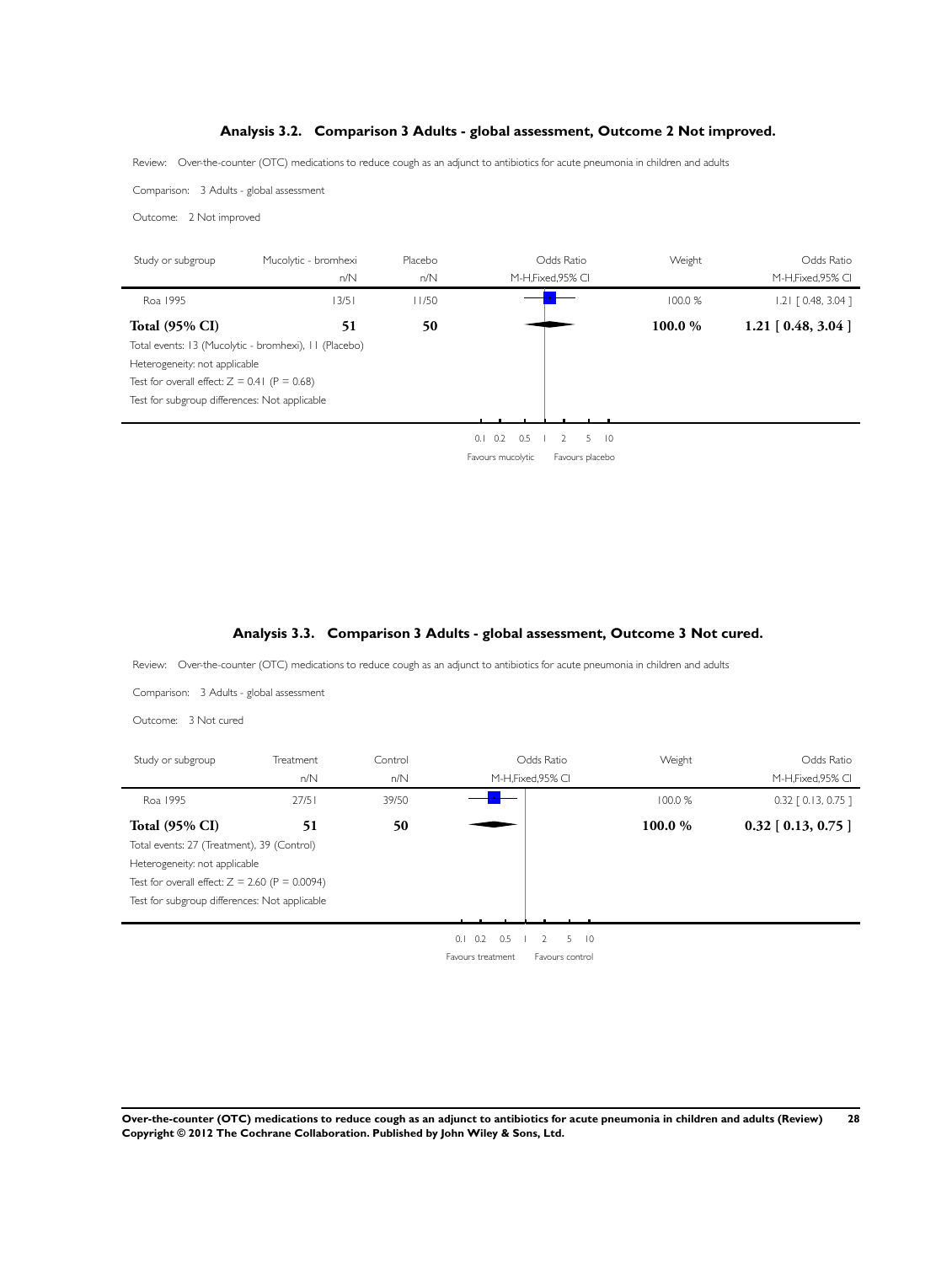## **Analysis 4.1. Comparison 4 Combined children and adults, Outcome 1 Not cured or not improved.**

<span id="page-30-0"></span>Review: Over-the-counter (OTC) medications to reduce cough as an adjunct to antibiotics for acute pneumonia in children and adults

Comparison: 4 Combined children and adults

Outcome: 1 Not cured or not improved

| Study or subgroup                                                     | Mucolytic | Control | Odds Ratio                                          | Weight  | Odds Ratio              |
|-----------------------------------------------------------------------|-----------|---------|-----------------------------------------------------|---------|-------------------------|
|                                                                       | n/N       | n/N     | M-H, Fixed, 95% CI                                  |         | M-H, Fixed, 95% CI      |
| Principi 1986                                                         | 3/60      | 7/60    |                                                     | 44.5 %  | $0.40$ $[0.10, 1.62]$   |
| Roa 1995                                                              | 13/51     | 11/50   |                                                     | 55.5 %  | $1.21$ $[0.48, 3.04]$   |
| <b>Total (95% CI)</b>                                                 | 111       | 110     |                                                     | 100.0 % | $0.85$ [ $0.40, 1.80$ ] |
| Total events: 16 (Mucolytic), 18 (Control)                            |           |         |                                                     |         |                         |
| Heterogeneity: Chi <sup>2</sup> = 1.69, df = 1 (P = 0.19); $1^2$ =41% |           |         |                                                     |         |                         |
| Test for overall effect: $Z = 0.43$ (P = 0.67)                        |           |         |                                                     |         |                         |
| Test for subgroup differences: Not applicable                         |           |         |                                                     |         |                         |
|                                                                       |           |         |                                                     |         |                         |
|                                                                       |           |         | 0.2<br>0.5<br>$5 \quad 10$<br>$\overline{2}$<br>0.1 |         |                         |
|                                                                       |           |         | Favours mucolytic<br>Favours control                |         |                         |

## **Analysis 4.2. Comparison 4 Combined children and adults, Outcome 2 Not improved.**

Review: Over-the-counter (OTC) medications to reduce cough as an adjunct to antibiotics for acute pneumonia in children and adults

Comparison: 4 Combined children and adults

Outcome: 2 Not improved

÷.

| Study or subgroup                                                     | Mucolytic | Control | Odds Ratio                                                  | Weight | Odds Ratio            |
|-----------------------------------------------------------------------|-----------|---------|-------------------------------------------------------------|--------|-----------------------|
|                                                                       | n/N       | n/N     | M-H, Fixed, 95% CI                                          |        | M-H, Fixed, 95% CI    |
| Principi 1986                                                         | 3/60      | 8/60    |                                                             | 47.9 % | $0.34$ $[0.09, 1.36]$ |
| Roa 1995                                                              | 13/51     | 11/50   |                                                             | 52.1%  | $1.21$ $[0.48, 3.04]$ |
| <b>Total (95% CI)</b>                                                 | 111       | 110     |                                                             | 100.0% | $0.80$ [ 0.38, 1.67 ] |
| Total events: 16 (Mucolytic), 19 (Control)                            |           |         |                                                             |        |                       |
| Heterogeneity: Chi <sup>2</sup> = 2.25, df = 1 (P = 0.13); $1^2$ =56% |           |         |                                                             |        |                       |
| Test for overall effect: $Z = 0.61$ (P = 0.54)                        |           |         |                                                             |        |                       |
| Test for subgroup differences: Not applicable                         |           |         |                                                             |        |                       |
|                                                                       |           |         |                                                             |        |                       |
|                                                                       |           |         | $0.1$ $0.2$ $0.5$<br>5<br>$\overline{2}$<br>$\overline{10}$ |        |                       |
|                                                                       |           |         | Favours mucolytic<br>Favours control                        |        |                       |
|                                                                       |           |         |                                                             |        |                       |

**Over-the-counter (OTC) medications to reduce cough as an adjunct to antibiotics for acute pneumonia in children and adults (Review) 29 Copyright © 2012 The Cochrane Collaboration. Published by John Wiley & Sons, Ltd.**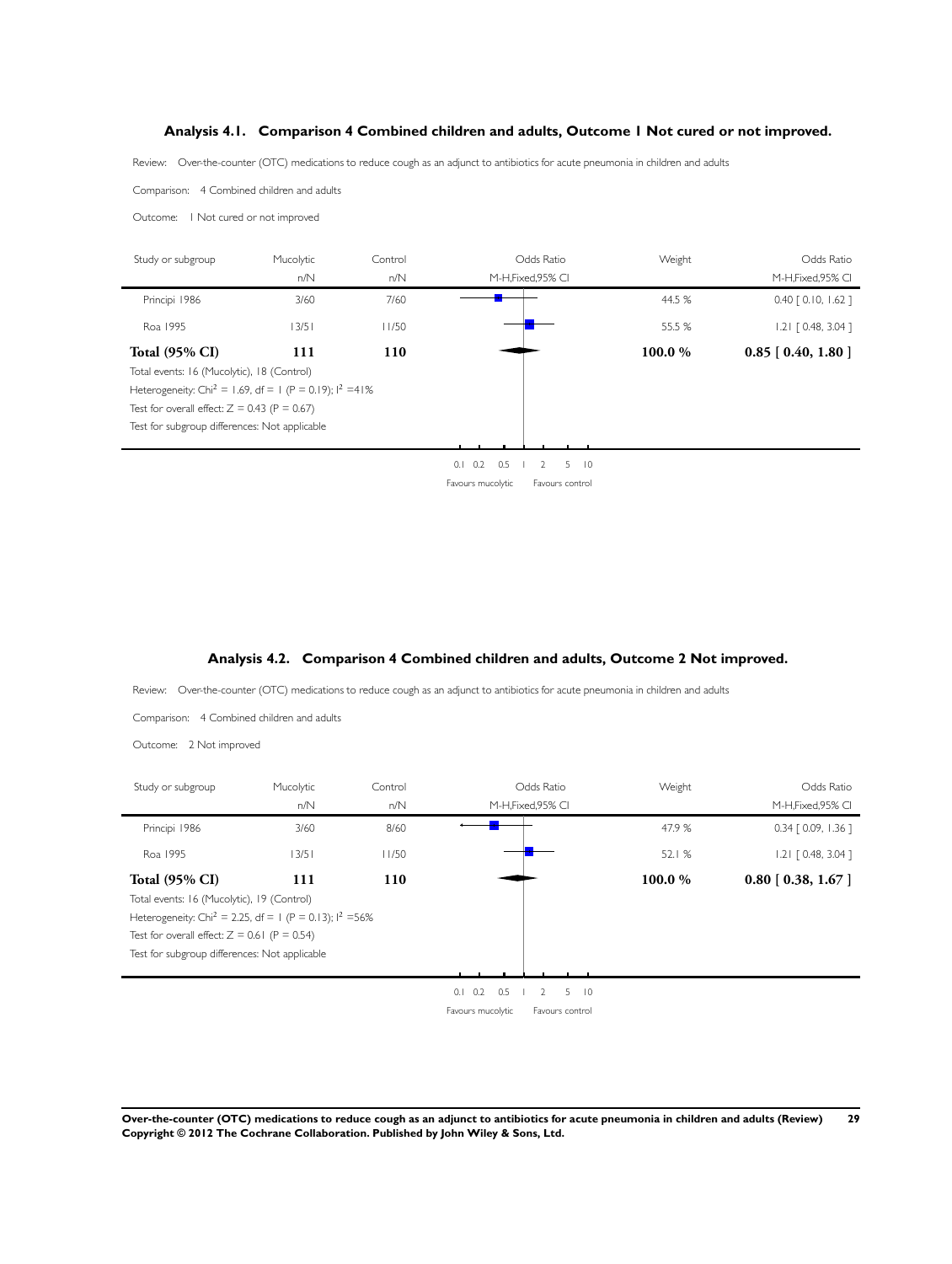#### **Analysis 4.3. Comparison 4 Combined children and adults, Outcome 3 Not cured.**

Review: Over-the-counter (OTC) medications to reduce cough as an adjunct to antibiotics for acute pneumonia in children and adults

Comparison: 4 Combined children and adults

Outcome: 3 Not cured

| Mucolytic                                         | Control |                                                                        |                           | Weight                           | Odds Ratio            |
|---------------------------------------------------|---------|------------------------------------------------------------------------|---------------------------|----------------------------------|-----------------------|
| n/N                                               | n/N     |                                                                        |                           |                                  | M-H, Fixed, 95% CI    |
| 15/60                                             | 29/60   | ┱                                                                      |                           | 54.0 %                           | $0.36$ $[0.16, 0.77]$ |
| 27/51                                             | 39/50   |                                                                        |                           | 46.0 %                           | $0.32$ $[0.13, 0.75]$ |
| 111                                               | 110     |                                                                        |                           | 100.0 %                          | $0.34$ [ 0.19, 0.60 ] |
| Total events: 42 (Mucolytic), 68 (Control)        |         |                                                                        |                           |                                  |                       |
|                                                   |         |                                                                        |                           |                                  |                       |
| Test for overall effect: $Z = 3.68$ (P = 0.00023) |         |                                                                        |                           |                                  |                       |
| Test for subgroup differences: Not applicable     |         |                                                                        |                           |                                  |                       |
|                                                   |         |                                                                        |                           |                                  |                       |
|                                                   |         | $0.1 \quad 0.2$<br>0.5                                                 | 5<br>$\overline{10}$<br>2 |                                  |                       |
|                                                   |         | Favours mucolytic                                                      | Favours control           |                                  |                       |
|                                                   |         |                                                                        |                           |                                  |                       |
|                                                   |         |                                                                        |                           |                                  |                       |
|                                                   |         | Heterogeneity: Chi <sup>2</sup> = 0.04, df = 1 (P = 0.84); $1^2$ =0.0% |                           | Odds Ratio<br>M-H, Fixed, 95% CI |                       |

## **A P P E N D I C E S**

## **Appendix 1. Previous search strategy**

We searched the Cochrane Central Register of Controlled Trials (CENTRAL) (*The Cochrane Library* 2009, Issue 2) which contains the Acute Respiratory Infections Group's Specialised Register; MEDLINE (January 1966 to July Week 1, 2009); OLDMEDLINE (1950 to 1965); EMBASE (1980 to July 2009).

The following search strategy was run in MEDLINE and CENTRAL and adapted for EMBASE.

**MEDLINE (OVID)** 1 exp Cough/ 2 cough.mp. 3 or/1-2 4 exp Pneumonia/ 5 pneumonia.mp. 6 or/4-5 7 exp Antitussive Agents/ 8 antitussive agent\$.mp. 9 exp Expectorants/ 10 expectorant\$.mp. 11 exp Cholinergic Antagonists/ 12 cholinergic antagonist\$.mp. 13 exp Histamine H1 Antagonists/ 14 histamine H1 antagonist\$.mp. 15 mucolytic\$.mp.

**Over-the-counter (OTC) medications to reduce cough as an adjunct to antibiotics for acute pneumonia in children and adults (Review) 30 Copyright © 2012 The Cochrane Collaboration. Published by John Wiley & Sons, Ltd.**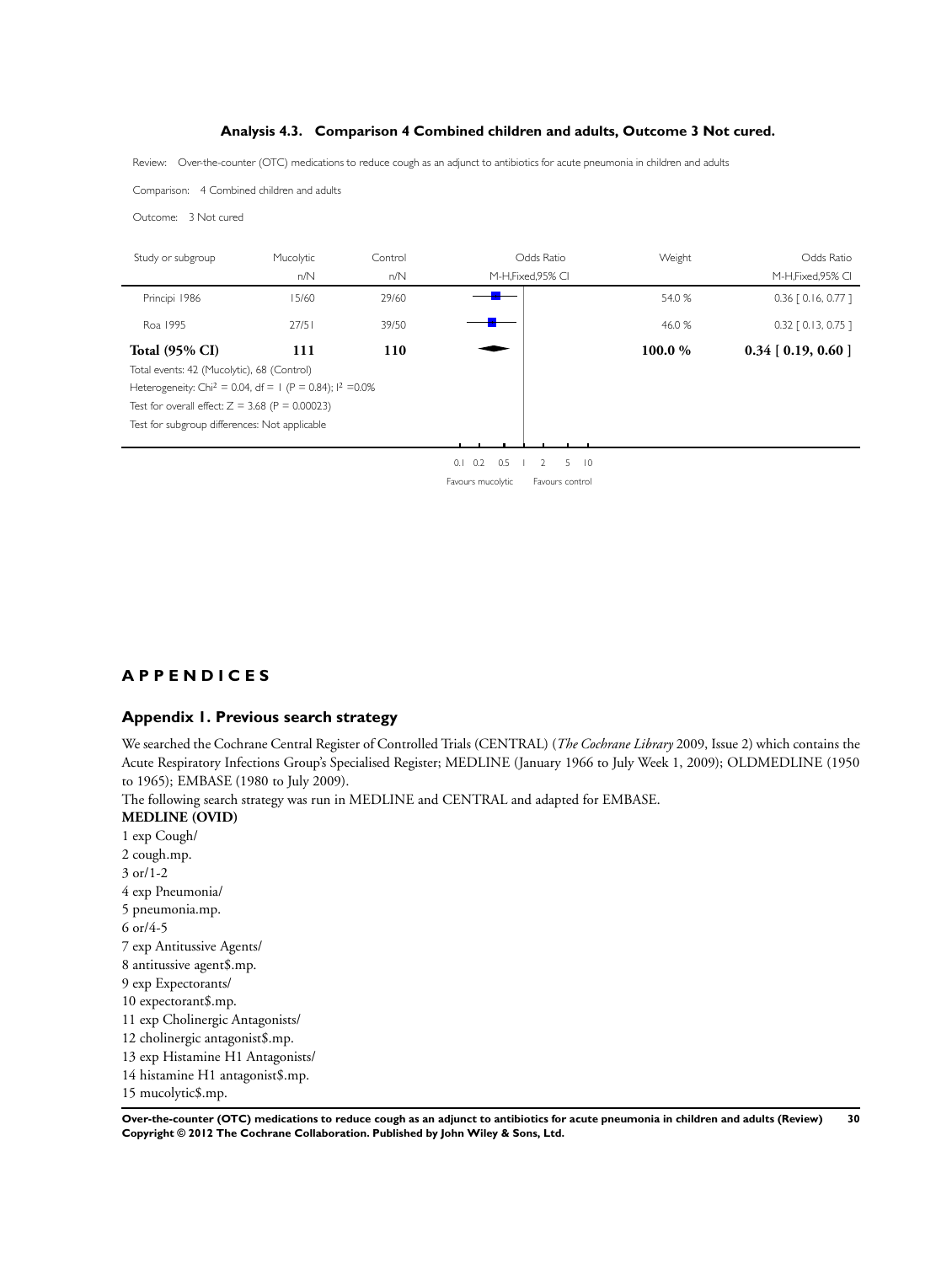<span id="page-32-0"></span>16 exp Drug Combinations/ 17 drug combination\$.mp. 18 exp Drugs, Non-Prescription/ 19 non prescription drug\$.mp. 20 (over-the-counter or over the counter or OTC).mp. 21 or/7-20 22 3 and 6 and 21

#### **EMBASE.com search strategy**

1. 'coughing'/exp

2. cough\*:ti,ab

3. #1 OR #2

- 4. 'pneumonia'/exp
- 5. pneumon\*:ti,ab
- 6. #4 OR #5
- 7. 'antitussive agent'/exp
- 8. antitussiv\*:ti,ab
- 9. 'expectorant agent'/exp
- 10. expectorant\*:ti,ab
- 11. 'cholinergic receptor blocking agent'/exp
- 12. 'cholinergic antagonist':ti,ab OR 'cholinergic antagonists':ti,ab
- 13. 'histamine h1 receptor antagonist'/exp
- 14. 'histamine h1 antagonist':ti,ab OR 'histamine h1 antagonists':ti,ab
- 15. 'mucolytic agent'/exp
- 16. mucolytic\*:ti,ab
- 17. 'drug combination'/exp
- 18. 'drug combination':ti,ab OR 'drug combinations':ti,ab
- 19. 'non prescription drug'/exp
- 20. 'non prescription drug':ti,ab OR 'non prescription drugs':ti,ab OR 'non-prescription drug':ti,ab OR

'non-prescription drugs':ti,ab

21. 'over the counter':ti,ab OR 'over-the-counter':ti,ab OR otc:ti,ab

22. #7 OR #8 OR #9 OR #10 OR #11 OR #12 OR #13 OR #14 OR #15 OR #16 OR #17 OR #18 OR #19 OR #20 OR #21

23. #3 AND #6 AND #22

There were no language or publication restrictions.

## **Appendix 2. Embase.com search strategy**

- #31. #27 AND #30 114 8 Aug 2011
- #30. #28 OR #29 883,082 8 Aug 2011

#29. random\*:ab,ti OR placebo\*:ab,ti OR factorial\*:ab,ti OR crossover\*:ab,ti OR 'cross-over':ab,ti OR 'cross over':ab,ti OR volunteer\*: ab,ti OR assign\*:ab,ti OR allocat\*:ab,ti OR ((singl\* OR doubl\*) NEAR/1 blind\*):ab,ti AND [embase]/lim 842,895 8 Aug 2011 #28. 'randomized controlled trial'/exp OR 'single blind procedure'/exp OR 'double blind procedure'/exp OR 'crossover procedure'/exp

AND [embase]/lim 246,402 8 Aug 2011

#27. #7 AND #26 771 8 Aug 2011

#26. #8 OR #9 OR #10 OR #11 OR #12 OR #13 OR #14 OR #15 OR #16 OR #17 OR #18 OR #19 OR #20 OR #21 OR #22 OR #23 OR #24 OR #25 360,086 8 Aug 2011

#25. (cough\* NEAR/3 (suppress\* OR mixture\* OR syrup\* OR medicine\* OR remed\* OR relief\* OR formula\*)):ab,ti AND [embase]/ lim 825 8 Aug 2011

#24. 'over-the-counter':ab,ti OR 'over the counter':ab,ti OR otc:ab,ti AND [embase]/lim 6,613 8 Aug 2011

#23. (('non presciption' OR 'non prescribed') NEAR/3 (drugs\* OR medicine\* OR medicat\* OR pharmaceut\*)):ab,ti AND [embase]/ lim 115 8 Aug 2011

**Over-the-counter (OTC) medications to reduce cough as an adjunct to antibiotics for acute pneumonia in children and adults (Review) 31 Copyright © 2012 The Cochrane Collaboration. Published by John Wiley & Sons, Ltd.**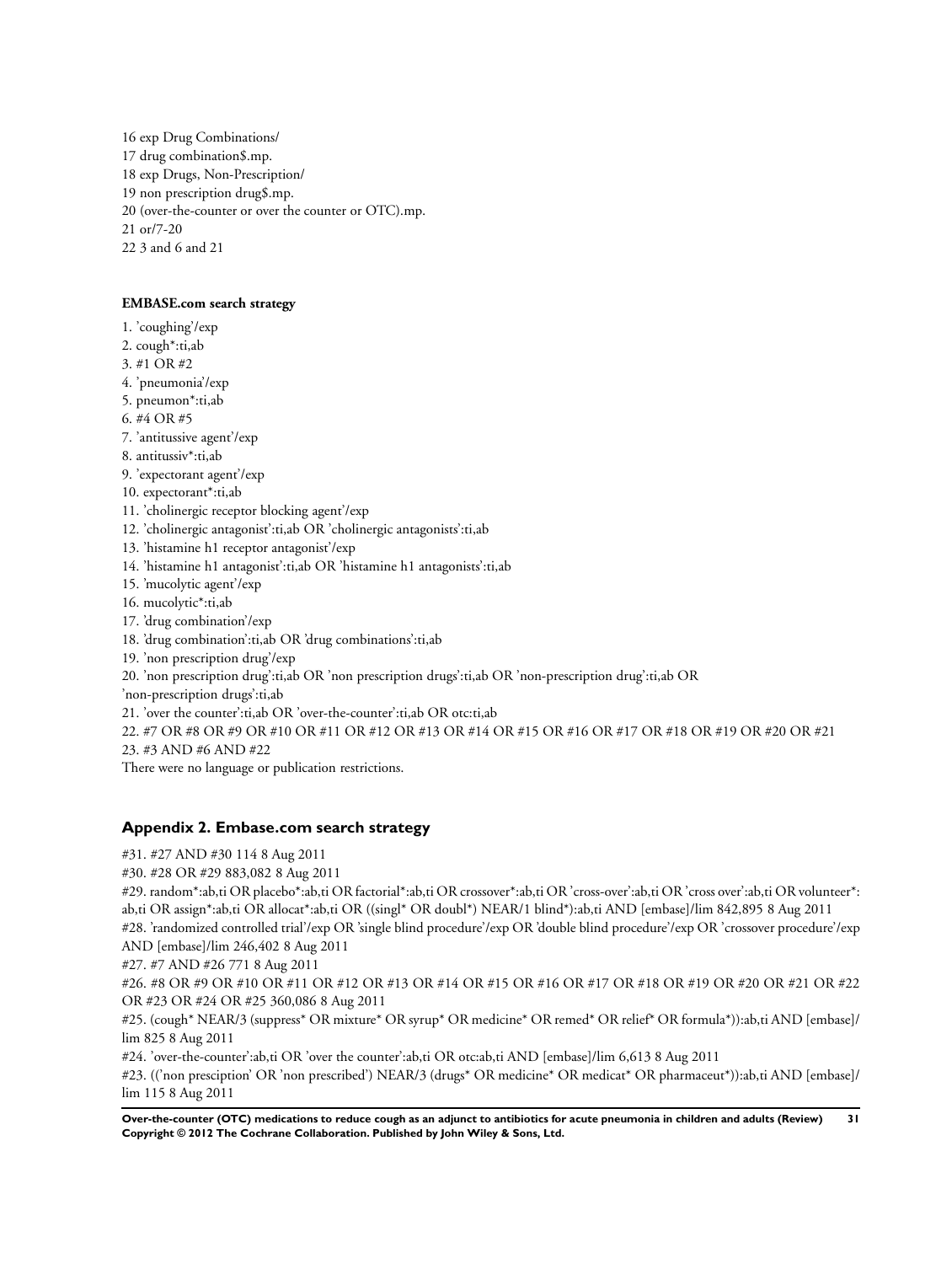<span id="page-33-0"></span>#22. ((nonprescribed OR nonprescription) NEAR/3 (drug\* OR medicine\* OR pharmaceut\* OR medicat\*)):ab,ti AND [embase]/lim 515 8 Aug 2011

#21. 'non prescription drug'/de AND [embase]/lim 5,514 8 Aug 2011

#20. (drug\* NEAR/2 combination\*):ab,ti AND [embase]/lim 12,426 8 Aug 2011

#19. 'drug combination'/exp AND [embase]/lim 96,985 8 Aug 2011

#18. mucolytic\*:ab,ti AND [embase]/lim 1,182 8 Aug 2011

#17. 'mucolytic agent'/exp AND [embase]/lim 45,629 8 Aug 2011

#16. antihistamin\*:ab,ti OR 'anti-histamine':ab,ti OR 'anti-histamines':ab,ti OR 'histamine h1antagonist':ab,ti OR 'histamine h1antagonists':ab,ti AND [embase]/lim 10,403 8 Aug 2011

#15. 'histamine h1 receptor antagonist'/exp AND [embase]/lim 78,664 8 Aug 2011

#14. anticholinergic\*:ab,ti OR 'anti-cholinergic':ab,ti OR 'anti-cholinergics':ab,ti AND [embase]/lim 9,864 8 Aug 2011

#13. (cholinergic NEAR/2 (blocking OR antagonist\*)):ab,ti AND [embase]/lim 1,317 8 Aug 2011

#12. 'cholinergic receptor blocking agent'/exp AND [embase]/lim 119,061 8 Aug 2011

#11. expectorant\*:ab,ti AND [embase]/lim 544 8 Aug 2011

#10. 'expectorant agent'/exp AND [embase]/lim 17,848 8 Aug 2011

#9. antitussiv\*:ab,ti AND [embase]/lim 1,277 8 Aug 2011

#8. 'antitussive agent'/de AND [embase]/lim 2,479 8 Aug 2011

#7. #3 AND #6 8,334 8 Aug 2011

#6. #4 OR #5 168,614 8 Aug 2011

#5. pneumon\*:ab,ti OR bronchopneumon\*:ab,ti AND [embase]/lim 106,283 8 Aug 2011

#4. 'pneumonia'/exp AND [embase]/lim 120,145 8 Aug 2011

#3. #1 OR #2 48,243 8 Aug 2011

#2. cough\*:ab,ti AND [embase]/lim 28,592 8 Aug 2011

#1. 'coughing'/de OR 'irritative coughing'/de AND [embase]/lim 37,461 8 Aug 2011

#### **Appendix 3. CINAHL (Ebsco) search strategy**

S29 S7 and S27 3

S28 S7 and S27 17

S27 S8 or S9 or S10 or S11 or S12 or S13 or S14 or S15 or S16 or S17 or S18 or S19 or S20 or S21 or S22 or S23 or S24 or S25 or S26 20670

S26 TI ( cough\* mixtur\* or cough\* medicin\* or cough\* suppress\* or cough\* relief\* or cough\* remed\* or cough\* formul\* or cough\* syrup\* ) OR AB ( cough\* mixtur\* or cough\* medicin\* or cough\* suppress\* or cough\* relief\* or cough\* remed\* or cough\* formul\* or cough\* syrup\*  $)$  158

S25 TI ( over the counter or over-the-counter or otc ) OR AB ( over the counter or over-the-counter or otc ) 1886

S24 TI ( nonprescribed drug\* or non-prescribed drug\* or nonprescribed medicin\* or non-prescribed medicin\* or nonprescribed pharmaceut\* or non-prescribed pharmaceut\* or nonprescribed medicat\* or non-prescribed medicat\* ) OR AB ( nonprescribed drug\* or non-prescribed drug\* or nonprescribed medicin\* or non-prescribed medicin\* or nonprescribed pharmaceut\* or non-prescribed pharmaceut\* or nonprescribed medicat\* or non-prescribed medicat\* ) 28

S23 TI ( nonprescription drug\* or non-prescription drug\* or nonprescription medicin\* or non-prescription medicin\* or nonprescription pharmaceut\* or non-prescription pharmaceut\* or nonprescription medicat\* or non-prescription medicat\* ) OR AB ( nonprescription drug\* or non-prescription drug\* or nonprescription medicin\* or non-prescription medicin\* or nonprescription pharmaceut\* or nonprescription pharmaceut\* or nonprescription medicat\* or non-prescription medicat\* ) 203

S22 (MH "Drugs, Non-Prescription") 2150

S21 TI drug\* N2 combination\* OR AB drug\* N2 combination\* 1061

S20 (MH "Drug Combinations+") 8745

S19 TI mucolytic\* OR AB mucolytic\* 77

S18 TI histamin\* h1 antagonist\* OR AB histamin\* h1 antagonist\* 33

S17 TI ( antihistamin\* or anti-histamin\* ) OR AB ( antihistamin\* or anti-histamin\* ) 775

S16 (MH "Histamine H1 Antagonists+") 1680

S15 TI ( anticholinergic\* or anti-cholinergic\* ) OR AB ( anticholinergic\* or anti-cholinergic\* ) 799

S14 TI cholinergic N2 antagonist\* OR AB cholinergic N2 antagonist\* 11

**Over-the-counter (OTC) medications to reduce cough as an adjunct to antibiotics for acute pneumonia in children and adults (Review) 32 Copyright © 2012 The Cochrane Collaboration. Published by John Wiley & Sons, Ltd.**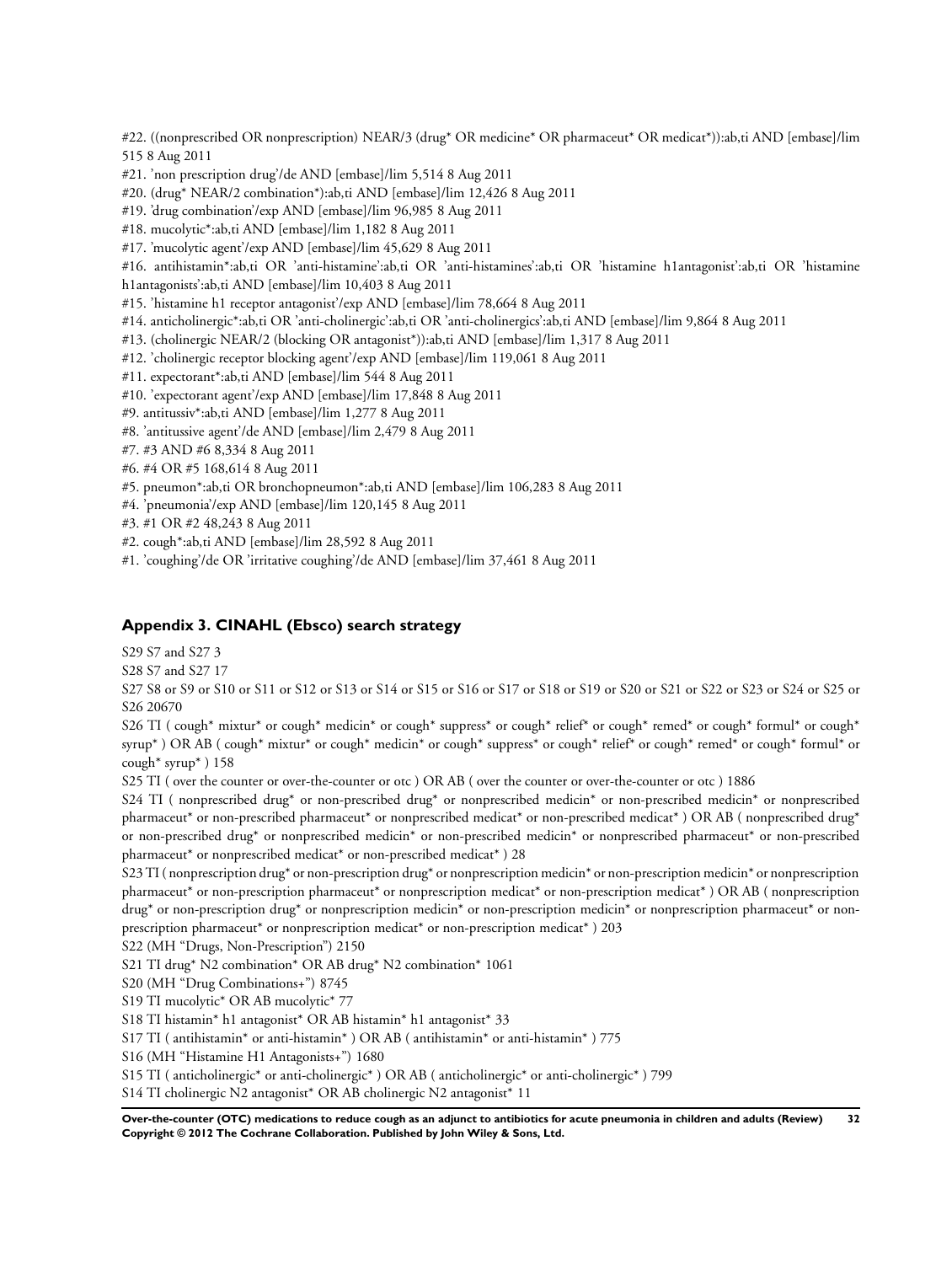<span id="page-34-0"></span>S13 TI cholinergic N2 blocking OR AB cholinergic N2 blocking 4 S12 (MH "Cholinergic Antagonists+") 2328 S11 TI expectorant\* OR AB expectorant\* 20 S10 (MH "Expectorants+") 633 S9 TI antitussiv\* OR AB antitussiv\* 64 S8 (MH "Antitussive Agents+") 3205 S7 S3 and S6 370 S6 S4 or S5 1827 S5 TI ( pneumon\* or bronchopenumon\* ) OR AB ( pneumon\* or bronchopenumon\*) 8848 S4 (MH "Pneumonia+") 7395 S3 S1 or S2 4246 S2 TI cough\* OR AB cough\* 3599 S1 (MH "Cough") 1927

## **Appendix 4. LILACS (BRIEME) search strategy**

Mh nonprescription drugs OR Tw nonprescrip\$ OR Tw nonprescribed OR Tw Medicamentos sin Prescripción OR Tw Medicamentos sem Prescrição OR Tw over-the-counter OR Tw otc OR Mh Drug Combinations OR Tw drug combination\$ OR Tw Combinación de Medicamentos OR Tw Combinação de Medicamentos OR Mh Antitussive Agents OR Tw antitussiv\$ OR Tw Agentes Antitusígenos OR Tw Antitussígenos OR Mh Expectorants OR Tw expectorant\$ OR Mh Cholinergic Antagonists OR Tw Antagonistas Colinérgicos OR Tw Antagonistas Colinérgicos OR Tw anticholinergic\$ OR Tw cholinergic blocking OR Tw cholinergic antagonist\$ OR Tw antagonist\$ Colinérgic\$ OR Mh Histamine H1 Antagonists OR Tw antihistamin\$ OR Tw Antagonistas de Histamina H1 OR Tw Antagonistas dos Receptores H1 de Histamina OR Tw mucolytic\$

### **Appendix 5. Web of Science (Thomson ISI) search strategy**

Topic=(cough\*) AND Topic=(pneumon\* or bronchopneumon\*) AND Topic=(antitussiv\* or expectorant\* or cholinergic antagonist\* or histamin\* h1 antagonist\* or antihistamin\* or mucolytic\* or nonprescription\* or nonprescribed\* or over-the-counter or otc) Timespan=2009-2011. Databases=SCI-EXPANDED, SSCI, A&HCI, CPCI-S, CPCI-SSH.

## **W H A T ' S N E W**

Last assessed as up-to-date: 8 August 2011.

| Date          | Event                                                                                     | <b>Description</b>                                                                |
|---------------|-------------------------------------------------------------------------------------------|-----------------------------------------------------------------------------------|
|               | 8 August 2011 New search has been performed                                               | Searches conducted. No new trials were identified for<br>inclusion in this update |
| 8 August 2011 | New citation required but conclusions have not changed  Our conclusions remain unchanged. |                                                                                   |

**Over-the-counter (OTC) medications to reduce cough as an adjunct to antibiotics for acute pneumonia in children and adults (Review) 33 Copyright © 2012 The Cochrane Collaboration. Published by John Wiley & Sons, Ltd.**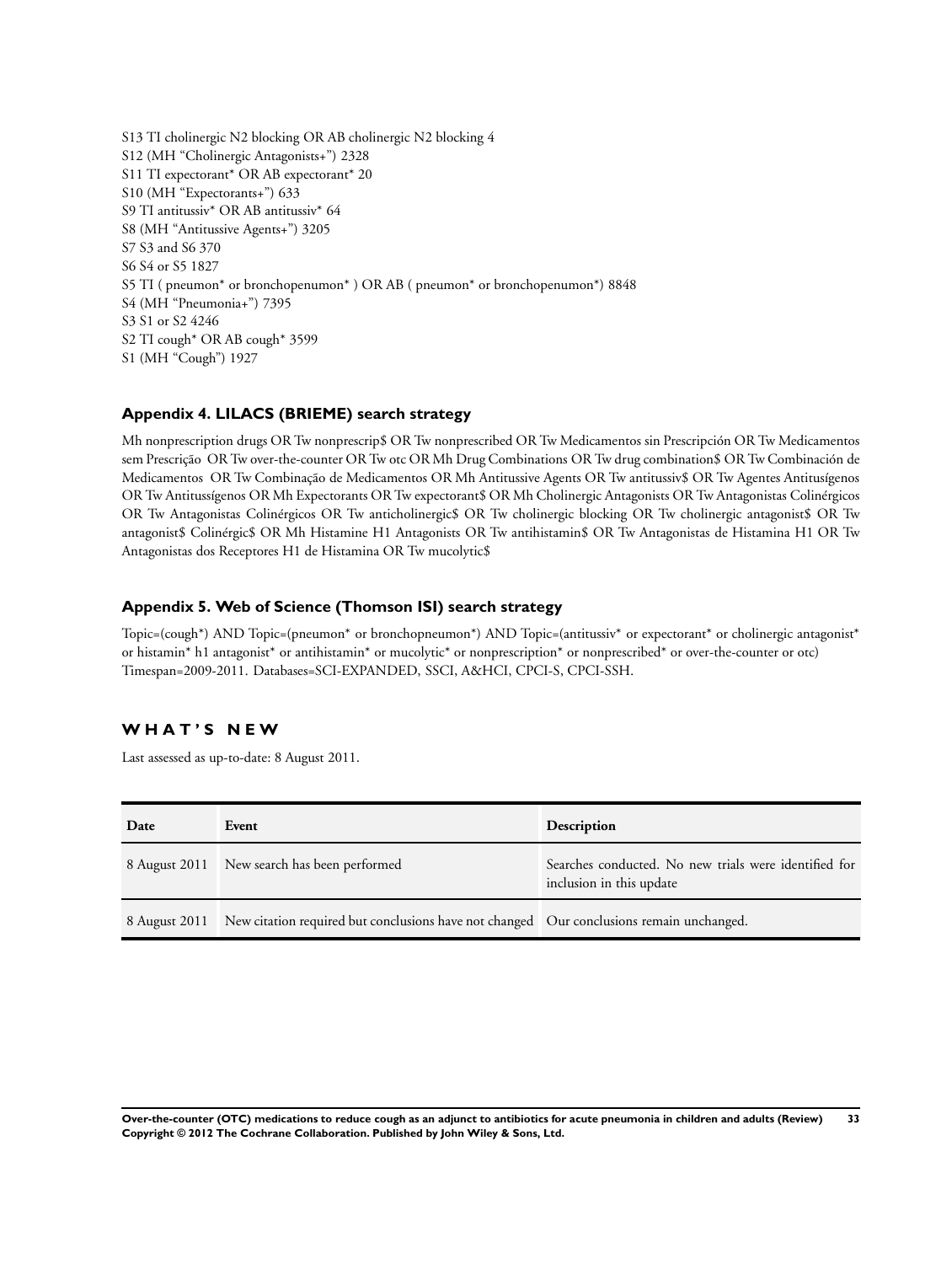## **H I S T O R Y**

Protocol first published: Issue 3, 2006

Review first published: Issue 4, 2007

| Date             | Event   | Description                                                                                                    |
|------------------|---------|----------------------------------------------------------------------------------------------------------------|
| 10 July 2009     |         | New search has been performed Searches conducted. No new included studies found. Two new studies ex-<br>cluded |
| 21 February 2008 | Amended | 'Summary of findings' table added.                                                                             |
| 30 January 2008  | Amended | Converted to new review format.                                                                                |

## **C O N T R I B U T I O N S O F A U T H O R S**

The protocol was written by Christina C Chang (CCC), Anne B Chang (ABC) and Allen C Cheng (ACC) based on previous protocols on cough in children.

For the review: CCC and ABC selected articles from search, performed the data extraction, data analysis and wrote the review.

ACC was the adjudicator if disagreement occurred and contributed to writing the review.

## **D E C L A R A T I O N S O F I N T E R E S T**

None known.

## **S O U R C E S O F S U P P O R T**

## **Internal sources**

• No sources of support supplied

#### **External sources**

- NHMRC, Australia.
- Practitioner fellowship (ABC) grant number 545216
- Queensland Health Smart State Funds, Australia. Salary support for ABC

**Over-the-counter (OTC) medications to reduce cough as an adjunct to antibiotics for acute pneumonia in children and adults (Review) 34 Copyright © 2012 The Cochrane Collaboration. Published by John Wiley & Sons, Ltd.**